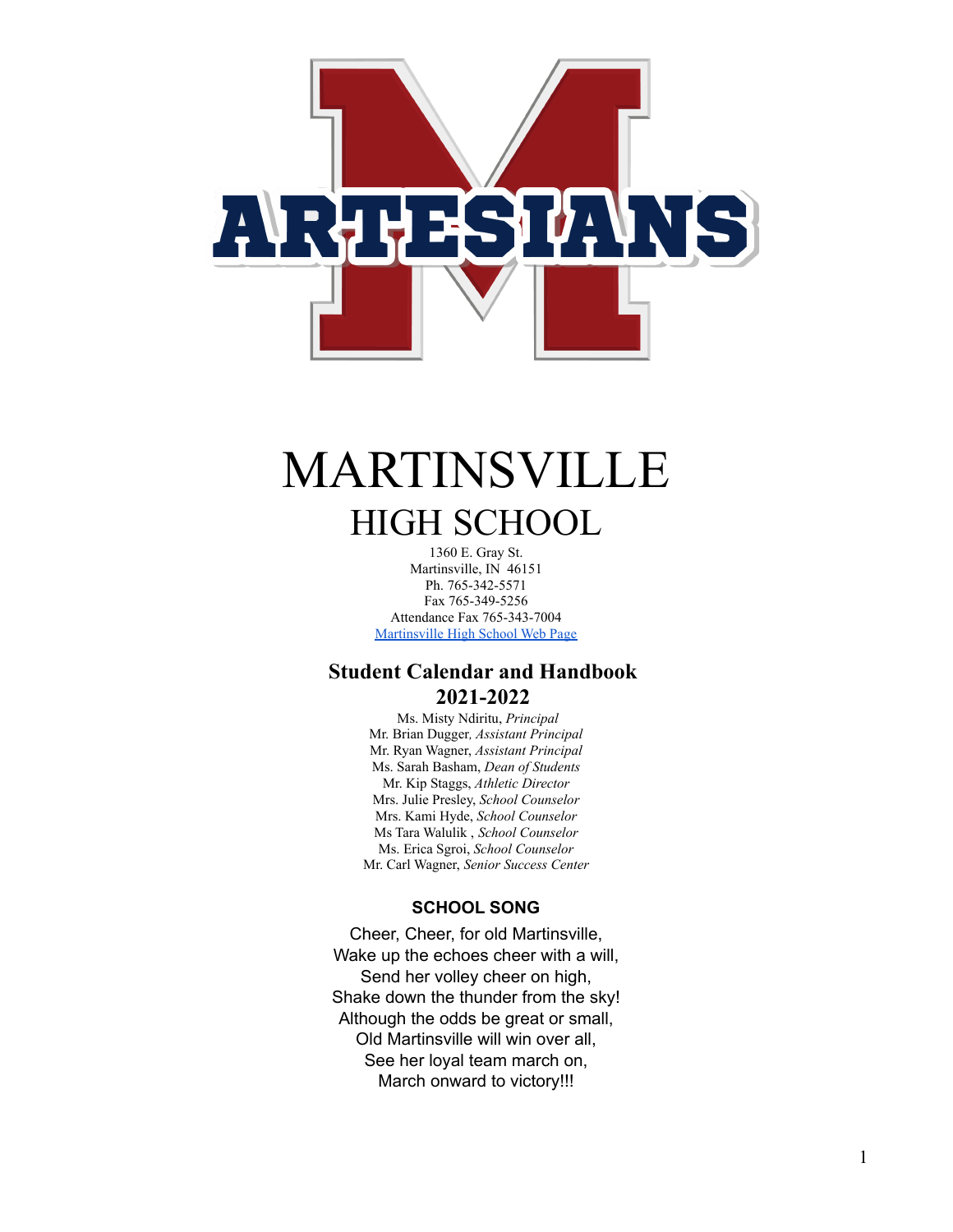[I. SCHOOL IMPROVEMENT PROCESS](#page-4-0) [II. SCHOOL SCHEDULE](#page-5-0) [A. SCHOOL CALENDAR 2020-20](#page-5-1)21 B. GRADING PERIOD END DATES [C. BLOCK 5 SCHEDULE](#page-5-2) [D. 2 HR DELAY SCHEDULE](#page-6-0) E. PLC BLOCK 5 SCHEDULE III. GENERAL INFORMATION [A. SCHOOL'S RESPONSIBILITY](#page-6-1) [B. STUDENTS' RESPONSIBILITY](#page-6-2) [C. CHANGE OF ADDRESS](#page-6-3) [D. CLINIC – MEDICATION POLICY](#page-6-4) [E. SCHOOL SAFETY DRILLS](#page-6-5) [F. PROJECT SAFE PLACE](#page-7-0) [G. INSTRUCTIONAL MEDIA CENTER](#page-7-1) [H. INSURANCE](#page-7-2) [I. LOCKERS](#page-7-3) [J. VISITORS](#page-7-4) [K. RESPECT FOR SCHOOL FACILITIES](#page-7-5) L. WORK PERMITS [M. SIGN-IN](#page-8-0) [N. CLOSED CAMPUS](#page-8-1) [IV. ATTENDANCE](#page-8-2) [A. ABSENCES](#page-8-3) [B. ATTENDANCE](#page-8-4) [V. TRANSPORTATION](#page-9-0) [A. BUS REGULATIONS & RULES OF CONDUCT](#page-9-1) [B. BUS EVACUATION PROCEDURES](#page-9-2) [C. BUS INCIDENT REPORT/PROGRESSION OF PENALTIES](#page-10-0) [D. PARKING LOT PROCEDURES](#page-10-1) [E. REGISTRATION OF A STUDENT VEHICLE](#page-10-2) [F. VEHICLES](#page-10-3) [G. DRIVING VIOLATIONS](#page-10-4) [H. DRIVING PRIVILEGES](#page-10-5) [VI. Cafeteria](#page-11-0) [VII. ACADEMIC INFORMATION](#page-12-0) [A. MINIMUM GRADUATION REQUIREMENTS](#page-12-1) [B. HONOR ROLL](#page-13-0) [C. GUIDANCE SERVICES](#page-13-1) D. SENIOR CHECKLIST E. EARLY GRADUATION [F. HOMEWORK](#page-13-2) [G. PLAGIARISM/CHEATING](#page-13-3) [H. VALEDICTORIAN AND SALUTATORIAN ENROLLMENT QUALIFICATIONS](#page-12-0) [VIII. TECHNOLOGY](#page-14-0)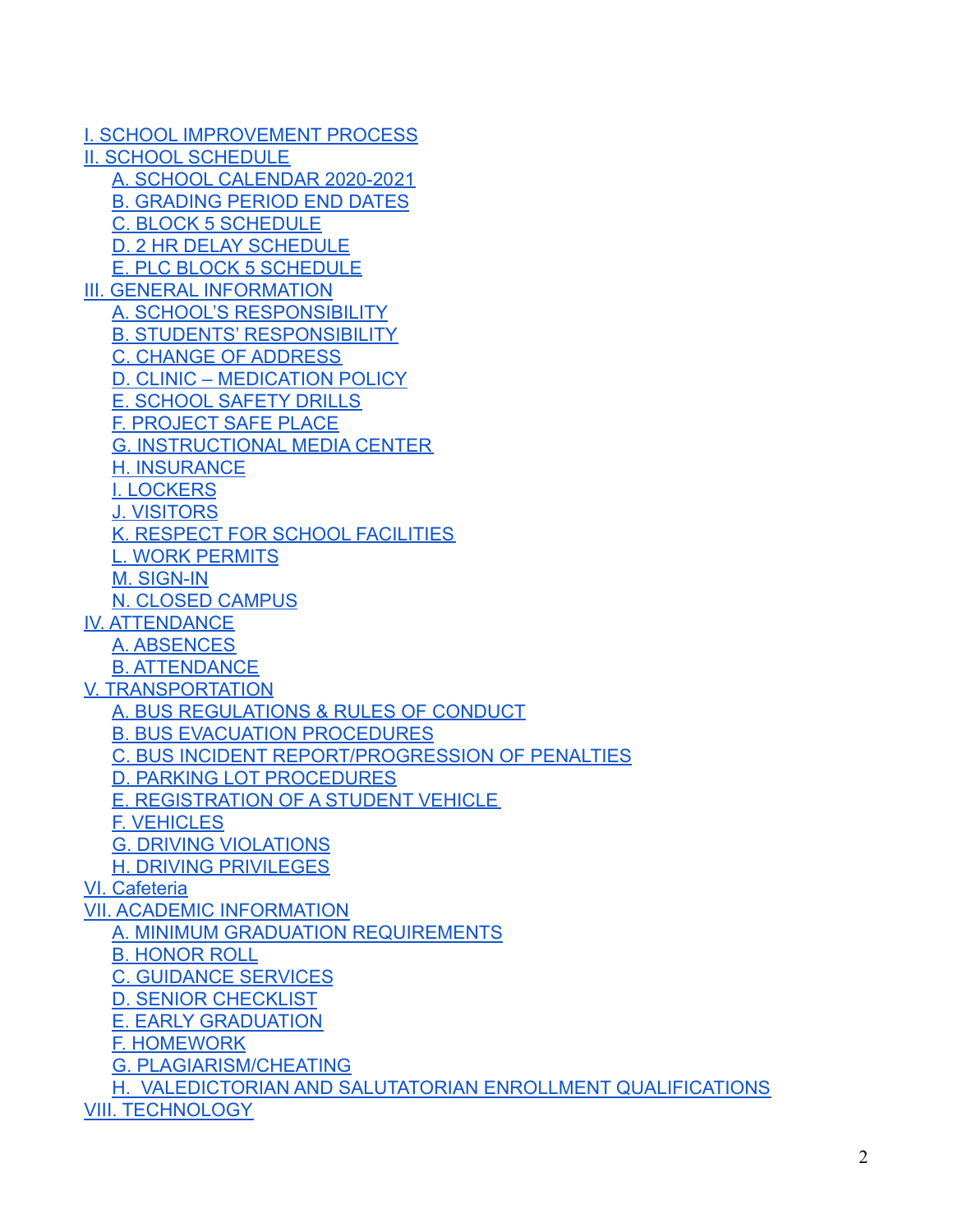[A. MSD Martinsville CHROMEBOOK USE AGREEMENT](#page-14-1) [B. STANDARDS FOR PROPER CHROMEBOOK CARE](#page-16-0) **[Responsibilities](#page-16-1)** [General Care](#page-16-2) [Screen Care](#page-16-3) [Battery Life and Charging](#page-17-0) [Personal Health and Safety](#page-17-1) C. MSD OF MARTINSVILLE'S INTERNET, PERSONAL DEVICE, AND OTHER TECHNOLOGY ACCEPTABLE USE POLICY [D. STUDENT NETWORK AND INTERNET](#page-17-2) ACCEPTABLE USE AND SAFETY POLICY AND [GUIDELINES \(A.U.P\)](#page-17-2) [E. SOCIAL MEDIA](#page-23-0) [F. CELLULAR TELEPHONES AND ELECTRONIC COMMUNICATION](#page-24-0) DEVICES [G. VIDEO/AUDIO RECORDINGS AND PHOTOGRAPHY](#page-24-1) [H. PICTURE RELEASE INFORMATION](#page-24-2) [IX. STUDENT CONDUCT](#page-24-3) [A. ARTICLE I - Philosophy:](#page-24-4) [B. ARTICLE II](#page-25-0) [C. ARTICLE III - Student Conduct Rules:](#page-25-1) [Log Entries:](#page-25-2) [Student Dress Code:](#page-26-0) [D. SUSPENSION/EXPULSION \(IC 20-33-8-7 / IC 20-33-8-3\)](#page-26-1) [Interference with School Purposes:](#page-26-2) Violence: [FIGHTING/PROVOKING A FIGHT \(Per High School career\)](#page-29-0) [Tobacco:](#page-29-1) Alternative Tobacco and Electronic Cigarette Program: [Controlled Substance:](#page-29-2) [E.](#page-30-0) COURSE REMOVAL F. [EXCLUSION](#page-30-1) [G. STUDY](#page-30-2) TABLES [H. IN-SCHOOL SUPERVISION](#page-30-3) [ISS POLICIES:](#page-31-0) [ARTICLE IV - Discipline Procedure for Students with](#page-31-1) Disabilities\* **[Suspension](#page-31-2) [Expulsion](#page-32-0)** 

[X. RANDOM TESTING & EDUCATION POLICY FOR ALCOHOL,](#page-32-1) TOBACCO, AND OTHER **[DRUGS](#page-32-1)** 

[A. INTRODUCTION](#page-32-2) [B. PURPOSES OF THE PROGRAM](#page-32-3) [C. CONSENT](#page-33-0) [D. NON-PUNITIVE NATURE OF POLICY](#page-33-1) [E. COLLECTION OF SPECIMEN, CHAIN OF CUSTODY](#page-34-0) [F. TESTING PROCEDURES](#page-34-1) [G. REFUSING TO TAKE A DRUG SCREEN](#page-34-2) [H. TEST RESULTS](#page-34-3) [I. STATISTICAL REPORTING AND CONFIDENTIALITY OF DRUG](#page-35-0) TEST RESULTS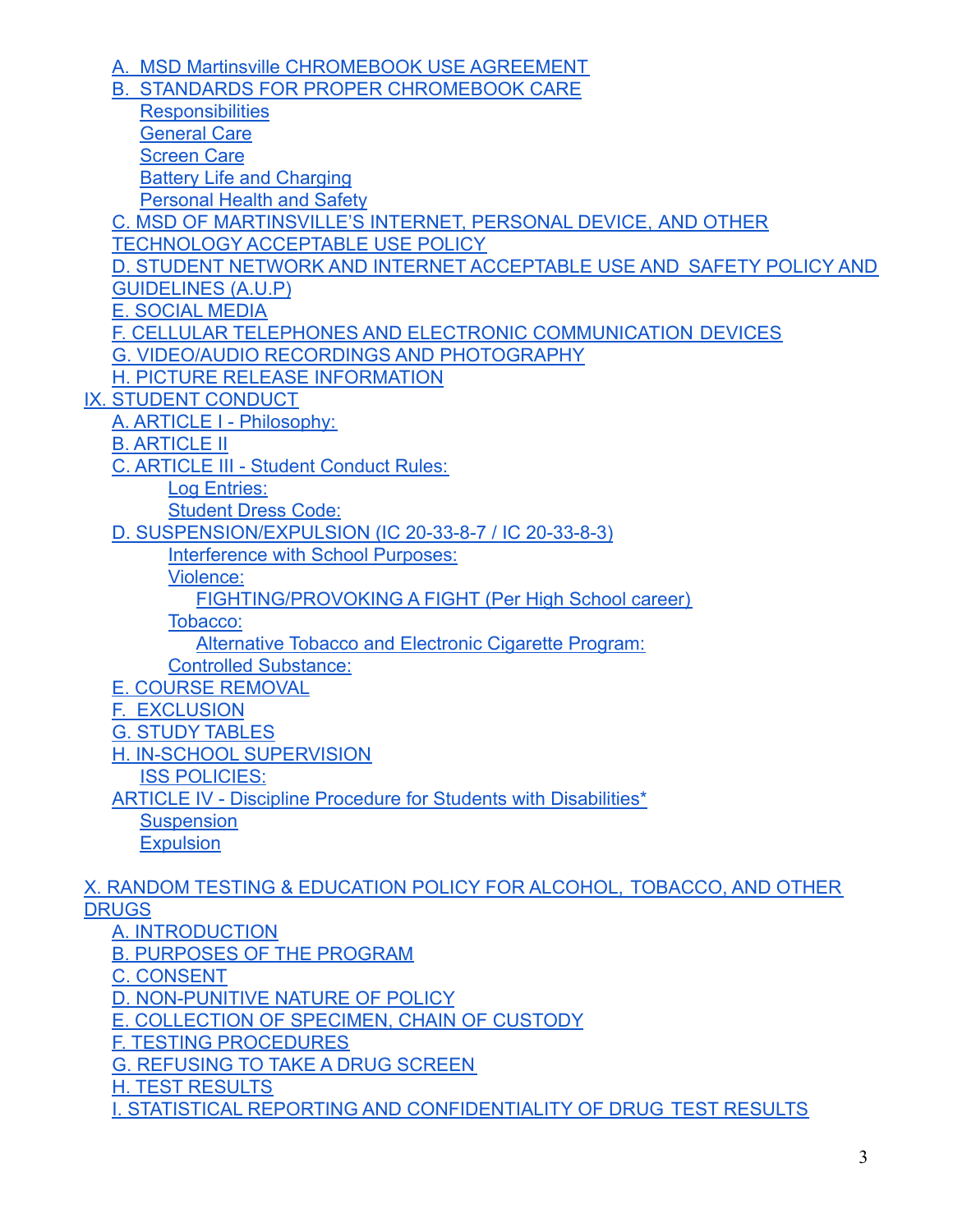[J. FINANCIAL RESPONSIBILITY](#page-35-1) XI. STUDENT [ACTIVITIES AND ATHLETICS](#page-35-2) A. Martinsville High School offers the following student activities: B. ATHLETICS C. AGE D. ALL SPORTS TICKETS E. ATHLETIC CONDUCT F. PROCEDURES G. PENALTIES First Violation Second Violation Third Violation H. SELF-REPORT CLAUSE I. NON-COOPERATION CLAUSE J. OTHER RULES K. REGULATIONS FOR CLASS OFFICER ELECTIONS L. RESPONSIBILITY AT SOCIAL EVENTS M. CHANGING A SPORT N. ELIGIBILITY O. INSURANCE P. LETTER JACKETS Q. PHYSICAL EXAMS R. NCAA CLEARINGHOUSE S. SPORTSMANSHIP GUIDELINES T. SPORTSMANSHIP STATEMENT [XII. ANTI-HARASSMENT](#page-39-0) [A. General Policy Statement](#page-40-0) [B. Other Violations of the Anti-Harassment Policy](#page-40-1) [C. Definitions](#page-40-2) [Bullying - IC 20-33-8-0.2](#page-40-3) [Sexual Harassment](#page-41-0) [Race/Color Harassment](#page-42-0) [Religious \(Creed\) Harassment](#page-42-1) [National Origin Harassment](#page-42-2) [Disability Harassment](#page-42-3) [Reports and Complaints of Harassing Conduct](#page-43-0) [D. Anti-Harassment Compliance Officers](#page-43-1) [E. Investigation and Complaint Procedure \(see Form](#page-44-0) 5517 F1) [F. Informal Complaint Procedure](#page-44-1) [G. Formal Complaint Procedure](#page-45-0) [H. Privacy/Confidentiality](#page-46-0) [I. Sanctions and Monitoring](#page-47-0) [J. Remediation](#page-47-1) [K. Retaliation](#page-47-2) [L. Allegations Constituting Criminal Conduct: Child](#page-47-3) Abuse/Sexual Misconduct [M. Education and Training](#page-48-0) [XIII. Notification of Rights under FERPA](#page-48-1)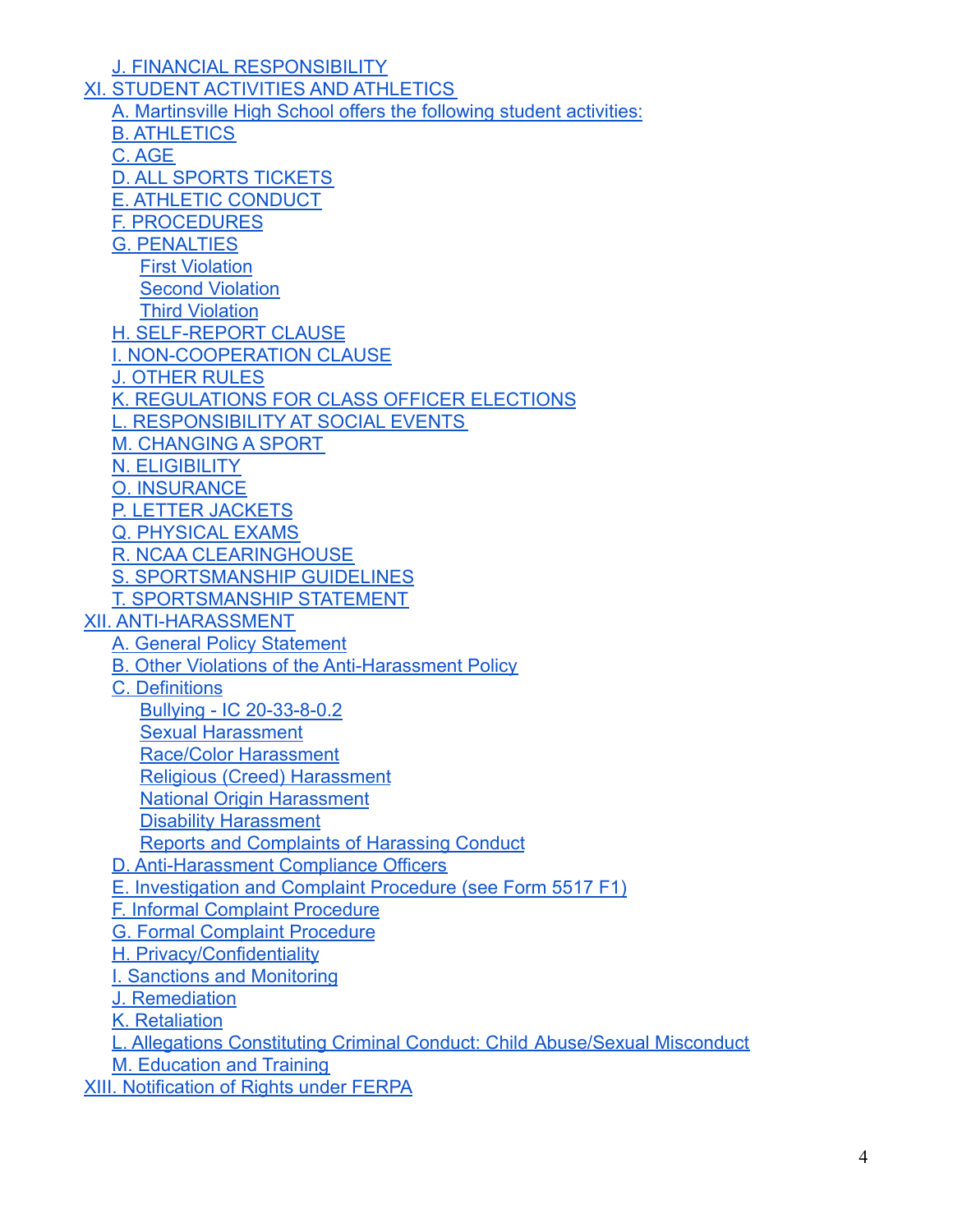## **I. SCHOOL IMPROVEMENT PROCESS**

<span id="page-4-0"></span>The current mission statement of Martinsville High School is, "**improving learning and improving lives, one student at at time**.". The belief statement is students and teachers will maintain high expectations of positive attitude, make connections between classroom and life, model good citizenship and communicate with each other to further the educational process. The vast array of program offerings assists with the mission statement of teaching the whole person. The Positive Behavior Interventions and Supports program reinforces character components.

Martinsville High School has notable achievements in the areas of academics and athletics. These include being named an AP Honor Roll school and winning 64 combined state academic and athletic championships including spell bowl, broadcasting, and the Academic Decathlon.

#### **Martinsville High School has three primary goals for school year 2021-2022:**

**Goal 1:** All students at Martinsville High School will become proficient at reading a text and writing responses to short answer questions.

**Measurable Objective: 50%** of students will increase student growth on the ISTEP+ exam as measured by writing conventions of standard English and reading literature and vocabulary.

**Strategies:** Writing Strategies: A. Proper format will be taught by the non-negotiable requirements across the curriculum. B.Well-constructed writing responses will be taught by implementing the RACE method across the curriculum.

**Goal 2:** All mathematics students at Martinsville High School will become proficient in the mathematical process, and calculating questions related to number sense, expressions, and computation.

**Measurable Objective: 50%** of students will increase student growth on the ISTEP+ exam as measured by number sense, expressions, and computation to reach a 45% pass rate respectively.

**Strategies:** The administration, guidance staff, and mathematics department chair are looking to meet our goal by creating built in opportunities for interventions/enrichment, a unified curriculum, and common assessments.

**Goal 3:** Martinsville High School will improve school-wide attendance.

**Measurable Objective:** Achieve a student attendance rate of 85% or better each trimester.

#### **Strategies:**

Martinsville High School will utilize a tiered attendance accountability system that includes:

- Use of TBRI strategies to encourage better attendance
- Automated attendance calls to parents to notify them of unexcused absences
- Phone calls home by the high school attendance team for students demonstrating attendance concerns
- Visits to homes of students who are excessively absent
- Referrals to DCS and the prosecutor's office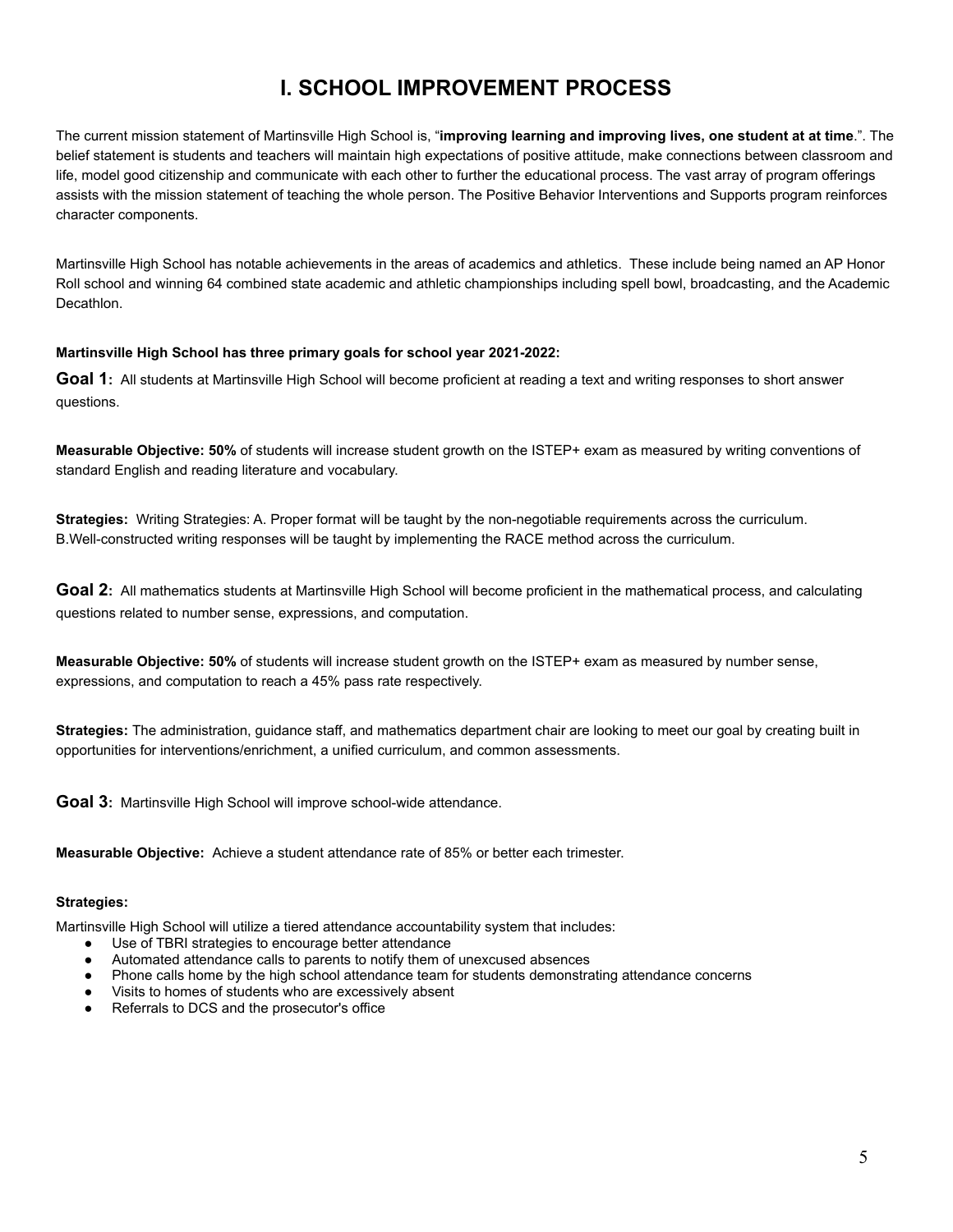## <span id="page-5-1"></span><span id="page-5-0"></span>**II. SCHOOL SCHEDULE**

## **A. SCHOOL CALENDAR 2021-2022**

| <b>School Begins for Teachers</b>                         | August 9th, 2021          |
|-----------------------------------------------------------|---------------------------|
| <b>School Begins for Students</b>                         | August 11th, 2021         |
| Labor Day (No School)                                     | September 6, 2021         |
| Fall Vacation (No School)                                 | October 11-15, 2021       |
| Thanksgiving Vacation (No School)                         | November 24-26, 2021      |
| Winter Vacation Begins (No School)                        | December 20, 2021         |
| Teacher In-service Day (No school for students)           | January 3, 2022           |
| <b>School Resumes</b>                                     | January 4, 2022           |
| Martin Luther King Day (No School)                        | January 17, 2022          |
| President's Day (No School) - Contingent snow make-up day | February 21, 2022         |
| Spring Vacation (No School)                               | March 21-25, 2022         |
| <b>School Resumes</b>                                     | March 28, 2022            |
| <b>Final Student Day</b>                                  | May 26, 2021              |
| Records Day (No Students)                                 | May 27, 2021              |
| Commencement                                              | May 27, 2021 <sup>+</sup> |

\*Possible "Snow Days" **INCLUDED IN** Calendar: Feb 21

<sup>+</sup>Date subject to change; time TBD

**\*\*The school calendar is subject to change due to developments that may occur as a result of the COVID-19 pandemic. Parents and students should continue to monitor district communication lines (website, email, all-calls, etc) for information and updates.**

## **B. GRADING PERIOD END DATES**

1st Trimester November 12th, 2021 2nd Trimester February 25, 2022 3rd Trimester May 26, 2022

## <span id="page-5-2"></span>**C. BLOCK 5 SCHEDULE (with Artesian Hour)**

| Period 1: |            | 7:40 - 8:45 (65 minutes)   |
|-----------|------------|----------------------------|
| Period 2: |            | $8:50 - 9:55$ (65 minutes) |
| Period 3: |            | 10:00 - 11:05 (65 minutes) |
| Period 4: |            | 11:10 - 12:50              |
|           | Red Lunch: | $11:10 - 11:40$            |
|           | Red Class: | $11:45 - 12:50$            |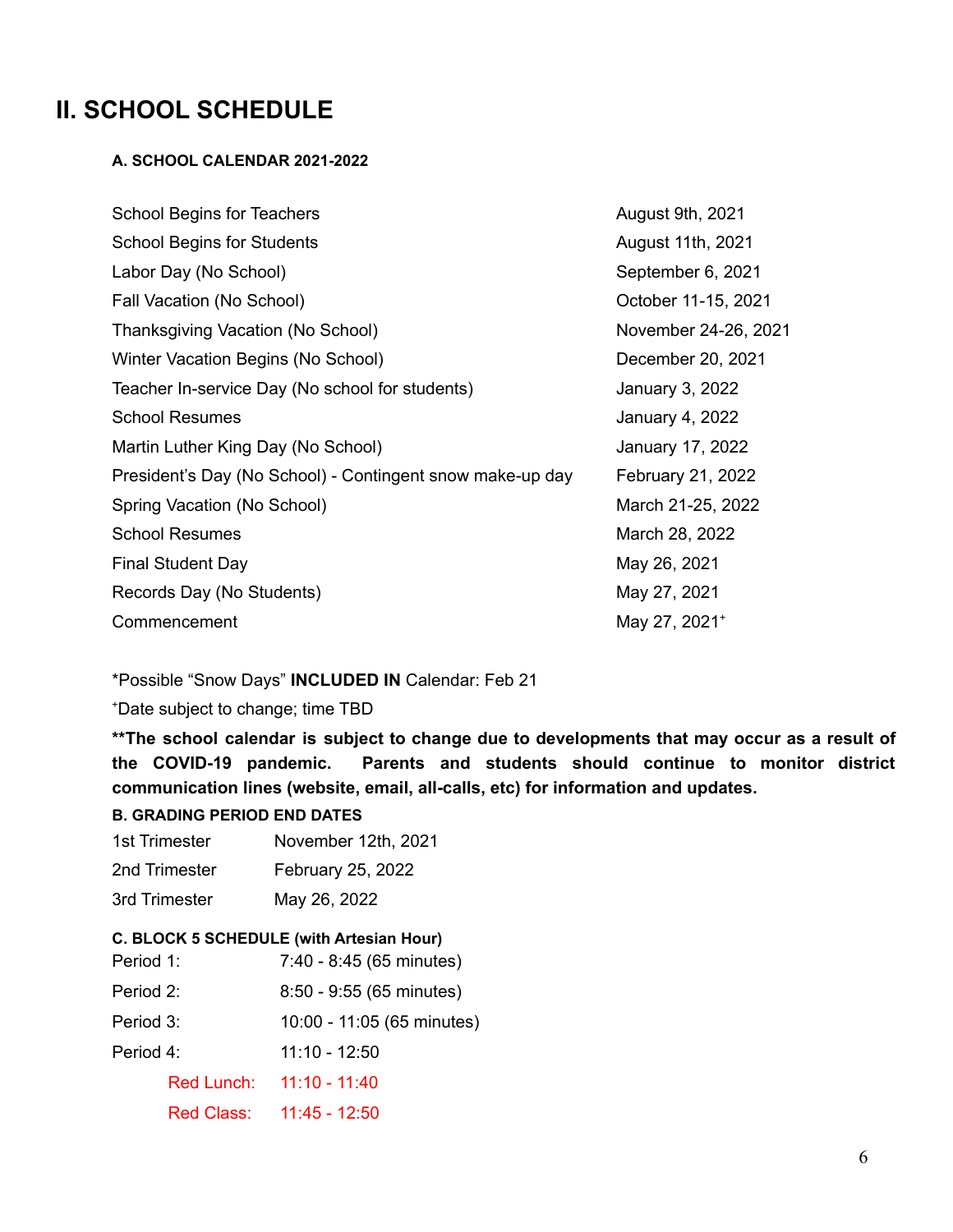|                  | Blue Class: 11:10 - 12:15  |
|------------------|----------------------------|
|                  | Blue Lunch: 12:20 - 12:50  |
| Artesian Period: | $12:55 - 1:30$             |
| Period 5:        | $1:35 - 2:40$ (65 minutes) |

## <span id="page-6-0"></span>**D. 2 HR DELAY SCHEDULE**

| Period 1: |                    | $9:40 - 10:28$  |
|-----------|--------------------|-----------------|
| Period 2: |                    | $10:33 - 11:21$ |
| Period 3: |                    | 11:26 - 12:49   |
|           | Red Lunch:         | 11:26 - 11:56   |
|           | Red Class:         | 12:01 - 12:49   |
|           | <b>Blue Class:</b> | 11:26 - 12:14   |
|           | <b>Blue Lunch:</b> | 12:19 - 12:49   |
| Period 4: |                    | $12:54 - 1:42$  |
| Period 5: |                    | $1:47 - 2:40$   |

## *MHS has a closed campus lunch hour, students are not to leave the building.*

## **III. GENERAL INFORMATION**

*(State Law and School Board policies supersede content of student handbook*)

## <span id="page-6-1"></span>**A. SCHOOL'S RESPONSIBILITY**

Martinsville High School does not discriminate against any student on the basis of race, color, national origin, gender, sexual orientation, or disability, nor does it deny services to any of its students for such a reason.

#### <span id="page-6-2"></span>**B. STUDENTS' RESPONSIBILITY**

Students are held responsible for knowing the contents of this handbook, all its inserts, all school rules, and any announcements, written or oral, made throughout the school year.

#### <span id="page-6-3"></span>**C. CHANGE OF ADDRESS**

It is the student's responsibility to inform the Main Office, the Guidance Office, and the Clinic if he/she has a change of address, phone number, or e-mail in order to assist in mailings and in case of emergency.

#### <span id="page-6-4"></span>**D. CLINIC – MEDICATION POLICY**

Health service is available to all students. Screening tests for vision and/or hearing deficiencies are administered. Teachers or parents may make referrals. Parents will be contacted when medical care or correction is indicated. If a student becomes ill at school, the student may be sent to the nurse's clinic located in the administrative area.

In case of an accident or injury at school, the parent or the family will be contacted. Any time a student injures himself/herself on school grounds, he/she should report to the clinic.

A school nurse is on duty in the clinic to help any student having a health problem. All students must have an immunization record on file with their other school records. Any student needing to take medication (including non-prescription medicines and supplements) while at school MUST take the medicine directly to the clinic, along with a note from the parent, and make arrangements with the nurse for dispensing it. The clinic also needs written permission for the student to take the remainder of the medication home if need be.

## <span id="page-6-5"></span>**E. SCHOOL SAFETY DRILLS**

Fire drills and other emergency related drills are required by state law and must take place at specific times during the school year.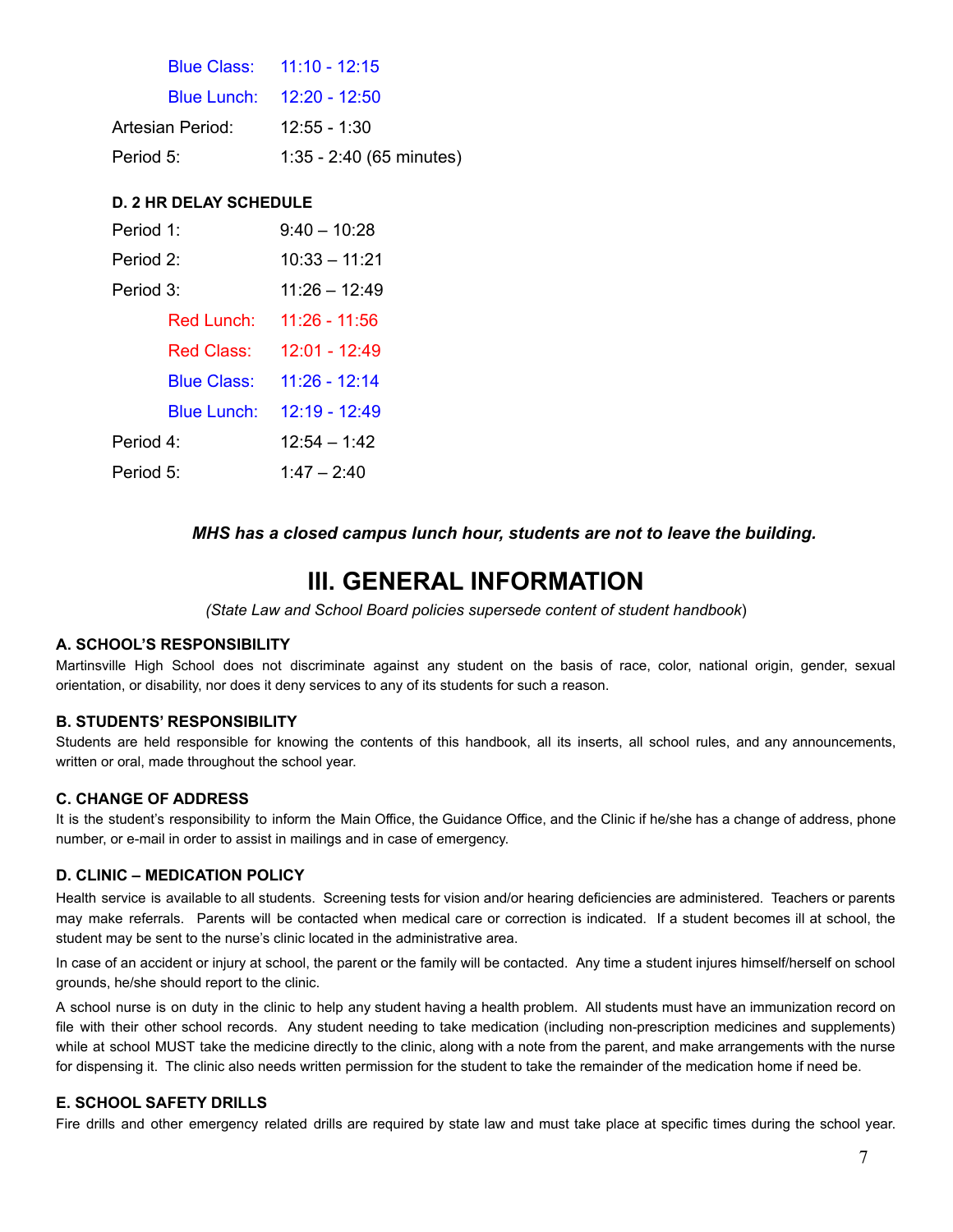Students are requested to be attentive and follow instructions in an orderly manner. Activating fire alarms without just cause by students is against the law and will be dealt with by strong disciplinary action.

## <span id="page-7-0"></span>**F. PROJECT SAFE PLACE**

Safe Place is a 24-hour crisis intervention program for youth ages 7-17. Youth who need help may access the program by going to a Safe Place site displaying the yellow and black diamond-shaped sign, or by calling the toll free crisis line at 1-866-738-5437.

### **G. SCHOOL PSYCHOLOGIST RESOURCES**

MSD of Martinsville Schools include School Psychologists on their building level problem solving teams. School psychologists serve students by providing collaborative feedback to teaching teams, designing behavior plans, assisting teachers and students with interventions (social/emotional and academic), and facilitating small groups. A school psychologist working as a member of the problem solving team may meet with a student individually to assist the student with social/emotional, academic, or behavioral challenges. Should a student need to meet with a school psychologist for more intensive interventions, written parent permission will be obtained.

#### <span id="page-7-1"></span>**H. INSTRUCTIONAL MEDIA CENTER**

#### POLICIES AND INFORMATION FOR STUDENTS

- The IMC is open each school day during school hours.
- All circulating books may be checked out for a **three week loan period**. Students returning books late will be fined ten cents per book, per day, excluding weekends and school holidays.
- **Student parking permits will not be issued** to students who have overdue library books, or owe library fines.
- Students who need to do research during study hall must obtain a pass from an IMC staff person or teacher prior to the beginning of their study hall period. Passes will not be accepted from substitute teachers. Students wishing to come to the Media Center during their lunch period must obtain a pass from the librarian or their classroom teacher prior to their lunch period.
- Computer games and unsupervised email are **not** allowed in the Media Center.
- Students may check out audio-visual equipment (for use in the building) with the permission of their teachers.
- Food/drink is not permitted in the Media Center.

WE LOOK FORWARD TO SEEING YOU IN THE MEDIA CENTER!

#### <span id="page-7-2"></span>**I. INSURANCE**

Student insurance information is available during the first week of school. Students and parents are reminded that Martinsville High School does NOT carry medical insurance for students for any kind of injury.

#### <span id="page-7-3"></span>**J. LOCKERS**

Every student is assigned a school issued locker. Combinations on every locker are changed each year and are given out only to the person assigned to that locker. Students are not to reveal to others their combination in order to ensure the safety of items left in the locker. In case of the lock or locker malfunctioning, the student should report this problem to the bookstore. **Students must not trade lockers or put their books and belongings in someone else's locker.** Food and drinks are not allowed to be kept in lockers. Consequences will be given for violations of these policies. *While we recommend the use of lockers to store backpacks and personal* belongings, these items may be taken to classrooms so long as they fit underneath the student desks/tables. Lockers are the property of Martinsville High School and any locker and its contents may be checked at any time by school officials.

#### <span id="page-7-4"></span>**K. VISITORS**

Parent and non-parent visitors are allowed on official business only and should also check in at the front office. If a parent needs to see a teacher, an appointment needs to be made (765-342-5571) or visit our website for email addresses ([https://www.msdofmartinsville.org/martinsville-high-school/\)](https://www.msdofmartinsville.org/martinsville-high-school/) to contact a staff member. Martinsville High School students should refrain from inviting non-parent visitors to school for security reasons. Any exception should receive administrative approval in advance of the visit.

#### <span id="page-7-5"></span>**L. RESPECT FOR SCHOOL FACILITIES**

Students involved in destruction of school property will be charged for the damages that are caused. Additional consequences may be imposed in accordance with IC 20-33-8.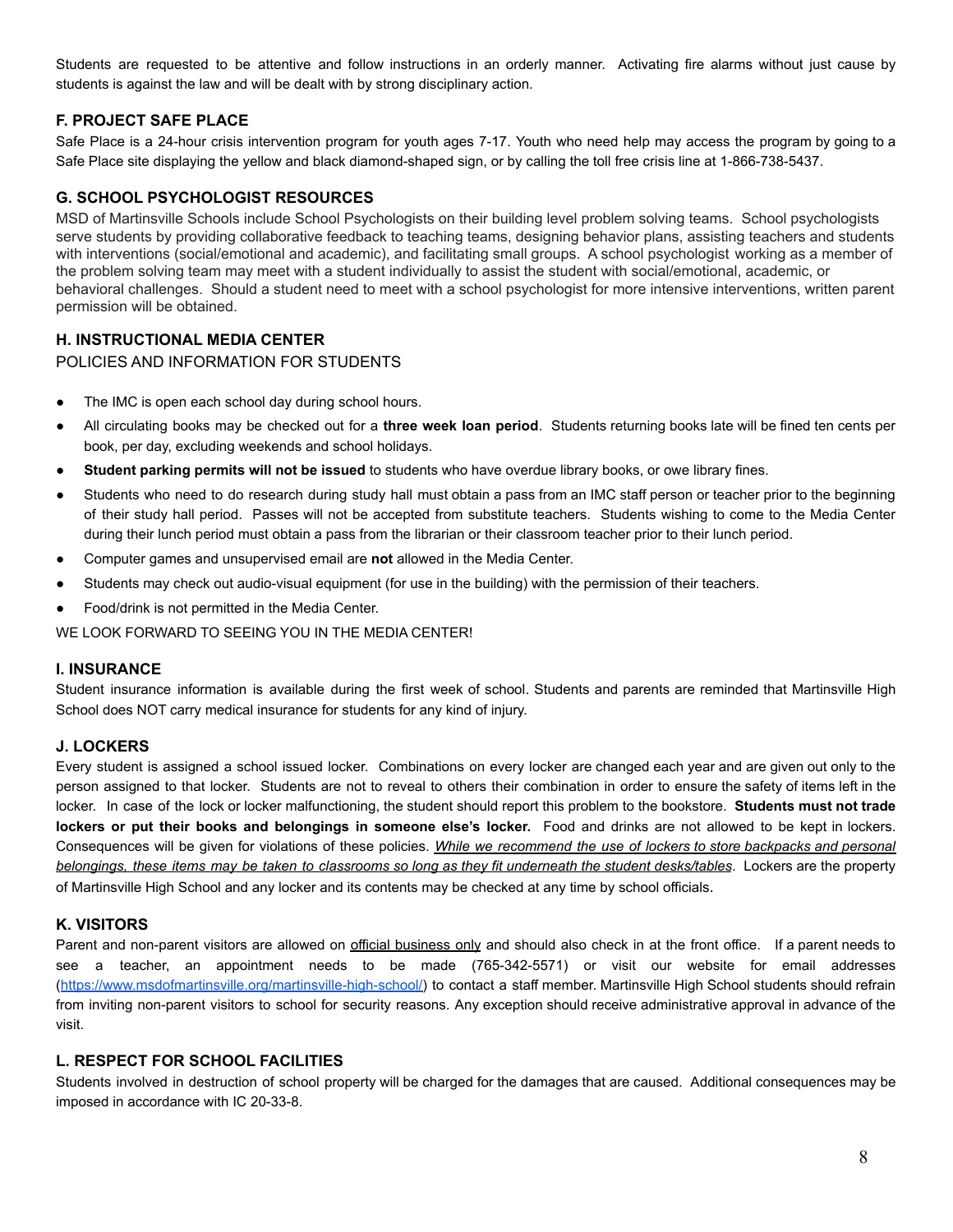## <span id="page-8-0"></span>**M. LATE SIGN-IN**

When a student arrives after the school day has begun, he/she **MUST** report to the front office to sign in. If the student is more than 20 minutes late, he/she will be counted absent in that class and should still report to class. If the student is **less than** 20 minutes late, he/she should report to class.

#### <span id="page-8-1"></span>**N. CLOSED CAMPUS**

Upon arriving on school grounds, students are expected to directly enter the school building. No loitering on school property is permitted. Students are also not permitted to leave school grounds once they have arrived on school property without permission from the front office. Students are to remain inside the building from time of arrival until dismissal.

Students are also not to leave the building at any point or during lunchtime unless prior arrangements have been made. (See "Leaving School" – immediately following this section.)

Additional consequences may be imposed in accordance with IC 20-33-8.

## **IV. ATTENDANCE**

#### <span id="page-8-3"></span><span id="page-8-2"></span>**A. ABSENCES**

When a student is absent from school, a parent or guardian should contact the school at **765-342-5571** and select the attendance option **– OR attendance@msdmartinsville.org** and provide the following information: (A) student's name and grade, spelling the student's last name (B) relationship of person to student, (C) reason for absence, and (D) dates covered by current absences. Parents should contact the school before **1:00 p.m.** on the day of absence.

#### <span id="page-8-4"></span>**B. ATTENDANCE**

It is the policy of the Board of School Trustees that parents are responsible for the attendance of their children in school. Corrections of absenteeism are the responsibility of the parent or legal guardian, but the school will assist in all possible ways.

- Unexcused Absences: Parent call-in's are considered "unexcused" unless verified by criteria outlined below.
- Habitual Truancy: IC 20-20-8-8 defines habitual truancy as absenteeism of 10 days or more for unexcused reasons. Habitually truant students are eligible for suspensions and expulsion (as referenced below in the "Student Conduct" section).
- Chronic absenteeism: Chronic absenteeism includes students absent from school for ten percent (10 percent) or more of a school year for any reason.
- Excused Absences: Absences due to a documented illness, a death of a family member, or any pre-approved absence by an administrator. For a student to be verified as ill they must either return a doctor's statement or come to the high school clinic to be examined by the certified school nurse. (**Doctor's statements must be received within 5 school days of the last day of absence. Attendance Fax 765-343-7004)**
	- Bereavement: Martinsville High School will excuse up to 5 days of absences for bereavement
- Truancy: Students who are not accounted for in their scheduled class and do not have permission from a staff member to excuse their absence will be considered truant and will face appropriate consequences.
- Vacation Leave: A student may apply for vacation leave once a school year. Forms must be filled out 3 school days before the departure date. The vacation leave will be approved if the student meets the criteria explained on the vacation leave form. Forms are available in the guidance office. NO VACATION LEAVES WILL BE APPROVED FOR THE LAST WEEK OF A TRIMESTER.
- Leaving School: Before granting permission for a student to leave school, **there must be either written or verbal approval with the front office from the parent or guardian.** If the student has a doctor or dental appointment, he/she should bring a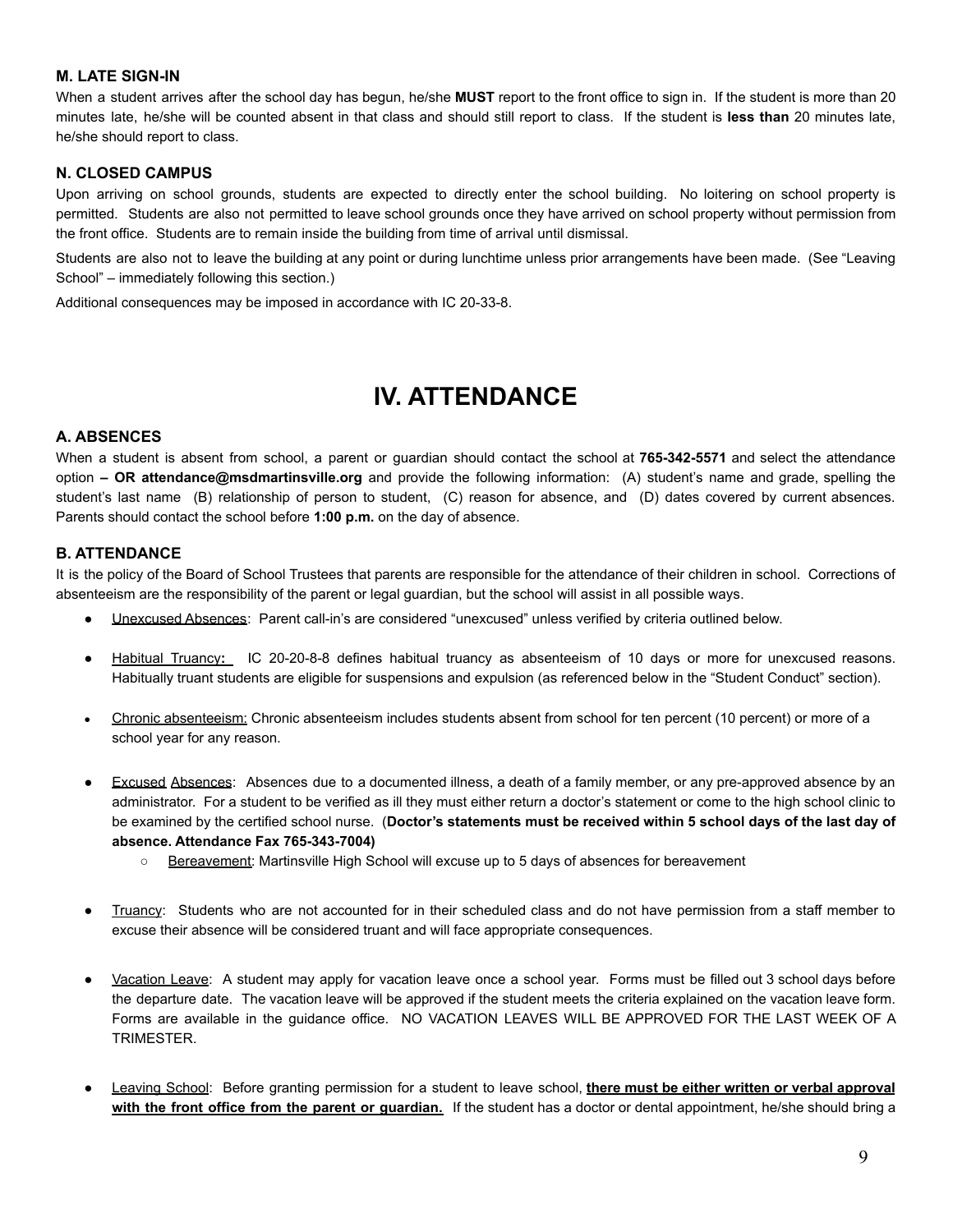note to the attendance office before school and obtain an out-of-school pass. At the time indicated on the pass, the student should then report to the front office and sign out. If the student returns to school that same day, he/she is to report back to the attendance office with the original pass signed by the doctor or dentist, and obtain a permit slip to class. If the student cannot return to school until the next school day, he/she must bring the pass signed by the doctor or dentist back to the attendance office (IC 35-43-5-2 altering or forging a medical statement is a class C felony; referral to the prosecutor could result).

## **V. TRANSPORTATION**

## <span id="page-9-1"></span><span id="page-9-0"></span>**A. BUS REGULATIONS & RULES OF CONDUCT**

*DRIVING TO SCHOOL AND STUDENT* All students are expected to conduct themselves in a safe and orderly manner while riding the school bus. The bus driver is responsible for and has full authority to handle all discipline problems arising on the bus. Students who are disruptive or cause problems which compromise everyone's safety may lose their riding privilege, either on a temporary or permanent basis. All students shall follow the rules and regulations listed below, whenever they ride a school bus:

- A. Whenever it is necessary to cross the road at the bus stop, cross only in front of the bus when signaled by the driver.
- B. Never approach the bus until it has been brought to a complete stop.
- C. Board the bus in an orderly fashion; avoid pushing or shoving.
- D. Remain seated while the bus is in motion.
- E. Avoid loud talking or laughing so as not to divert the driver's attention from the road and traffic.
- F. In case of a road emergency, remain calm and quiet and listen for instructions from the driver or the designated group leader.
- G. Be careful not to block the aisles of the bus with books, instruments, etc.
- H. Do not throw any object either in the bus, out the bus, or at the bus.
- I. Bus windows may be opened only with the driver's permission. Keep your head, arms, and hands inside the bus at all times.
- J. Keep the bus clean, sanitary, and orderly. Deposit refuse in the container at the front of the bus.
- K. Permission to ride any bus other than one's assigned bus can be granted only by the school's administration. This must be done in advance and requires a note from a parent stating the reason for the request.
- L. Causing or attempting to cause substantial damage to any school property is a serious matter. Students who deliberately cause damage to their bus may face suspension or expulsion from school or loss of transportation services.
- M. No student will be permitted to leave the bus once they have boarded, until either arrival at school or the normal departure point. The only exception is prior written permission from the parent/guardian being given to the bus driver (24 hour notice required).
- N. All students are subject to the policies, rules, and regulations of Martinsville High School while riding the school bus.
- O. The safety of students transported to or from school by any other means than the school bus is the sole responsibility of the student's parents.

## <span id="page-9-2"></span>**B. BUS EVACUATION PROCEDURES**

In the event that an emergency situation occurs while a school bus is traveling either to or from school, the following procedures should be followed in order to safely evacuate the bus:

- A. All students should remain calm and quiet and listen for instructions from the driver.
- B. If the driver is unable to direct the evacuation, all students should:

-Follow directions given by the designated student group leader. (See your Bus driver for this information.)

-Depart the bus by way of the safest and least time-consuming route.

-Proceed to an area behind the bus that generally can be assumed to be safe (at least 300 feet from the bus).

-Stay in a group.

- C. Leave all books, instruments on the bus to reduce congestion problems.
- D. If both the front and emergency exits can be used, the first six (6) rows of seats should exit through the front and the rear five (5) rows of seats should exit through the emergency door. (Buses are to be marked with a black line on the inside wall of the bus behind the sixth row of seats.)
- E. Avoid loud talking or laughing so as not to direct the driver's attention from the road and traffic.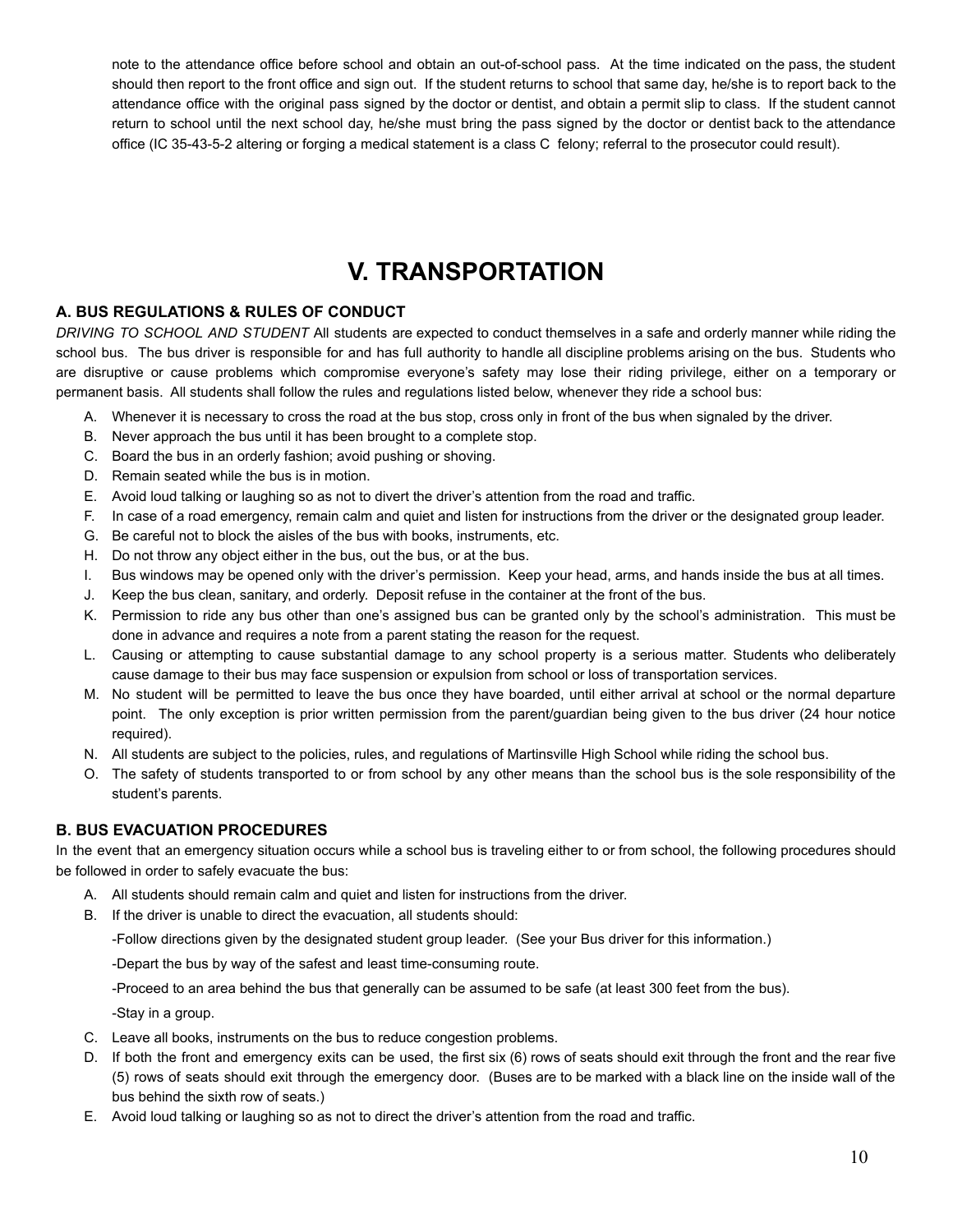F. In case of a road emergency, remain calm and quiet and listen for instructions from the driver or the designated group leader.

#### <span id="page-10-0"></span>**C. BUS INCIDENT REPORT/PROGRESSION OF PENALTIES**

The bus driver issues School Bus Incident Reports whenever a student misbehaves on the bus. This form, printed in triplicate is given to the high school administration who will take action upon the reason for referral and mail the parent's copy to the residence.

School bus incident reports may result in consequences ranging from warnings to school suspensions and/or bus privilege suspensions.

SPECIAL NOTE: The student may forfeit the privilege to ride the bus at any time a behavior constitutes a more severe punishment. This progression of penalties is a policy of the Martinsville School Corporation.

#### <span id="page-10-1"></span>**D. PARKING LOT PROCEDURES**

There are specific procedures now in place to expedite vehicles exiting the student parking lot. ALL vehicles leaving the south end (nearest the band lot) will be required to exit the parking lot LEFT towards Illinois St. if you use the two exits closest to Illinois St. and RIGHT if you leave the parking lot using the two exits closest to York St. This exiting procedure will be in effect at the end of the school day for approximately 20 minutes. Students are reminded to stay in single file as they exit the parking lot on either side. There is a 'cross-over lane' in the center of the parking lot to allow vehicles to exit from either desired side.

#### <span id="page-10-2"></span>**E. REGISTRATION OF A STUDENT VEHICLE**

Student drivers must obtain a student-parking permit through the bookstore.

- 1. All student debts must be paid in full before obtaining a student parking permit.
- 2. Student parking permits can be revoked upon incursion of further debt during the school year.
- 3. A driver's license and/or student I.D. must be shown in order to obtain a parking permit.
- 4. Registration forms must be completed in full. (Vehicle registration needed.)
- 5. All debts should be paid and vehicles should be properly registered by the last student day in August.
- 6. Parking permits are to be displayed on the vehicle's rear view mirror.
- 7. Failure or refusal to register a vehicle results in the loss of parking privileges.
- 8. Vehicles illegally parked, parked in the wrong area, or without a proper parking permit, etc. will be towed at the owner's expense. Vehicles towed can be picked up at Hunter Towing, 2600 SR 37 S, or call 342-2241.

## <span id="page-10-3"></span>**F. VEHICLES**

Driving to school is a privilege, NOT a right. In order to retain this privilege, students must abide by the following rules:

- 1. Students who **wish** to drive to school must register their vehicle in the bookstore.
- 2. Students are to park in the lot located to the west of the school, or on the east side by the vocational wing.
- 3. Student drivers must give the right-of-way to **pedestrians** and **school buses** at all times. You are **NOT** to leave the parking lot after school until all buses have cleared the lot.
- 4. Once a student has entered the building, he/she will not be permitted to return to his/her vehicle during the school day. Only in extenuating circumstances and with permission from the main office will this be waived.
- 5. Cars could be subject to searches if reasonable suspicion is determined.

## <span id="page-10-4"></span>**G. DRIVING VIOLATIONS**

- 1<sup>st</sup> Violation parking privileges revoked for one week
- 2<sup>nd</sup> Violation parking privileges revoked for the remainder of the school year

Violations that create dangerous circumstances may result in more severe consequences regardless of the number of offenses.

## <span id="page-10-5"></span>**H. DRIVING PRIVILEGES**

Any student between the ages of thirteen (13) and fifteen (15) who is habitually truant (10 days) may not be issued an operator's license or learner's permit to drive a motor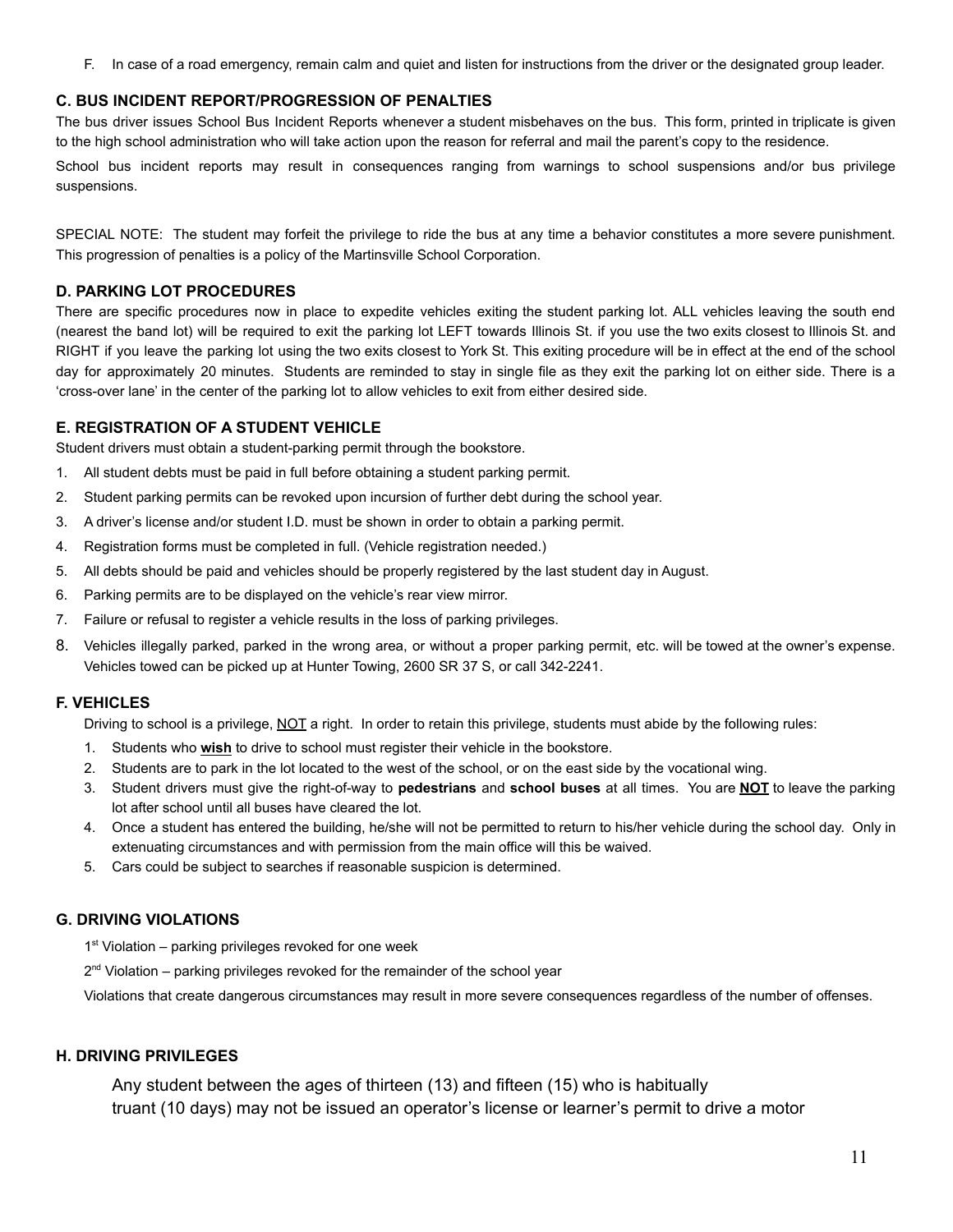vehicle until the student is at least eighteen (18) years of age. Each school or school corporation must submit to the Indiana Bureau of Motor Vehicles (BMV) information to indicate a student's ineligibility for an operator's license or learner's permit due to the student's habitual truancy. The school or school corporation may periodically review the student's eligibility.

## **VI. Cafeteria**

## <span id="page-11-0"></span>**CAFETERIA POLICIES & PRICES**

#### **Meal Prices**

|                   | <b>Breakfast</b> | Lunch                          |
|-------------------|------------------|--------------------------------|
| Martinsville High | No Cost to all   | Student Paid - \$2.80 / \$3.40 |
| School            | students         | Reduced - No Charge            |

#### **Lunch Account**

- Students are expected to pay in advance for all food purchases.
- To help with the speed of the line, change will be applied to the individual meal account for future purchases.
- If a High School student is unsure of their individual meal account balance and doesn't have funds in hand, they are encouraged to ask for their balance before proceeding through the line with a full tray of food.
- Each student will be allowed to accumulate a negative balance not to exceed \$5.20.
- After a student has accumulated a negative balance in excess of \$5.20 an alternate lunch will be offered twice during the school year at no cost to the student or parent. After the student's account is in the negative and they have received their two alternate lunches they are encouraged to contact a school counselor or the clinic.
- Charging will not be allowed during the last week of school.
- No charging allowed for breakfast, ala carte, or adult meals.
- No student will be allowed to purchase ala carte and proceed to charge a meal.

## **Keep Parents Informed**

- On Monday, an automated low balance phone call will be placed informing families when a student has a balance below \$7.50 for paid and \$2.00 for reduced students.
- Accounts may be viewed anytime by logging on to Family Access or Student Access.

**Pre-Paid Meal Account Withdrawals/Refunds:** Cash refunds cannot be given. A primary parent/guardian must submit a claim in writing for a refund for unused monies in their child's account within 90 days of a student's withdrawal from school. Any unclaimed funds less than \$10 will be received into the Food Service Operating Fund. Forms are available on our website at artiescafe.org. An inactive lunch account that has an account balance not in excess of -\$20.00 may be offset by the positive balances when the account is dormant in excess of 90 days. In addition, provided that a parent request and can document entitlement to the positive balance in the account, the parent is entitled to a refund of that amount.

Visit [artiescafe.org](http://artiescafe.org/) for the full charge policy and menu. If you have additional questions, contact Food Services at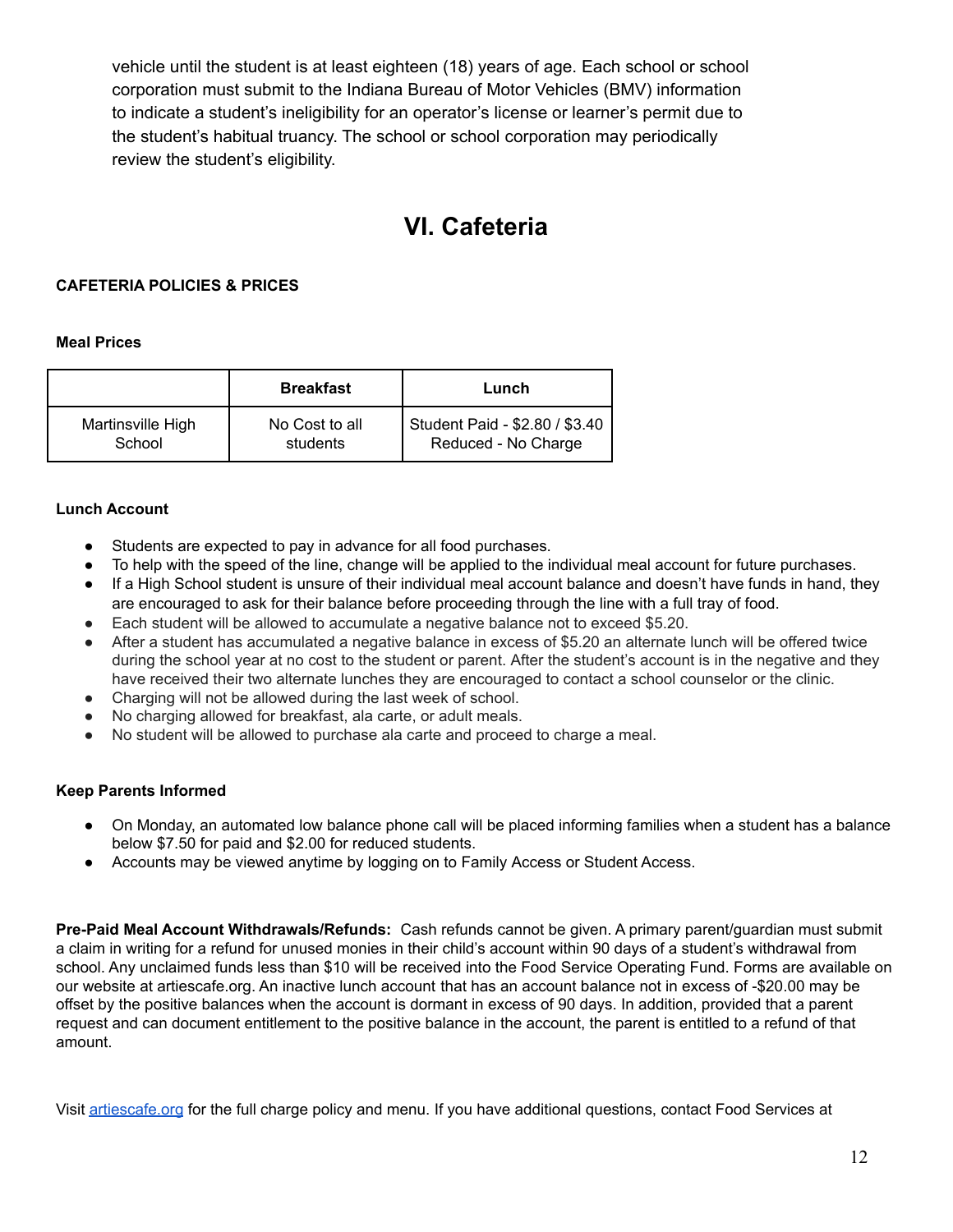## **VII. ACADEMIC INFORMATION**

#### <span id="page-12-1"></span><span id="page-12-0"></span>**A. GRADUATION REQUIREMENTS**

Martinsville High School complies with the required number and type of courses as specified by the Indiana Department of Education for diploma types. For further information from the DOE, please visit this link: [DOE Graduation Requirements](https://www.doe.in.gov/school-improvement/student-assistance/indiana-graduation-requirements)

Participation in the graduation ceremony by those who have met school and IDOE requirements will be contingent on students being in good standing with school administration. A student may be denied participation in the graduation ceremony if the school administration deems their school conduct to warrant the denial.

#### **Weighted Classes**

| <b>Weighted Grading Scale</b> |                          |                                         |                                                   |
|-------------------------------|--------------------------|-----------------------------------------|---------------------------------------------------|
| Letter Grade                  | GPA Traditional   Pre AP | GPA Honors,<br>Advanced,<br>Academic, & | <b>GPA Dual</b><br>Credit, AP, and<br><b>PLTW</b> |
| A                             | 4.0                      | 4.5                                     | 5.0                                               |
| A-                            | 3.5                      | 4.1                                     | 4.6                                               |
| $B+$                          | 3.2                      | 3.8                                     | 4.3                                               |
| B                             | 3.0                      | 3.5                                     | 1.0                                               |
| B-                            | 2.8                      | 3.2                                     | 3.7                                               |
| $C+$                          | 2.5                      | 2.9                                     | 3.4                                               |
| $\vert$ C                     | 2.0                      | 2.5                                     | 3.0                                               |
| $C -$                         | 1.7                      | 2.2                                     | 2.6                                               |
| D+                            | 1.5                      | 1.9                                     | 2.2                                               |
| D                             | 1.0                      | 1.5                                     | 1.8                                               |
| D-                            | 0.5                      | 1.0                                     | 1.4                                               |
| F                             | 0.0                      | 0.0                                     | 0.0                                               |

\*NOTE: Any classes taken online (IOA, Apex, etc) will NOT receive a weighted grade

\*\*NOTE: Students and parents should refer to the course catalog for a comprehensive list of the courses which qualify for a weighted grade.

#### **Valedictorian and Salutatorian**

Valedictorian and Salutatorian will be determined at the mid-point of the 3<sup>rd</sup> trimester of the senior year based upon students' cumulative G.P.A. at the end of the 2<sup>nd</sup> trimester and computed with the grades earned in their mid-term progress reports of their  $3<sup>rd</sup>$  trimester courses (viewed as final trimester grades). For a student to qualify as a valedictorian or salutatorian he/she must have been enrolled at Martinsville High School for two years one being the senior year.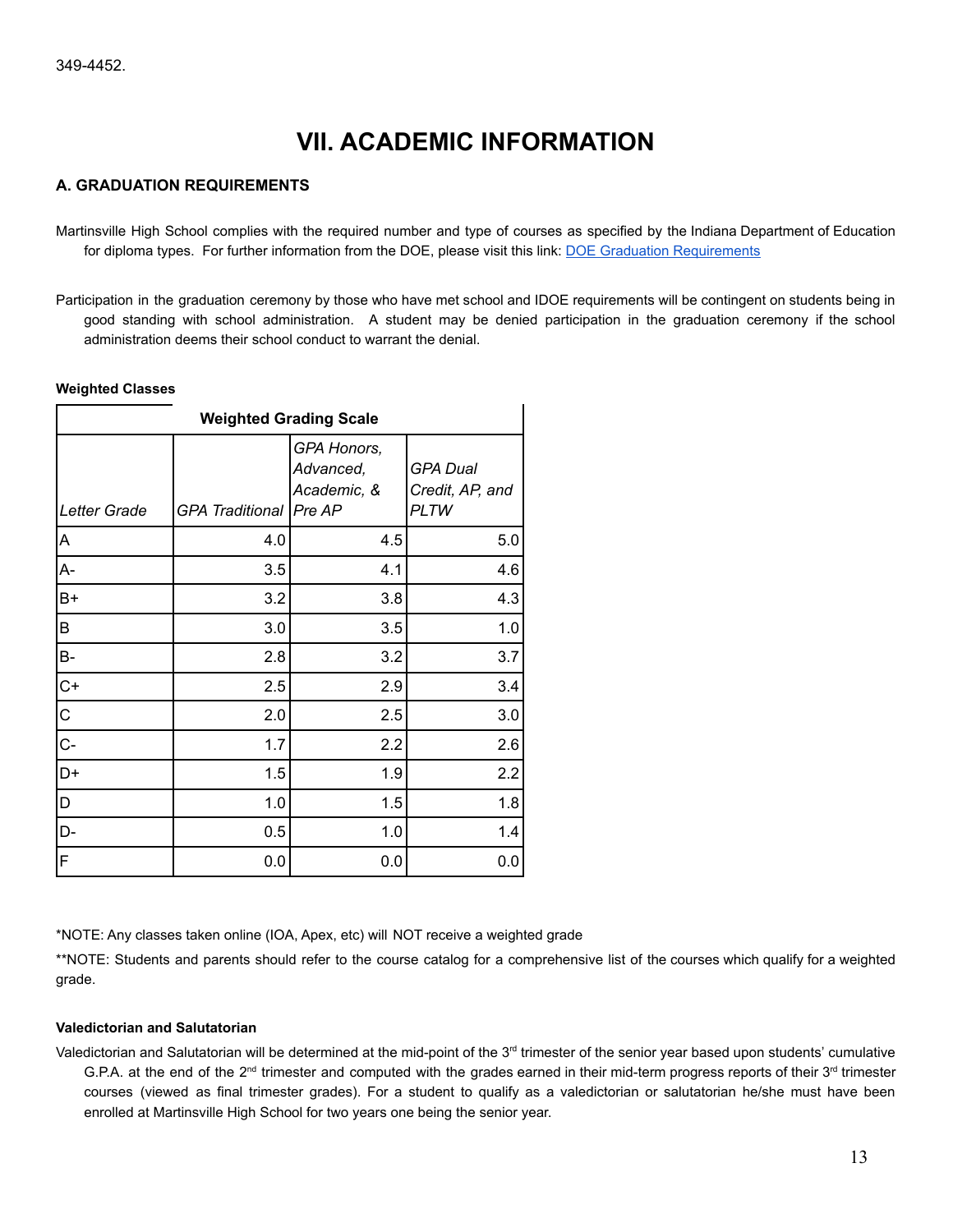## <span id="page-13-0"></span>**B. HONOR ROLL**

In order to qualify for the honor roll, a student must be enrolled full time.

- Straight "A" Honor Roll All grades in full credit classes must be an "A-" or above.
- A-B Honor Roll All grades in full credit classes must be a "B-" or above

#### <span id="page-13-1"></span>**C. GUIDANCE SERVICES**

Guidance services are available for all students at Martinsville High School. Counselors advise students on a variety of matters such as career information, occupational information, and course selections. Counselors are available to assist students with social, school, or home problems.

The Senior Success Center (SSC) can be utilized as the central location for information on colleges, financial aid opportunities, and vocational information for student and community use. Detailed information on most post-secondary institutions in Indiana is available. Scholarship information can also be found in the SSC.

Student scheduling is a process that involves students, parents and counselors. We encourage the use of four-year plans so that students can sequentially outline and plan their curriculums to adequately prepare themselves to meet their academic and career goals.

In accordance with the Department of Education instructional days and time requirements, students are not permitted to have partial-day academic schedules. Exceptions to this policy can be discussed with school administration.

Any course change on a student schedule after the schedule change window of a new term results in a withdrawal and failure grade, unless the change is the result of a prerequisite class failure or scheduling error or conflict. For other Frequently Asked Questions regarding guidance services, visit our link on the schools web site at <https://www.msdofmartinsville.org/counseling/>

#### **D. EARLY GRADUATION**

Any students who meet state and local graduation requirements, including passing any required graduation examination, may be eligible to graduate prior to the end of the 3rd trimester of their senior year.

If a student wishes to graduate early, he/she is must meet the following local requirements/guidelines:

- 1. The school counselor must be made aware of intent to graduate and must review credits with student prior to signing off on request
- 2. Must be earning a Core 40 or high designated diploma
- 3. Must have a cumulative attendance rate of 85% or higher during high school career
- 4. Must have a GPA of 2.0 or higher
- 5. The student, parent(s)/guardian(s), school counselor, and school administrator must sign off for final approval

\*Applies to students in the 2024 and beyond graduating year cohorts

<span id="page-13-2"></span>NOTE: Students who are utilizing the Postsecondary-Readiness Competency waiver are not eligible to be early graduates.

#### **E. HOMEWORK**

The student is responsible to make arrangements with his/her teacher on the day of his/her return to school to make up missed assignments if prior arrangements have not been made. Teachers are required to give students a minimum of the number of days that they were absent to make up the work that was missed.

Students who are given an out-of-school suspension (OSS) will be allowed to make up work during the time they are **suspended and receive credit. Students will be given the same number of days they are suspended to make up the work.**

## **F. FIELD TRIPS**

Students must be in good attendance, academic and behavior standing at the discretion of the administration and classroom teacher to attend field trips. Students who do not qualify for attending a field trip will be given an alternative assignment.

## <span id="page-13-3"></span>**G. PLAGIARISM/CHEATING**

Plagiarism and cheating are serious academic and behavioral offenses. When you properly acknowledge the contributions made by other people, you are showing respect for their work and giving credit where credit is due (i.e. research paper). You are not falsely misleading the reader to believe that the work you present is solely your own. Using someone else's ideas or words and representing those ideas or words as your own, either on purpose or through carelessness, is a serious offense known as plagiarism/cheating.

The penalty for plagiarism/cheating may result in a zero on the assignment and may also be addressed further by school leadership. Additionally, students who are accomplices to cheating (ie. providing answers) may receive consequences determined by the administration.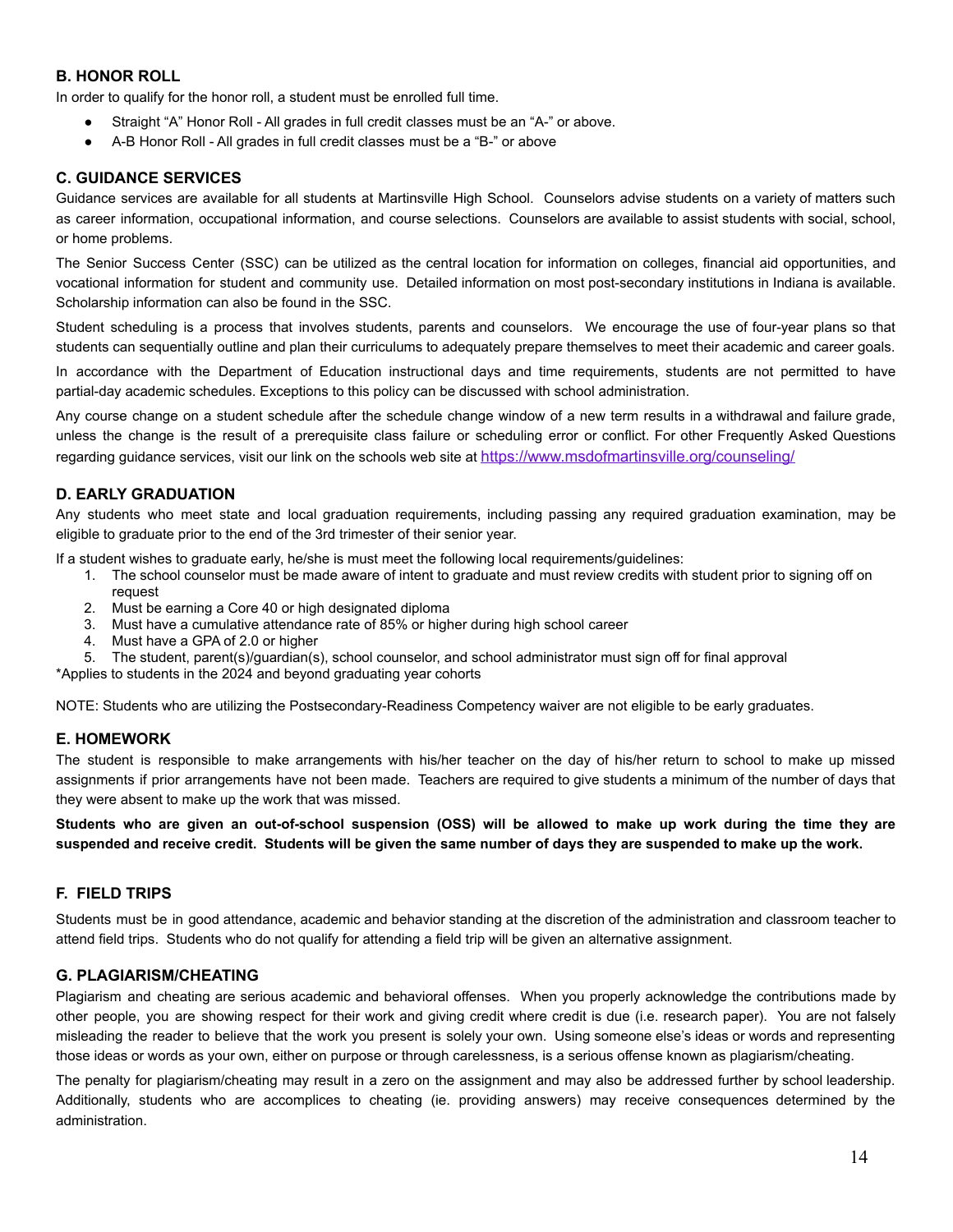## **H. CLASS AUDITS**

Students who earn a C- or worse in a class will have the opportunity to audit the class for the potential to earn a better grade and improve their GPA. Should a student complete an audited class with a better grade than their previous grade, the better grade will replace the previous grade in the GPA calculation. Students are only allowed to audit up to 4 classes in their high school career. Any additional course audits beyond 4 require administrative approval.

## **VIII. TECHNOLOGY**

#### <span id="page-14-1"></span><span id="page-14-0"></span>**A. MSD Martinsville CHROMEBOOK USE AGREEMENT**

This agreement is made effective upon receipt of a School Provided Chromebook (further referred to as Chromebook), between The Metropolitan School District of Martinsville ("MSD Martinsville"), the student receiving a Chromebook ("Student"), and his/her parent(s) or legal guardian ("Parent"). The Student and Parent(s), in consideration of being provided with a Chromebook, software, and related materials for use while a student at MSD Martinsville, hereby agree as follows:

1. Equipment:

a. Ownership: MSD Martinsville retains sole right of possession of the Chromebook and grants permission to the Student to use the Chromebook according to the guidelines set forth in this document. Moreover, MSD Martinsville administrative staff retains the right to collect and/or inspect the Chromebook at any time, including via electronic remote access; and to alter, add or delete installed software or hardware.

b. Equipment Provided: Efforts are made to keep all Chromebook configurations the same

within each school. All systems will have wireless network capability. MSD Martinsville will retain records of the serial numbers of provided equipment.

c. Substitution of Equipment: In the event the Chromebook is inoperable, if MSD Martinsville has a spare device for use while the Chromebook is repaired or replaced, this agreement remains in effect for such a substitute.

d. Responsibility for Electronic Data: It is the sole responsibility of the Student to backup

data/student work as necessary following classroom instruction utilizing cloud storage. MSD Martinsville does not provide a means for backup and MSD Martinsville does not accept responsibility for any lost files or software.

e. Responsibility for Installed Software: The Student may not install or uninstall any software or

Apps to the Chromebook without prior approval from the Technology Staff. Operating System and Application updates will be run from a central location.

2. Damage or Loss of Equipment:

a. Repair Costs for Loss or Damage:

b. Responsibility for Damage: The Student is responsible for maintaining a 100% working Chromebook at all times. The Student shall use reasonable care to ensure that the Chromebook is not damaged. Refer to the Standards for Proper Care document which is fully incorporated below, for a description of expected care. In the event of damage (other than normal and reasonable wear and tear), as solely determined by MSD Martinsville), the Student and Parent will be billed, and shall promptly pay, up to full cost of repair or replacement of the damaged device.

c. MSD Martinsville does provide an optional program for Chromebook repair and replacement. (Information can be found online and will be provided at the student device hand-out sessions.)

Optional insurance can also be purchased from, but is not limited to, these companies:

1. Worth Ave. <http://www.worthavegroup.com/product/chromebook-insurance/>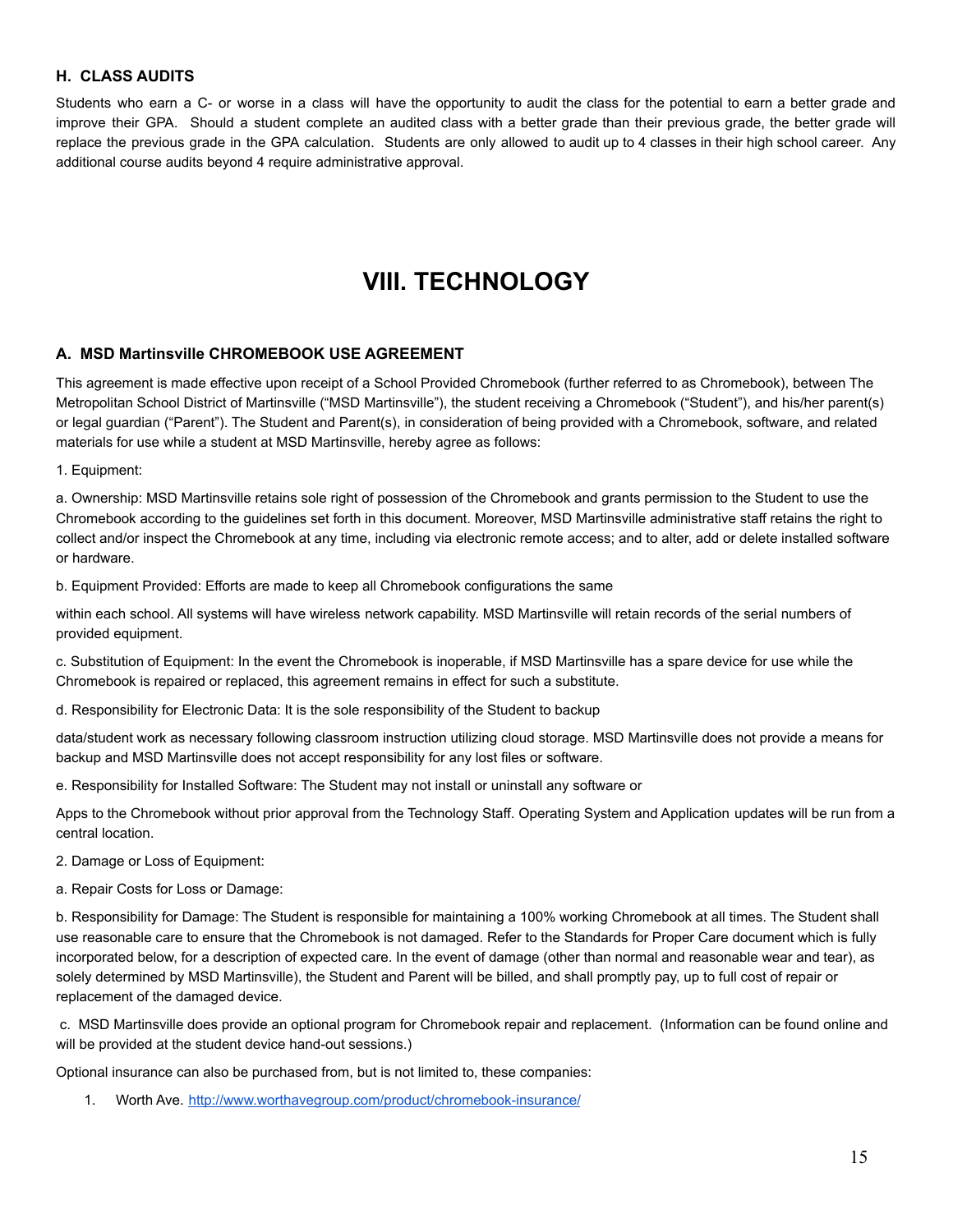#### 2. GoCare <https://www.gocare.com/>

*\* MSD Martinsville may charge the Student and Parent the full cost for repair or replacement when damage occurs due to negligence.*

Examples of gross negligence include, but are not limited to:

• Leaving equipment unattended and unlocked. This includes damage or loss resulting from an unattended and unlocked Chromebook while at school.

• Lending equipment to others other than one's parents/guardians.

• Using equipment in an unsafe environment.

• Using the equipment in an unsafe manner.

• Removing, altering, or puncturing or changing the physical structure of the Chromebook or removing any identification labels. The device's warranty will be void and student will be charged full amount of device.

*(See the Standards for Proper Care section for more information on proper use).*

d. Responsibility for Loss: In the event the Chromebook is lost or stolen, the Student and

Parent will be billed the full cost of replacement.

e. Actions Required in the Event of Damage or Loss: The Student and/or Parent(s) must promptly report any damage or loss to the Student's teacher or the designated building administrator. If the Chromebook is stolen or vandalized while not at MSD Martinsville or at an MSD Martinsville sponsored event, the Parent may file a police report. MSD Martinsville also may file a police report in the event that a Chromebook is stolen or vandalized at any time or in any manner.

f. Technical Support and Repair: MSD Martinsville will provide technical support, maintenance and repair. Any attempt to repair outside of MSD Martinsville may result in the Student and Parent being charged the full replacement cost.

3. Legal and Ethical Use Policies:

a. Monitoring: MSD Martinsville will monitor Chromebook use by using a variety of methods

including electronic remote access – to assure compliance with MSD Martinsville's Legal and Ethical Use Policies. The Student and Parent(s) shall have no reasonable expectation of privacy while using the Chromebook.

b. Legal and Ethical Use: All aspects of MSD Martinsville's Acceptable Use Policy remain in

effect. MSD Martinsville will provide content filtering within the MSD Martinsville network. However, MSD Martinsville does not have full control of the information on the Internet or incoming email from a non-MSD Martinsville email provider.

c. Probationary Student Privileges: This probationary period and consequence will be determined by building administration based upon the student and incident.

d. Peer to Peer File-sharing (P2P)/FTP Programs: The installation and/or use of any

Internet-based peer to peer/FTP file-sharing tools are explicitly prohibited. Filesharing programs and protocols like such as BitTorrent, Limewire, Kazaa, Acquisition and others may not be used to facilitate the illegal sharing of copyrighted material (music, video and images). Individuals with legitimate, school- related needs to use these tools may seek prior approval from the Technology Department.

e. Allowable Customizations: The Student may be permitted to alter or customize the user interface of their assigned Chromebook to their own working styles including, but not limited to legally obtained music. However, MSD Martinsville reserves the right to insure all customizations follow the Acceptable Use Guidelines and may periodically conduct maintenance that may configure the Chromebook back to the originally installed state.

#### 4. Returning your Chromebook if leaving the school and/or District

- a. . Students leaving the school and/or District must return District-owned chromebooks to the library, media center, or the proper place for returns on or before his/her last day at school.
- b. Any Chomebook not returned will be considered stolen property and law enforcement agencies will be notified. Additionally, MSD Martinsville may charge Student/Parent(s) for the replacement value of the Chromebook.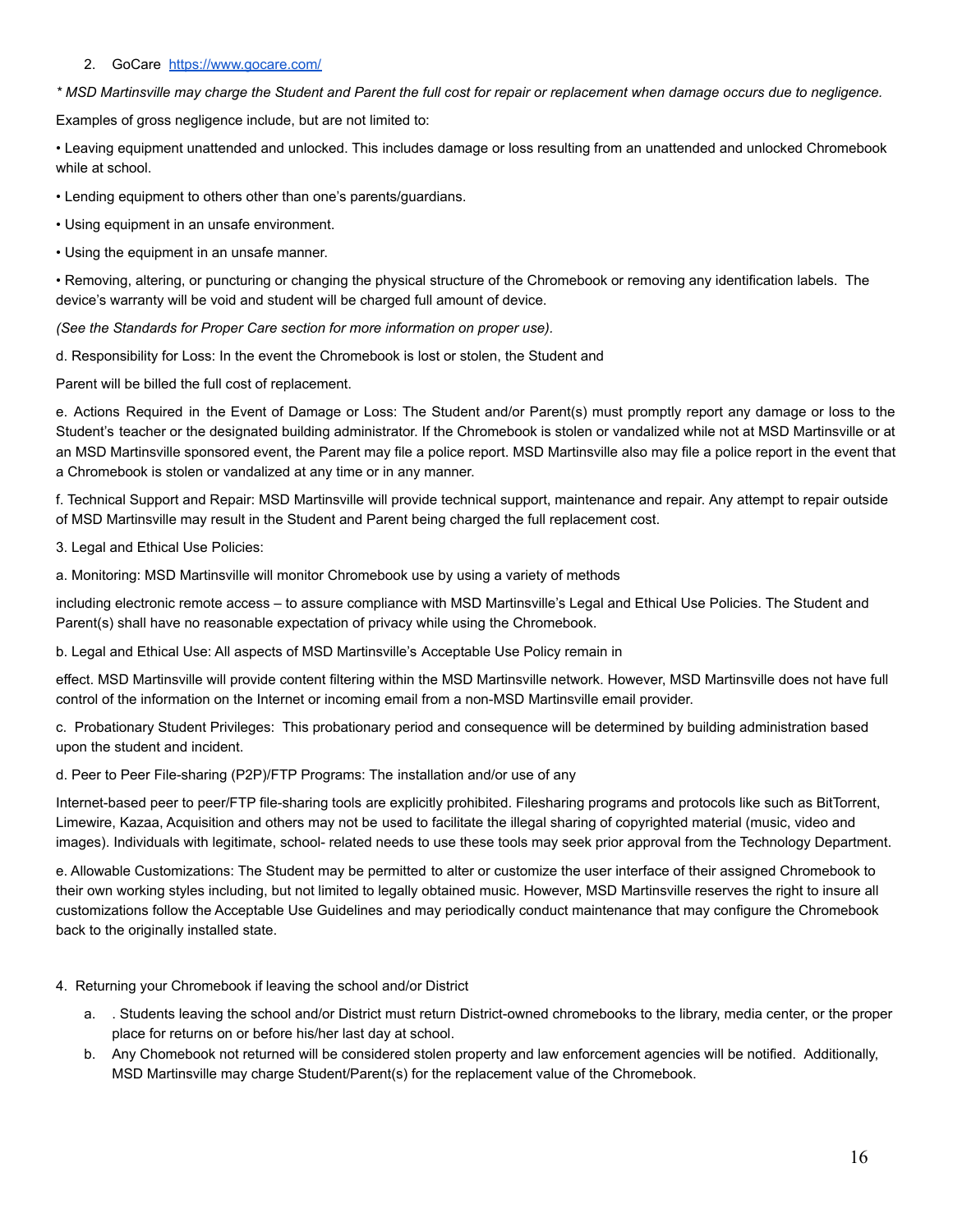## <span id="page-16-0"></span>**B. STANDARDS FOR PROPER CHROMEBOOK CARE**

This document is an important addendum to the Student Chromebook Program Acknowledgement Form. Read it carefully prior to signing. You are expected to follow all the specific guidelines listed in this document and take any additional common sense precautions to protect your assigned Chromebook. Loss or damage resulting in failure to abide by the details below may result in full- financial responsibility.

Following the standards below will lead to a Chromebook that will run smoothly and serve as a reliable, useful and enjoyable 21st Century Learning tool.

#### <span id="page-16-1"></span>**Responsibilities**

- Treat this equipment with as much care as if it were your own property.
- Bring the fully charged Chromebook to school each day.

● Keep the Chromebook either locked (i.e., locked in your school locker, home or other secure place where others do not have access) or attended (with you or within your sight) at all times. For example, during athletic events, games, practices and trips, store the Chromebook in your school locker and arrange to return to school to retrieve it after the activity. Chromebooks left in bags and backpacks, or in unattended classrooms are considered "unattended" and will be confiscated by school personnel as a protection against theft.

● Avoid use in situations that are conducive to loss or damage. For example, never leave the Chromebook in school vans, in the gym, in a locker room, on playing fields or in other areas where it could be damaged or stolen. Avoid storing the Chromebook in a car/locked trunk during extreme heat or extreme cold.

• Do not let anyone use the Chromebook other than your parents or guardians

● Adhere to MSD Martinsville''s Chromebook Use Policy at all times and in all locations. When in doubt about acceptable use, ask school personnel.

● Back up your student created documents using cloud storage. You are encouraged to save your files in more than one location. MSD Martinsville is not responsible for any lost files.

- Read and follow general maintenance alerts from school technology personnel.
- Promptly report any problems to the teacher or building administrator.
- Do not force anything that does not fit (e.g., connections, popped-off keys,). Seek help instead.
- When in doubt, ask for help.
- Do not go outside of MSD Martinsville for repairs.

#### <span id="page-16-2"></span>**General Care**

● Do not attempt to remove or change the physical structure of the Chromebook including the keys, screen, or plastic casing. Doing so will void the warranty and result in loss of privilege of using a school issued Chromebook.

- Do not remove or interfere with the serial number or any identification label placed on the Chromebook.
- Do not do anything to the Chromebook that will permanently alter it in any way, including writing on it for identification purposes, etc.
- Keep the equipment clean.
- Be careful when holding or carrying the Chromebook so as not to damage the screen or other components.

#### <span id="page-16-3"></span>**Screen Care**

• The Chromebook screen can be easily damaged if proper care is not taken. Broken screens are NOT covered by warranty and are very expensive to replace. Screens are particularly sensitive to damage from excessive pressure.

• Do not clean the Chromebook screen with anything other than approved screen cleaners.

• Clean the screen with a soft, dry anti-static cloth or with a screen cleaner designed specifically for LCD type screens only.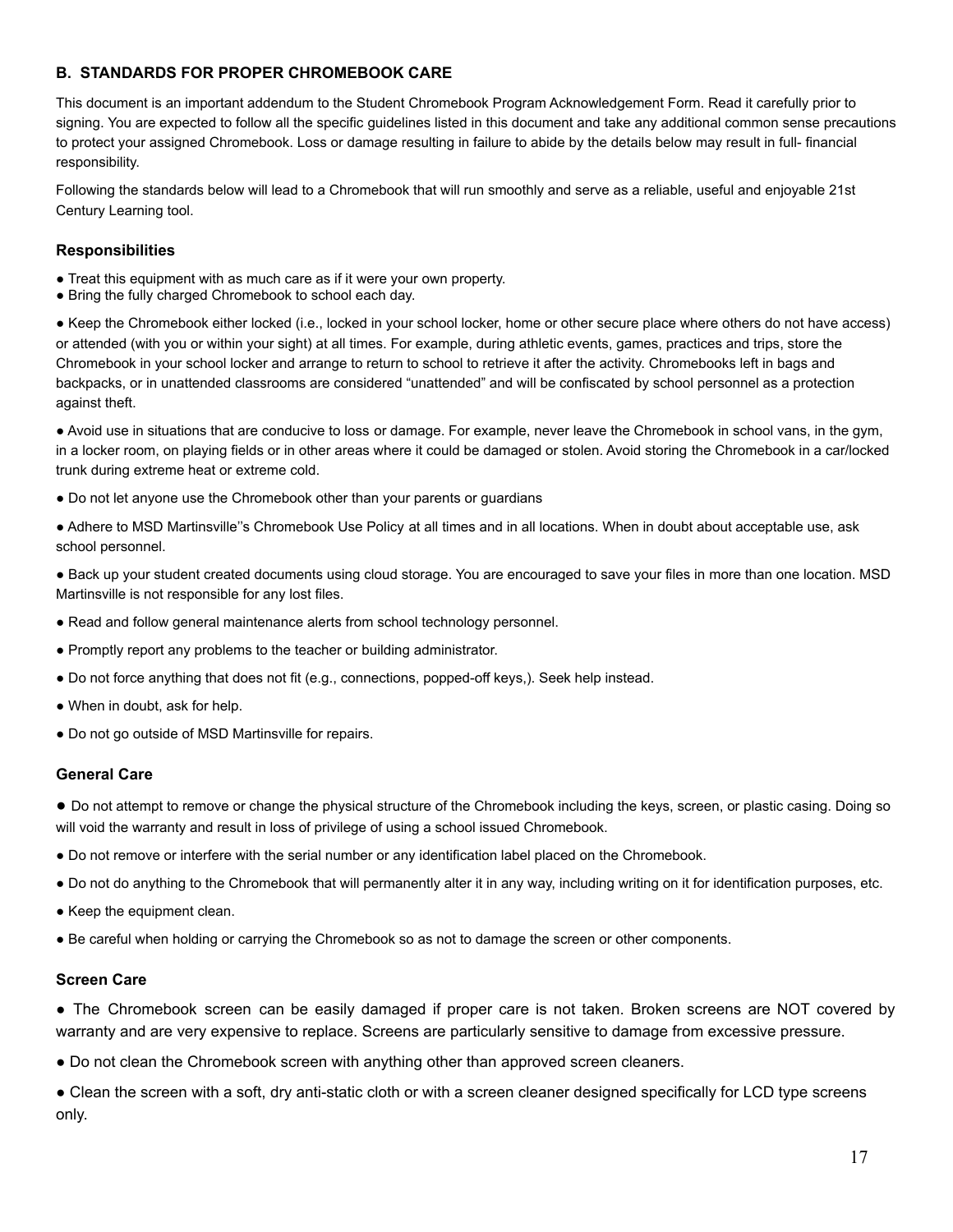## <span id="page-17-0"></span>**Battery Life and Charging**

● Arrive to school each day with a fully charged battery. You are encouraged to establish a routine at home to charge your Chromebook overnight.

- Avoid using the charger in any situation where you or another is likely to trip over the cord.
- When not in use, place the Chromebook in sleep mode in order to save battery life.

#### <span id="page-17-1"></span>**Personal Health and Safety**

● Avoid extended use of the Chromebook resting directly on your lap. The bottom of the Chromebook can generate significant heat and therefore cause temporary or permanent injury. Use a barrier—such as a book or devices made specifically for this purpose—when working on your lap. Also, avoid lap-based computing while connected to the power adapter as this will significantly increase heat production.

● Avoid lengthy use involving repetitive tasks (such as typing and use of the track pad). Take frequent breaks as well as alter your physical position (typing while standing, sitting, leaning, etc.) to minimize discomfort.

● Read the safety warnings included in the Chromebook's user guide (posted online).

## **C. MSD OF MARTINSVILLE CHROMEBOOK PROTECTION PLAN**

Taking effect starting July 1 st 2019 MSD of Martinsville will no longer be offering the purchase of the "Technology Protection Plan". We will be offering the plan free of charge and will be automatically provided to all students with a 1:1 device. The new pricing structure is as follows.

Please keep in mind this only applies to devices that were not broken intentionally or due to negligence; this is outlined in the "Chromebook/iPad Agreement" found in your school's handbook. These Charges will reset each school year.

First Breakage- Cost of repair/replacement is free of charge

Second Breakage – Up to \$50.00 of the total cost of the repair or replacement

Third Breakage – The total cost of repair or replacement

\*All unpaid device fees will be sent to collections and a \$5.00 charge will be added for processing.

## <span id="page-17-2"></span>**D. STUDENT TECHNOLOGY ACCEPTABLE USE AND SAFETY POLICY AND GUIDELINES (A.U.P)**

Technology has fundamentally altered the ways in which information is accessed, communicated, and transferred in society. As a result, educators are continually adapting their means and methods of instruction, and the way they approach student learning, to incorporate the vast, diverse, and unique resources available through the Internet. The School Board provides Technology Resources (as defined in Bylaw 0100) to support the educational and professional needs of its students and staff. With respect to students, District Technology Resources afford them the opportunity to acquire the skills and knowledge to learn effectively and live productively in a digital world. The Board provides students with access to the Internet for limited educational purposes only and utilizes online educational services/ apps to enhance the instruction delivered to its students. The District 's computer network and Internet system do not serve as a public access service or a public forum, and the Board imposes reasonable restrictions on its use consistent with its limited educational purpose.

The Board regulates the use of District Technology Resources by principles consistent with applicable local, State, and Federal laws, the District 's educational mission, and articulated expectations of student conduct as delineated in the Student Code of Conduct. This policy, its related administrative guidelines and the Student Code of Conduct govern students' use of District Technology Resources and students' personal communication devices when they are connected to the District computer network, Internet connection, and/ or online educational services/ apps, or when used while the student is on District owned property or at a District sponsored activity (see Policy 5 136)

Users are prohibited from engaging in actions that are illegal (such as libel, slander, vandalism, harassment, theft, plagiarism, inappropriate access, and the like) or unkind (such as personal attacks, invasion of privacy, injurious comment, and the like) when using District Technology Resources. Because its Technology Resources are not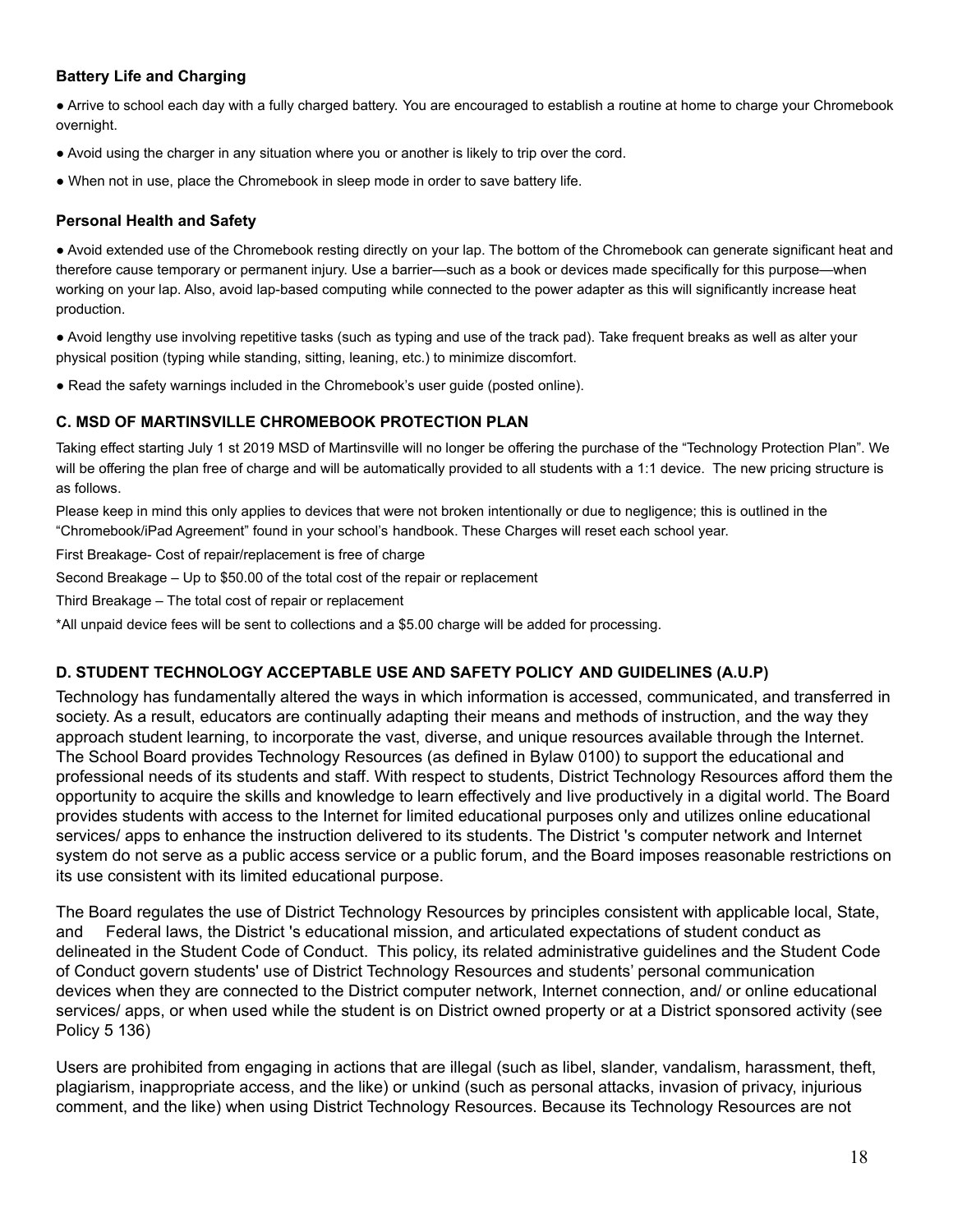unlimited, the Board also has instituted restrictions aimed at preserving these resources, such as placing limits on use of bandwidth, storage space, and printers.

Users have no right or expectation to privacy when using District Technology Resources (including, but not limited to, privacy in the content of their personal files, e-mails, and records of their online activity when using the District 's computer network and/ or Internet connection).

First, the District may not be able to limit access technologically, through its Technology Resources to only those services and resources that have been authorized for the purpose of instruction, study and research related to the curriculum. Unlike in the past, when educators and community members had the opportunity to review and screen materials to assess their appropriateness for supporting and enriching the curriculum according to adopted guidelines and reasonable selection criteria (taking into account the varied instructional needs , learning styles, abilities, and developmental levels of the students who would be exposed to them), access to the Internet, because it serves as a gateway to any publicly available file server in the world, opens classrooms and students to electronic information resources that may not have been screened by educators for use by students of various ages.

Pursuant to Federal law, the Board has implemented technology protection measures that protect against (e.g., filter or block) access to visual displays/depictions/materials that are obscene, constitute child pornography, and/or are harmful to minors, as defined by the Children 's Internet Protection Act. At the discretion of the Board or the Superintendent, the technology protection measures may be configured to protect against access to other material considered inappropriate for students to access. The Board also utilizes software and/ or hardware to monitor online activity of students to restrict access to child pornography and other material that is obscene, objectionable, inappropriate and/or harmful to minors. The technology protection measures may not be disabled at any time that students may be using the District Technology Resources if such disabling will cease to protect against access to materials that are prohibited under the Children's Internet Protection Act. Any student who attempts to disable the technology protection measures will be subject to discipline.

The Superintendent or Director of e-Learning may temporarily or permanently unblock access to websites or online education services/ apps containing appropriate material, if access to such sites has been blocked inappropriately by the technology protection measures. The determination of whether material is appropriate or inappropriate shall be based on the content of the material and the intended use of the material, not on the protection actions of the technology protection measures.

Pursuant to Federal law, students shall receive education about the following:

- Safety and security while using e-mail, chat rooms, social media, and other forms of direct electronic communications
- The dangers inherent with the online disclosure of personally
- The consequences of unauthorized access (e.g.,"hacking", "harvesting", "digital piracy", "data mining", etc.), cyberbullying, and other unlawful or inappropriate activities by students online
- Unauthorized disclosure, use, and dissemination of personally identifiable information regarding minors

Staff members shall provide instruction for their students regarding the appropriate use of technology and online safety and security as specified above. Furthermore, staff members will monitor the online activities of students while at school

Monitoring may include, but is not necessarily limited to, visual observations of online activities during class sessions or use of specific monitoring tools to review browser history and network, server, and computer logs.

Building principals are responsible for providing training so that Ed-Tech users under their supervision are knowledgeable about this policy and its accompanying guidelines. The Board expects that staff members will provide guidance and instruction to students in the appropriate use of District Technology Resources. Such training shall include, but not be limited to, education concerning appropriate online behavior, including interacting with other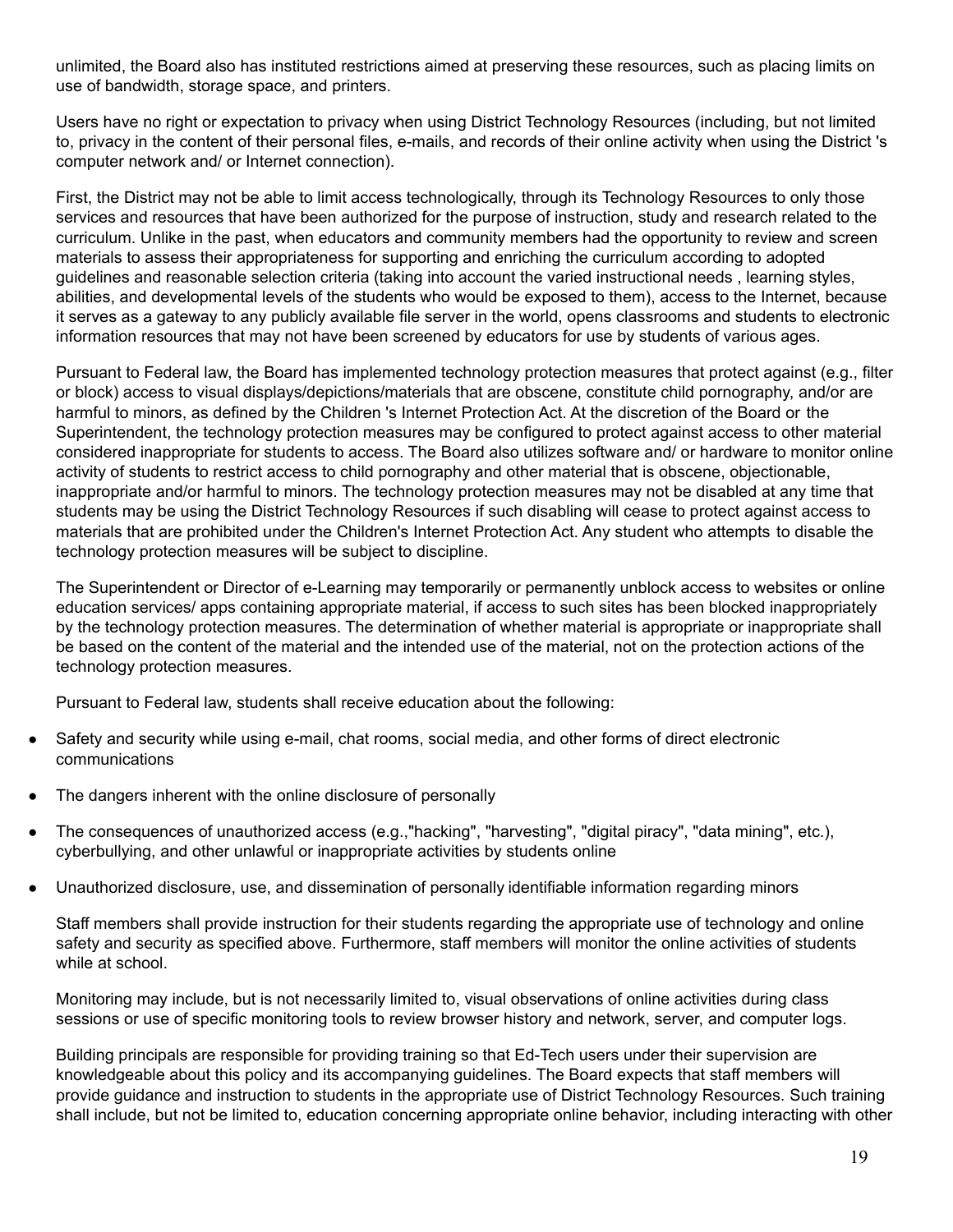individuals on social media and in chat rooms, and cyberbullying awareness and response. Users of District Technology Resources (and their parents if they are minors) are required to sign a written agreement to abide by the terms and conditions of this policy and its accompanying guidelines.

1. Students will be assigned a school email account that they are required to utilize for all school-related electronic communications, including those to staff members, peers, and individuals and/ or organizations outside the District with whom they are communicating for school-related projects and assignments.

2. Further, as directed and authorized by their teachers, they shall use their school-assigned email account when signing up/registering for access to various online educational services, including mobile applications/apps that will be utilized by the student for educational purposes.

Students are responsible for good behavior when using District Technology Resources- i.e., behavior comparable to that expected of students when they are in classrooms, in school hallways, on other school premises and at school sponsored events. Communications on Education Technology are often public in nature. General school rules for behavior and communication apply. The District does not approve any use of its Technology Resources that is not authorized by or conducted strictly in compliance with this policy and its accompanying guidelines.

Users who disregard this policy and its -accompanying guidelines may have their use privileges suspended or revoked, and disciplinary action taken against them. Users are personally responsible and liable both civilly and criminally, for uses of Technology Resources that are not authorized by this Policy and its accompanying guidelines.

The Board designates the Superintendent and Director of e-Learning as the administrator(s) responsible for initiating, implementing, and enforcing this Policy and its accompanying guidelines as they apply to students' use of District Technology Resources.

Students are encouraged to use the District's INTERNET/NETWORK for educational purposes. Use of such resources is a privilege, not a right. Students must conduct themselves in a responsible, efficient, ethical, and legal manner. Unauthorized or inappropriate use, including any violation of these guidelines, may result in cancellation of the privilege disciplinary action consistent with the Student Handbook, and/or civil or criminal liability. Prior to accessing the Internet at school, students must sign the Student Network and Internet Acceptable Use and Safety Agreement. Parent permission is required for minors. Smooth operation of the District's Network relies upon users adhering to the following guidelines.

## **The guidelines outlined below are provided so that users are aware of their responsibilities.**

A. Students are responsible for their behavior and communication on the Internet.

B. Students may only access the Internet by using an assigned account. Use of another person's account/address/password is prohibited. Students may not allow other users to utilize their passwords.

C. Students may not intentionally seek information on, obtain copies of, or modify files, data or passwords belonging to other users, or misrepresent other users on the network.

D. Students may not use the Internet to engage in "hacking" or other unlawful activities.

E. Transmission of any material in violation of any State or Federal law or regulation, or Board policy is prohibited.

F. Any use of the Internet for commercial purposes, advertising, or political lobbying is prohibited.

## **Students are expected to abide by the following generally accepted rules of network etiquette:**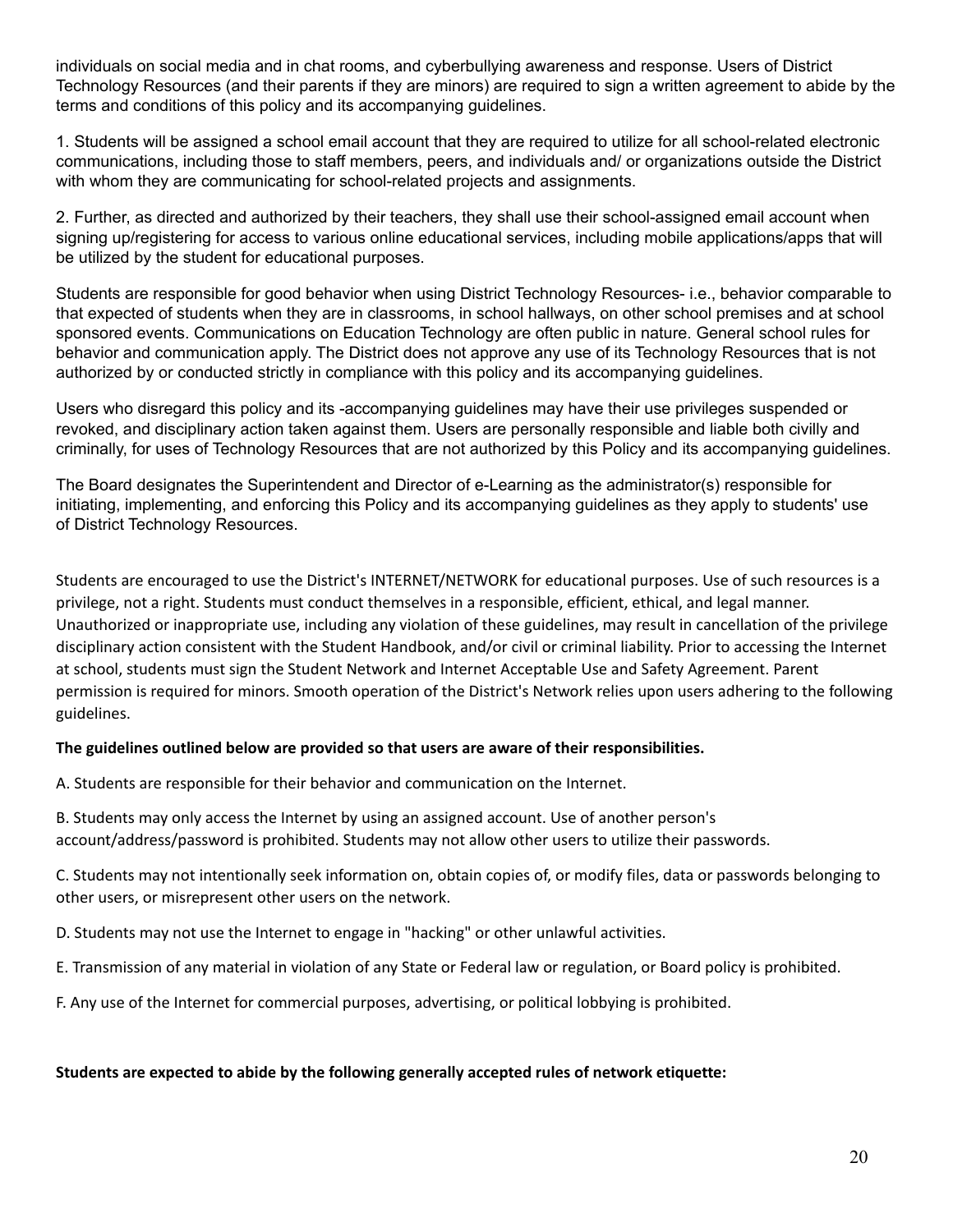A. Be polite, courteous, and respectful in your messages to others. Use language appropriate to school situations in any communications made through the District's computers/network. Do not use obscene, profane, vulgar, sexually explicit, defamatory, or abusive language in your messages.

B. Never reveal names, addresses, phone numbers, or passwords of yourself or other students, family members, teachers, administrators, or other staff members while communicating on the Internet.

C.Do not transmit pictures or other information that could be used to establish your identity without prior approval of a teacher.

D. Never agree to get together with someone you "meet" on− line without prior parent approval.

E. Diligently delete old mail on a regular basis from the personal mail directory to avoid excessive use of the electronic mail disk space.

F. Use of Internet to access, process, distribute, display or print child pornography and other material that is obscene, objectionable, inappropriate and/or harmful to minors is prohibited. As such, the following material is prohibited material that appeals to a prurient interest in nudity, sex, and excretion; material that depicts, describes or represents in a patently offensive way with respect to what is suitable for minors an actual or simulated sexual act or sexual contact, actual or stimulated normal or perverted sexual acts, or a lewd exhibition of the genitals ; and material that lacks serious literary, artistic , political or scientific value as to minors . Offensive messages and pictures, inappropriate text files, or files dangerous to the integrity of the District's computers/network ( e.g., viruses ) are also prohibited.

G. Malicious use of the District's computers/network to develop programs that harass other users or infiltrate a computer or computer system and/or damage the software components of a computer or computing system is prohibited. Students may not use the District's computers/network in such a way that would disrupt their use by others. Students must avoid intentionally wasting limited resources.

H. All communications and information accessible via the Internet should be assumed to be private property (i.e. copyrighted and/or trademarked). All copyright issues regarding software, information, and attributions of authorship must be respected.

I. Downloading of information onto the District's hard drives is prohibited. If a student transfers files from information services and electronic bulletin board services, the student must check the file with a virus-detection program before opening the file for use. If a student transfers a file or software program that infects the Network with a virus and causes damage, the student will be liable for any and all repair costs to make the Network once again fully operational.

J. Students must secure prior approval from a teacher or the principal before joining a Listserv (electronic mailing lists) and should not post personal messages on bulletin boards or "Listservs."

K. Students are prohibited from accessing or participating in online "chat rooms" or other forms of direct electronic communication without prior approval from a teacher or the principal. All such authorized communications must comply with these guidelines.

L. Privacy in communication over the Internet and the Network is not guaranteed. To ensure compliance with these guidelines, the District reserves the right to monitor, review, and inspect any directories, files and/or messages residing on or sent using the District's computers/network. Messages relating to or in support of illegal activities will be reported to the appropriate authorities.

M. Use of the Internet and any information procured from the Internet is at the student's own risk. The District is not responsible for any damage a user suffers, including loss of data resulting from delays, non¬deliveries, mis-deliveries, or service interruptions. The District is not responsible for the accuracy or quality of information obtained through its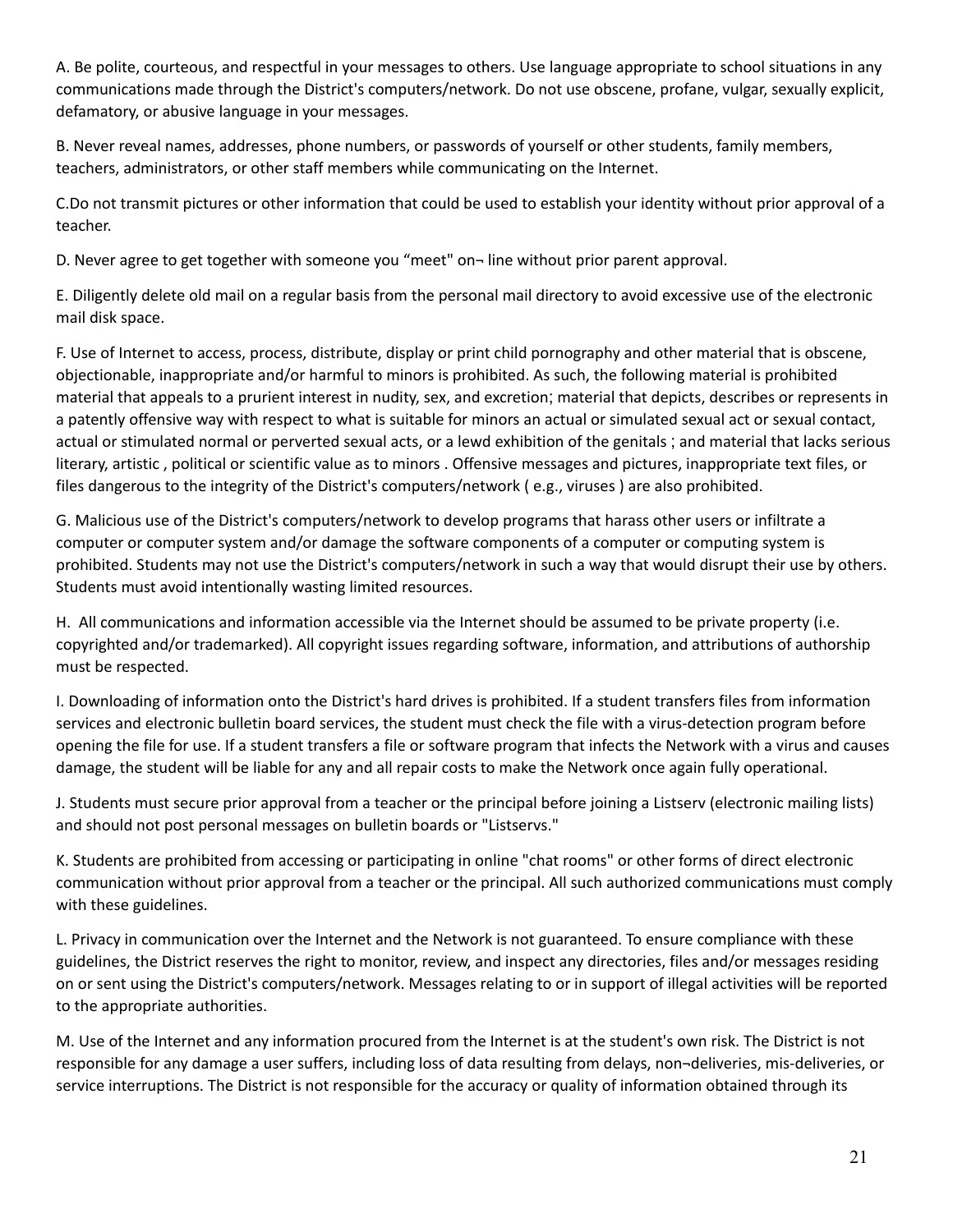services. Information (including text, graphics, audio, video, etc.) from Internet sources used in student papers, reports, and projects should be cited the same as references to printed materials.

N. Disclosure, use and/or dissemination of personal identification information of minors via the Internet is prohibited, except as expressly authorized by the minor student's parent/guardian on the "Student Network and Internet Acceptable Use and Safety Agreement Form."

O. Proprietary rights in the design of web sites hosted on the District's servers remains at all times with the District.

## **CHROMEBOOK/iPAD AGREEMENT**

This agreement is made effective upon receipt of a School Provided Chromebook/iPAD, between The Metropolitan School District of Martinsville ("MSD Martinsville"), the student receiving a Chromebook ("Student"), and his/her parent(s) or legal guardian ("Parent"). The Student and Parent(s), in consideration of being provided with a Chromebook/iPAD, software, and related materials for use while a student at MSD Martinsville, hereby agree as follows:

## **1. Equipment:**

**a. Ownership**: MSD Martinsville retains sole right of possession of the Technology Device and grants permission to the Student to use the Chromebook/iPAD according to the guidelines set forth in this document. Moreover, MSD Martinsville administrative staff retains the right to collect and/or inspect the Chromebook/iPAD at any time, including via electronic remote access; and to alter, add or delete installed software or hardware.

**b. Equipment Provided**: Efforts are made to keep all Technology Device configurations the same within each school. All systems will have wireless network capability. MSD Martinsville will retain records of the serial numbers of provided equipment.

**c. Substitution of Equipment**: In the event the Chromebook/iPAD is inoperable, if MSD Martinsville has a spare device for use while the Chromebook/iPAD is repaired or replaced, this agreement remains in effect for such a substitute.

**d. Responsibility for Electronic Data**: It is the sole responsibility of the Student to backup data/student work as necessary following classroom instruction utilizing cloud storage. MSD Martinsville does not provide a means for backup and MSD Martinsville does not accept responsibility for any lost files or software.

**e. Responsibility for Installed Software**: The Student may not install or uninstall any software or Apps to the Chromebook/iPAD without prior approval from the Technology Staff. Operating System and Application updates will be run from a central location.

## **2. Damage or Loss of Equipment:**

**a. Responsibility for Damage:** The Student is responsible for maintaining a 100% working Technology Device at all times. The Student shall use reasonable care to ensure that the Chromebook/iPAD is not damaged. Refer to the Standards for Proper Care document (posted online and available upon request), which is fully incorporated herein, for a description of expected care. In the event of damage (other than normal and reasonable wear and tear, as solely determined by MSD Martinsville), the Student and Parent will be billed, and shall promptly pay, up to full cost of repair or replacement of the damaged device.

**b**. \* MSD Martinsville may charge the Student and Parent the full cost for repair or replacement when damage occurs due to negligence.

Examples of gross negligence include, but are not limited to: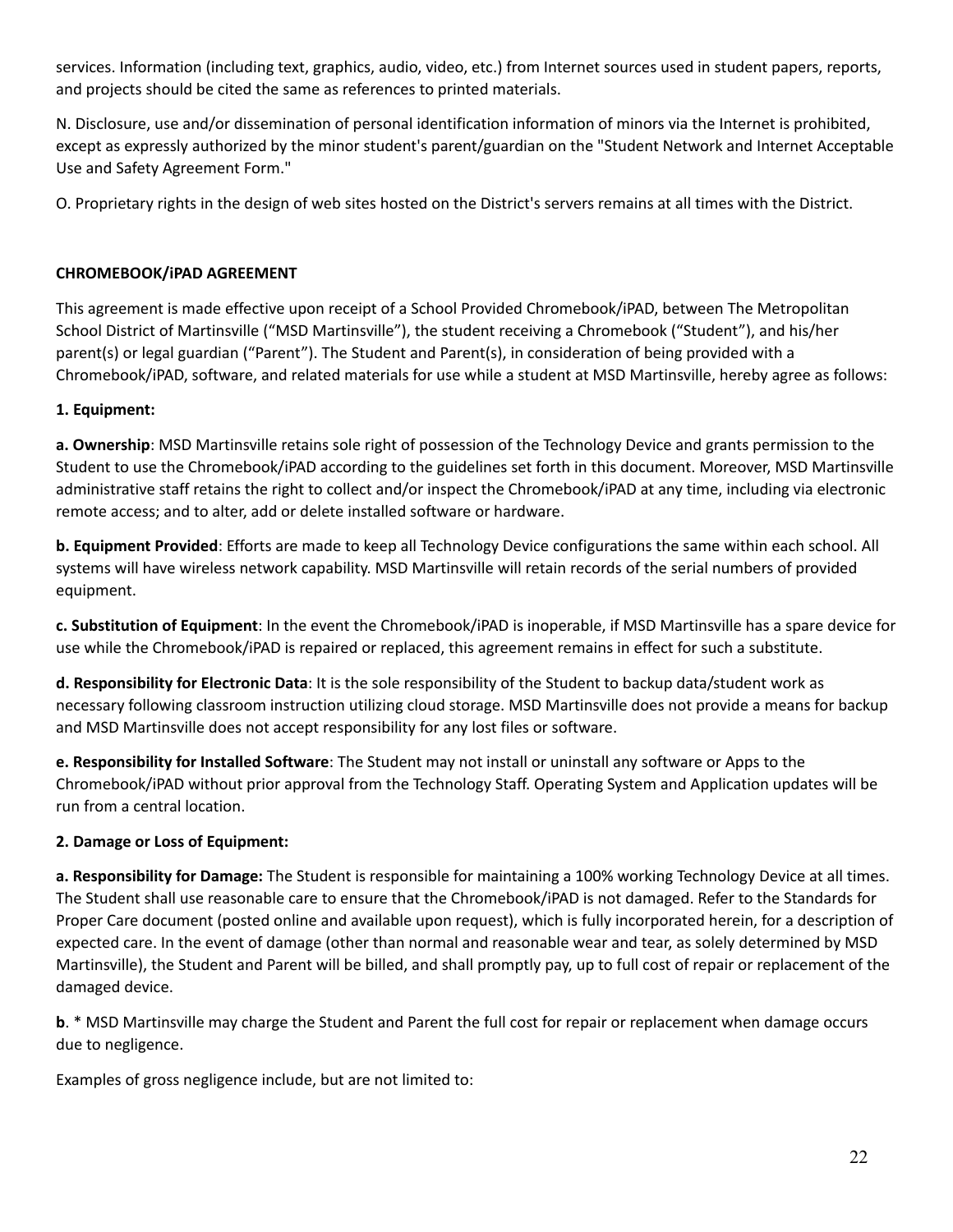- Leaving equipment unattended and unlocked. This includes damage or loss resulting from an unattended and unlocked Chromebook/iPAD while at school.
- Lending equipment to others other than one's parents/guardians
- Using equipment in an unsafe environment.
- Using the equipment in an unsafe manner.
- Removing, altering, or puncturing or changing the physical structure of the Chromebook/iPAD or removing any identification labels. The device's warranty will be void and student will be charged full amount of device.
- (See the Standards for Proper Care document for more information on proper use).

**c. Responsibility for Loss**: In the event the Technology Device is lost or stolen, the Student and Parent will be billed the full cost of replacement.

**d. Actions Required in the Event of Damage or Loss**: The Student and/or Parent(s) must promptly report any damage or loss to the Student's teacher or the designated building administrator. If the Chromebook/iPAD is stolen or vandalized while not at MSD Martinsville or at an MSD Martinsville sponsored event, the Parent may file a police report. MSD Martinsville also may file a police report in the event that a Chromebook/iPAD is stolen or vandalized at any time or in any manner.

**e. Technical Support and Repair**: MSD Martinsville will provide technical support, maintenance and repair. Any attempt to repair outside of MSD Martinsville may result in the Student and Parent being charged the full replacement cost.

## **3. Legal and Ethical Use Policies:**

a. Monitoring: MSD Martinsville will monitor Chromebook/iPAD use by using a variety of methods including electronic remote access – to assure compliance with MSD Martinsville's Legal and Ethical Use Policies. The Student and Parent(s) shall have no reasonable expectation of privacy while using the Chromebook/iPAD.

b. Legal and Ethical Use: All aspects of MSD of Martinsville's Network Acceptable Use Policy remain in effect. MSD Martinsville will provide content filtering within the MSD Martinsville network. However, MSD Martinsville does not have full control of the information on the Internet or incoming email from a non-MSD Martinsville email provider.

c. Probationary Student Privileges: This probationary period and consequence will be determined by building administration based upon the student and incident.

d. Peer to Peer File-sharing (P2P)/FTP Programs: The installation and/or use of any Internet-based peer to peer/FTP file-sharing tools are explicitly prohibited. Filesharing programs and protocols like such as BitTorrent, Limewire, Kazaa, Acquisition and others may not be used to facilitate the illegal sharing of copyrighted material (music, video and images). Individuals with legitimate, school- related needs to use these tools may seek prior approval from the Technology Department.

e. Allowable Customizations: The Student may be permitted to alter or customize the user interface of their assigned Technology Device to their own working styles including, but not limited to legally obtained music. However, MSD Martinsville reserves the right to insure all customizations follow the Acceptable Use Guidelines and may periodically conduct maintenance that may configure the Chromebook/iPAD back to the originally installed state.

## **4. Returning your Technology Device if leaving the school and/or District**

a. Students leaving the school and/or District must return District-owned Chromebook/iPAD to the library, media center, or the proper place for returns on or before his/her last day at school.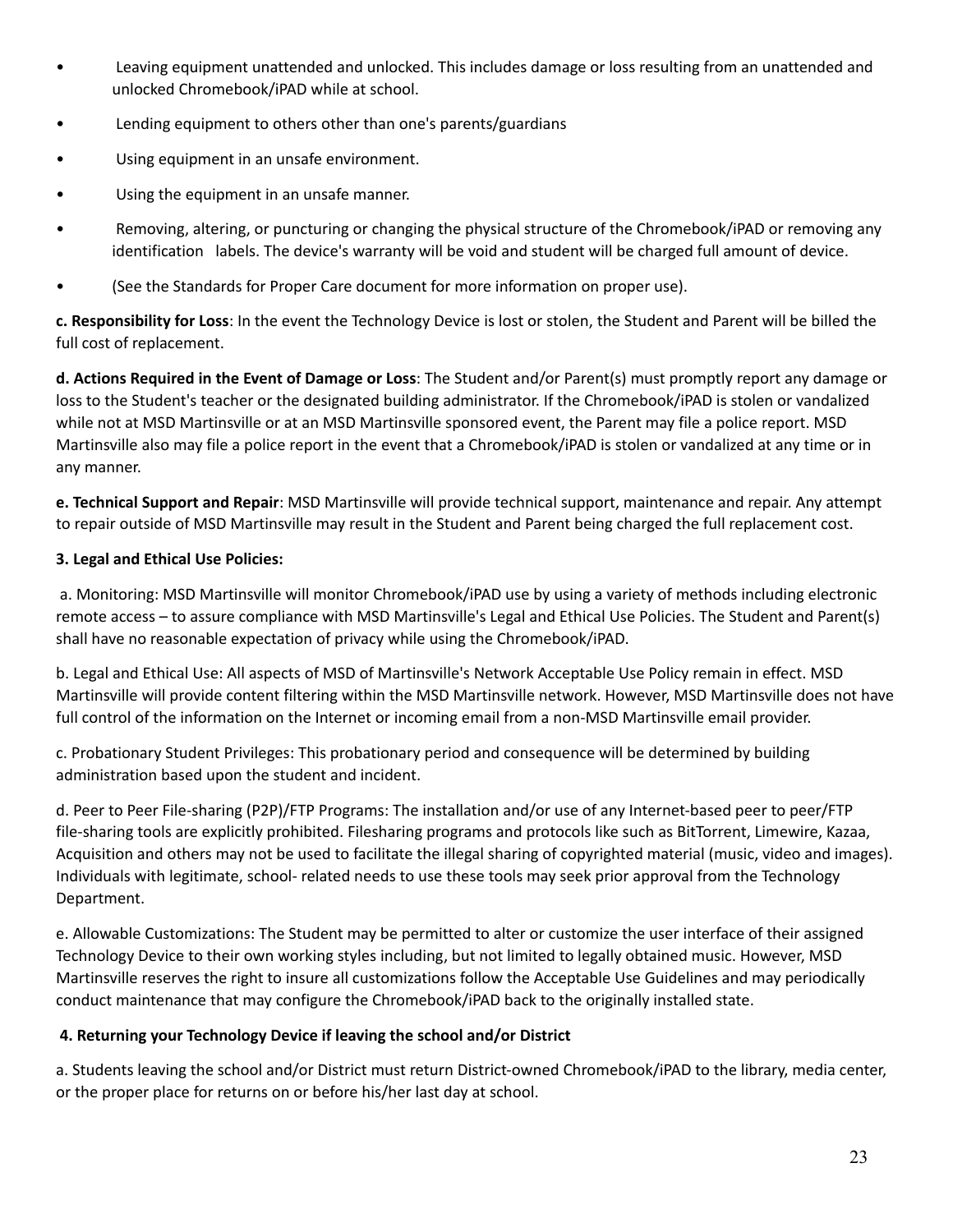b. Any Technology Device not returned will be considered stolen property and law enforcement agencies will be notified. Additionally, MSD Martinsville may charge Student/Parent(s) for the replacement value of the Technology Device.

## **Student Technology Device Program Acknowledgement Form**

Please have student review and sign below.

The following items reiterate some of the most important points covered in the Technology Use Agreement and the Standards for Proper Care addenda.

• I understand MSD Martinsville retains ownership and the sole right of possession of the Technology Device and has granted the student permission to use the device. The administration has the right to collect and/or inspect the device at any time.

• I understand that I am responsible for backing up my own files and that important files should always be stored in at least two locations (such as on the Chromebook/iPAD, cloud storage, flash drive).

• I acknowledge financial responsibility for the replacement cost of the Technology Device should it become lost, damaged, or stolen.

•I acknowledge financial responsibility for the full cost of the Technology Device if damage occurs due to my "negligence."

• I will not install or use peer to peer/ftp file-sharing programs to download music, video or other media.

• I will not duplicate nor distribute copyrighted materials other than a back-up copy of those items I legally own or have permission to use.

- I will transport the Chromebook/iPAD in a safe and secure manner.
- I will read and follow general maintenance alerts from school technology personnel.

• I will promptly report any problems with my Chromebook/iPAD to a teacher, administrator, or member of the tech support staff in a timely manner.

• I will not attempt to remove/alter or change the physical structure of the Chromebook/iPAD or remove any identification labels.

## <span id="page-23-0"></span>**E. SOCIAL MEDIA**

Using social networking sites can be an important part of a young person's life and education; however, students need to make good choices and take precautions when using social network sites. Any posting or communication via social networking websites and/or technology that disrupts either the educational environment or violates extra/co-curricular rules/policies, or which advocates the violation of any school or extra/co-curricular rule/policy is unacceptable. Inappropriate social media postings include but are not limited to:

- portraying, alluding to, or sharing the possession/consumption of alcohol, tobacco, or illicit drugs
- inappropriate sexually oriented material
- activities involving bullying, hazing, or harassment
- inappropriate negative criticism of a coach, teammate, or school officials

Students in violation of the above guidelines will be subject to discipline including suspension and/or dismissal from team, activities, and/or school.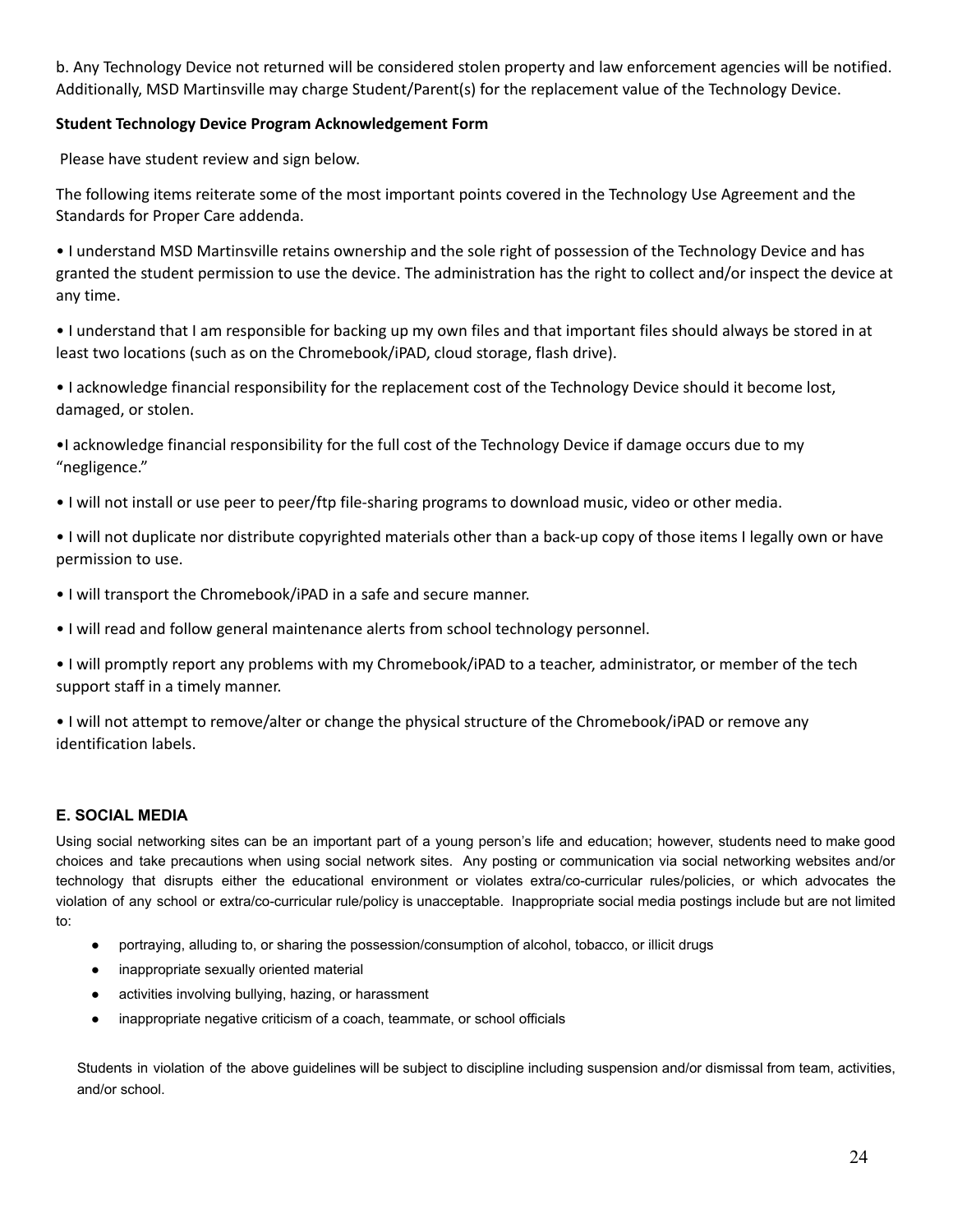## <span id="page-24-0"></span>**F. CELLULAR TELEPHONES AND ELECTRONIC COMMUNICATION DEVICES**

A student may possess a cellular telephone or other electronic communication devices (and other devices designed to receive and send an electronic signal) in school, on school property, at after school activities and at school-related functions, provided that during school hours the cellular telephone is used only during non-instructional times (passing periods, lunch, and before and after school). Students may not use cellular telephones or ECDs on school property or at a school-sponsored activity to gain access and/or view Internet web sites that are otherwise blocked to students at school.

Also, during school activities when directed by the administrator or sponsor, cellular telephones and other ECDs shall be turned off (not just placed into vibrate or silent mode) and stored out of sight.

#### **Possession of a cellular telephone or other ECD by a student is a privilege, which may be forfeited by any student who fails to abide by the terms of this policy, or otherwise engages in misuse of this privilege.**

Violations of this policy may result in disciplinary action and/or confiscation of the cellular telephone or ECD. If the cellular telephone or ECD is confiscated, it will be released/returned to the student or the student's parent/guardian after the end of the school day. The school administrator may also refer the matter to law enforcement if the violation involves an illegal activity (e.g., child pornography).

The student who possesses a cellular telephone or ECD is responsible for its care. The Board is not responsible for preventing theft, loss, damage, or vandalism to cellular telephones or ECDs brought onto its property.

Parents/guardians are advised that the best way to get in touch with their child during the school day is by calling the school office. Students may use school phones to contact parents/guardians during the school day.

#### <span id="page-24-1"></span>**G. VIDEO/AUDIO RECORDINGS AND PHOTOGRAPHY**

Students are forbidden from recording audio, video, or taking pictures with personal devices or school-issued devices during the school day without permission from a teacher or administrator. Students who are found to be violating this policy will be required to delete their recordings or photography and are subject to school discipline. Any violation of this rule that constitutes an illegal activity (ex. capturing nude images or video) will be referred to law enforcement.

#### <span id="page-24-2"></span>**H. PICTURE RELEASE INFORMATION**

It is the practice of Martinsville High School to occasionally place pictures and/or videos of students and groups on the school's website/social media outlets. However, students are never identified by first and last name. If parents or guardians would prefer to NOT have their child's picture or video on the school's website/social media outlets or in the school's information video, release forms are available in the office. The form must be signed by both student and parent or guardian and returned to the office no later than August 28, 2016.

## **IX. STUDENT CONDUCT**

## <span id="page-24-4"></span><span id="page-24-3"></span>**A. ARTICLE I - Philosophy:**

The entire foundation and success of public school education depends on the basic concepts of self-discipline, a self-discipline that will allow all individuals to exist in a world of change and with the individual rights afforded them by our Federal and State Constitution. Certain standards of student conduct are necessary to assure that students seeking to express their own individual rights do not at the same time infringe upon the rights of others. The responsibility for the development and maintenance of self-discipline falls to the cooperative efforts of students, parents, teachers, administrators, and community.

A portion of the responsibility for the development and enforcement of regulations for the protection of the rights of individuals is delegated by the Board of School Trustees to responsible officials within the School District. The purpose of discipline controls is to help create an atmosphere that promotes the best possible learning environment for all those involved in the educational process.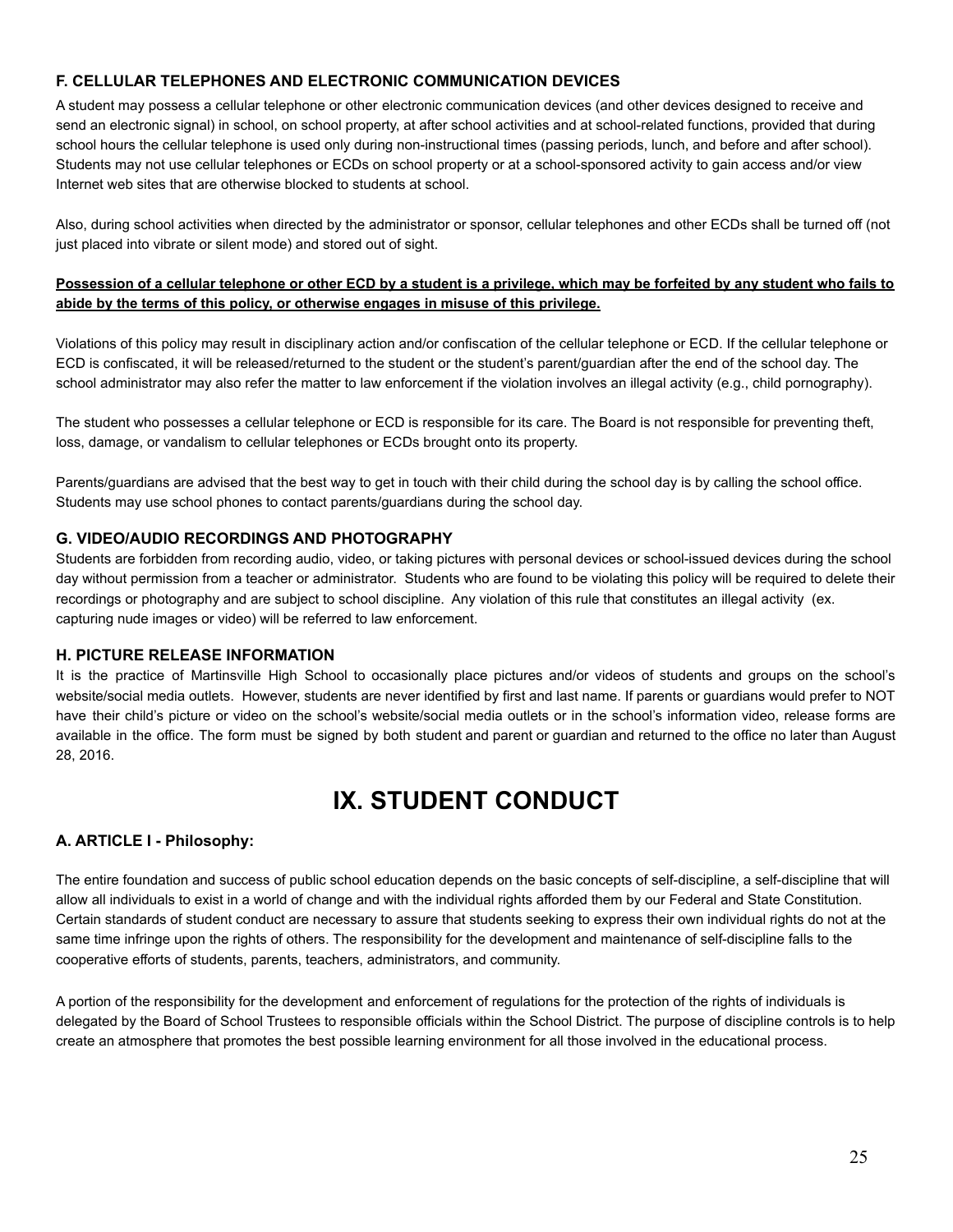An environment that provides equal opportunity for all and permits the teaching-learning process to proceed in an orderly manner is the objective of all school personnel. School staff members will make every effort individually, collectively, and cooperatively, with appropriate available community resources to help each student gain acceptable self-discipline standards.

In the absence of self-discipline, the Superintendent, principal and administrative personnel, or any teacher of the School District are authorized to take certain actions reasonable, desirable or necessary to help any student to further school purposes, or to prevent an interference with the educational process. School officials are charged with a moral and "parental" duty to inculcate proper values.

To ensure the establishment of a learning-friendly environment, and acknowledging current research regarding best practices for addressing school discipline, Martinsville High School embraces and has implemented a Positive Behavior Intervention and Supports (PBIS) disciplinary system. One of the purposes of PBIS is to ensure that student behavior is addressed using techniques and strategies that help the students make better choices in the future. MHS utilizes multiple methods to improve student behavior in a positive manner including, but not limited to: parent contacts, student conferences, referrals to counseling, parent-student conferences, functional behavioral assessments (FBA), and behavior intervention plans (BIP). MHS also utilizes a behavior rewards program based on the principles of PRIDE (persistence, respect, initiative, dependability, efficiency) where students receive reward points for the embodiment of these principles. These points can then be redeemed for various tangible items at the bookstore.

Some behavior is much more serious than other behavior and requires different approaches and clearly defined actions. Reprimand, probation, referral to special personnel in the school (assistant principal, principal), suspension, referral to special central office personnel (pupil personnel or psychological) and expulsion, are devices available to school personnel in dealing with pupils involved in school discipline problems. Any or all of the techniques will be used; however, certain acts of misconduct will subject the students to suspension or expulsion from school.

Regardless of an individual's behavior or the discipline imposed, no student should be subject to ridicule or undue embarrassment as a result of the discipline process. For that reason, communication to other staff, other students, or to persons outside of the school district which identifies the student and which is not reasonably necessary to further a legitimate school purpose is discouraged.

## <span id="page-25-0"></span>**B. ARTICLE II**

Pursuant to Indiana Code, all rules of conduct shall be applicable when a student is:

- A. on school grounds immediately before, during and immediately after school hours, and at any other time when the school is being used by a school group;
- B. off school grounds at a school activity, function or event; or
- C. traveling to or from school or a school activity, function or event; or
- D. during summer school

School rules can also be applied to students during "e-Learning" days when students are not physically present at school, but are expected to be participating in educational activities.

#### <span id="page-25-1"></span>**C. ARTICLE III - Student Conduct Rules:**

Pursuant to the appropriate sections of the laws of the State of Indiana, the Board of School Trustees hereby prohibits the following conduct when that conduct interferes with a legitimate school purpose or impedes an education function:

<span id="page-25-2"></span>**● Log Entries:**

A log entry is any minor classroom offense that includes but is not limited to tardiness, citizenship, preparedness, lack of participation, or other classroom disruptions. The following are examples and the list is not exhaustive:

- A. Minor classroom disruptions
- B. Non-participation in class activities (sleeping, being off-task, refusing to work, etc)
- C. Tardies to Artie Hour
- D. Other minor infractions, which may include but is not limited to: violation of a student dress code, which has been duly adopted by the principal of a school and published to the student body.

For these infractions, MHS utilizes a tiered-disciplinary system. This system provides progressive interventions and consequences at different intervals. An intervention/consequence is given at various accumulated amounts of log entries. Interventions include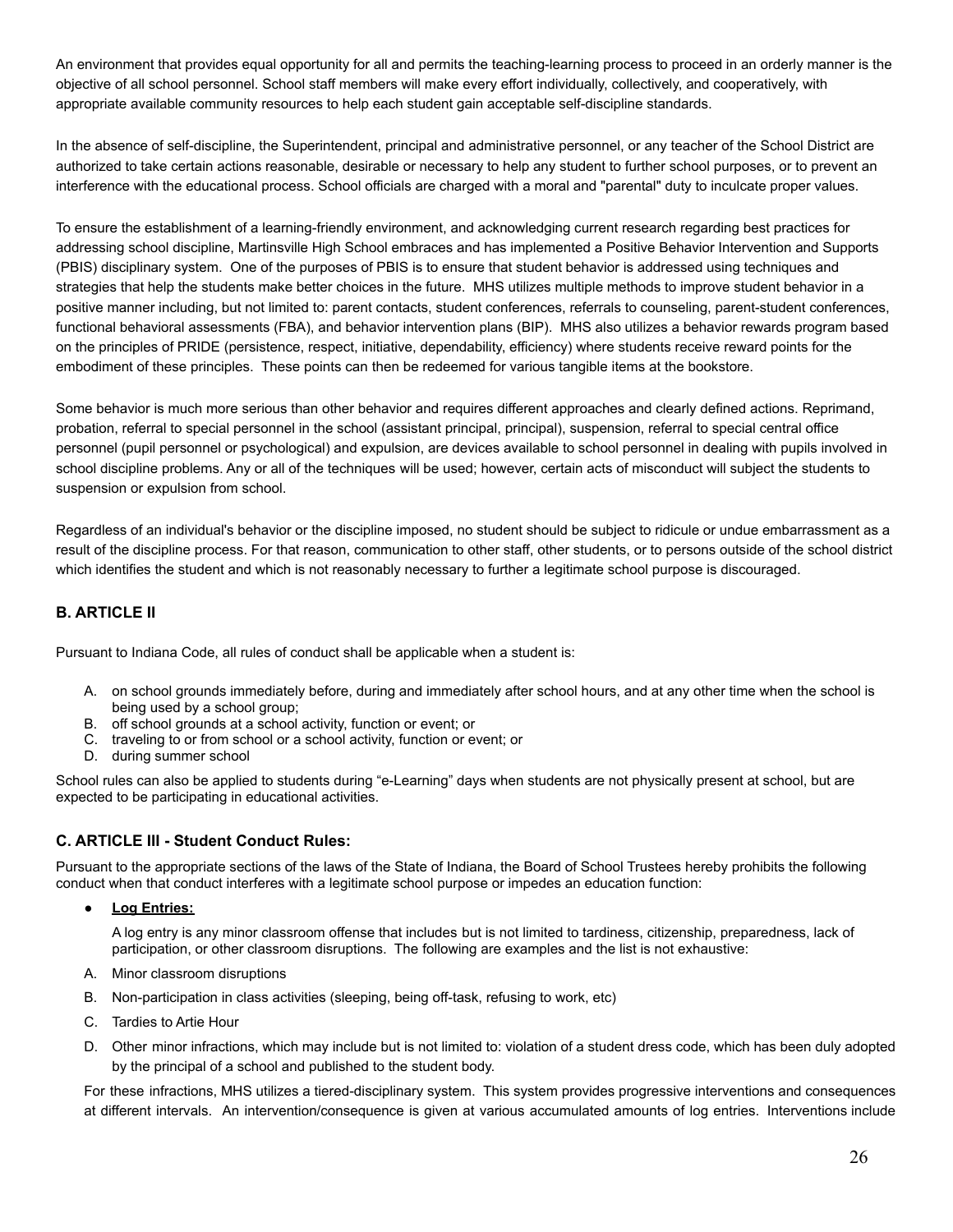parent contact, meeting with counselors, and parent conferences. Consequences can include after-school study tables, in-school suspensions, out-of-school suspensions, recommendation for alternative education, and recommendation for expulsion.

#### <span id="page-26-0"></span>**● Student Dress Code:**

The school recognizes that the supervision of student dress is a parental obligation and that students of high school should be responsible enough to know the proper attire for school. The administration expects students to come to school dressed appropriately for education. No apparel should draw undue attention from other students or faculty members. Any apparel that is a disruption of the educational process, endangers safety, is provocative, or exceeds the acceptable standards of decency is not permitted. Any student violating the dress code will be sent to the office and denied access to school until changes have been made. Repeat offenders will be dealt appropriate consequences as determined by an administrator and will be logged as an infraction through the tiered discipline model.

The following types of clothing are examples of items that will not be acceptable in classrooms and all other areas of Martinsville High School. These items include but are not limited to:

- A. A student's back and midriff should be completely covered
- B. A student's body should be completely covered, at a minimum, from their waist to their finger-tip level
- C. Any apparel with images of, reference to, or any innuendo of drugs, alcohol, tobacco, racism, profanity, violence, vulgarity, or sex
- D. Exposure of undergarments (while sitting or standing) including any type of shorts being used as an undergarment
- E. Any apparel worn on a student's head cannot block, obstruct, or conceal the ability for the school staff to easily identify the student
- F. All chains and studded accessories

School dress code will be interpreted, enforced, and is at the final discretion of the school administration. Any apparel deemed to be a disruption to the educational environment will also be addressed at the discretion of the school administration.

Since the building is sometimes cool, it is suggested that a flannel shirt, sweater, or sweatshirt be kept on hand (in each student's locker) for student comfort. Shoes must be worn at all times.

The dress code is subject to change to include but not limited to adding guidelines for PPE (Personal Protective Equipment). These guidelines would be developed and communicated following guidance from the CDC, health department, State of Indiana, and the *IDOE.*

## <span id="page-26-1"></span>**D. SUSPENSION/EXPULSION (IC 20-33-8)**

The principal may suspend a student from school attendance and school functions for a period of up to (10) school days, or possibly expelled for up to one year. In accordance with Indiana law, when a student is suspended or recommended for expulsion, the following due process will occur:

- 1. The student will receive an oral or written statement of the charges against the student
- 2. The student will be given a summary of the evidence against the student if the student denies the charges
- 3. The student will be given an opportunity to explain their conduct

If the nature of the student's misconduct requires the student to be removed immediately, the statutory due process procedures described above may be provided to the student after the suspension period and will be done so as soon as reasonably possible after the student returns to school.

In the event of a typographical error or omission, Indiana Code always supersedes this handbook.

<span id="page-26-2"></span>Indiana law specifically lists the following types of misconduct for which a student may be suspended, expelled, or excluded:

#### **● Interference with School Purposes:**

- A. Failing to comply with directions of teachers or other school personnel during any period of time when the student is properly under their supervision, where the failure constitutes an interference with school purposes or an educational function.
- B. Using obscene, profane, indecent, or other inappropriate modes of expression
- C. Falsely accusing any person of sexual harassment, or of violating a school rule, and/or a state or federal law
- D. Loitering on school grounds without permission or not being part of an authorized group at school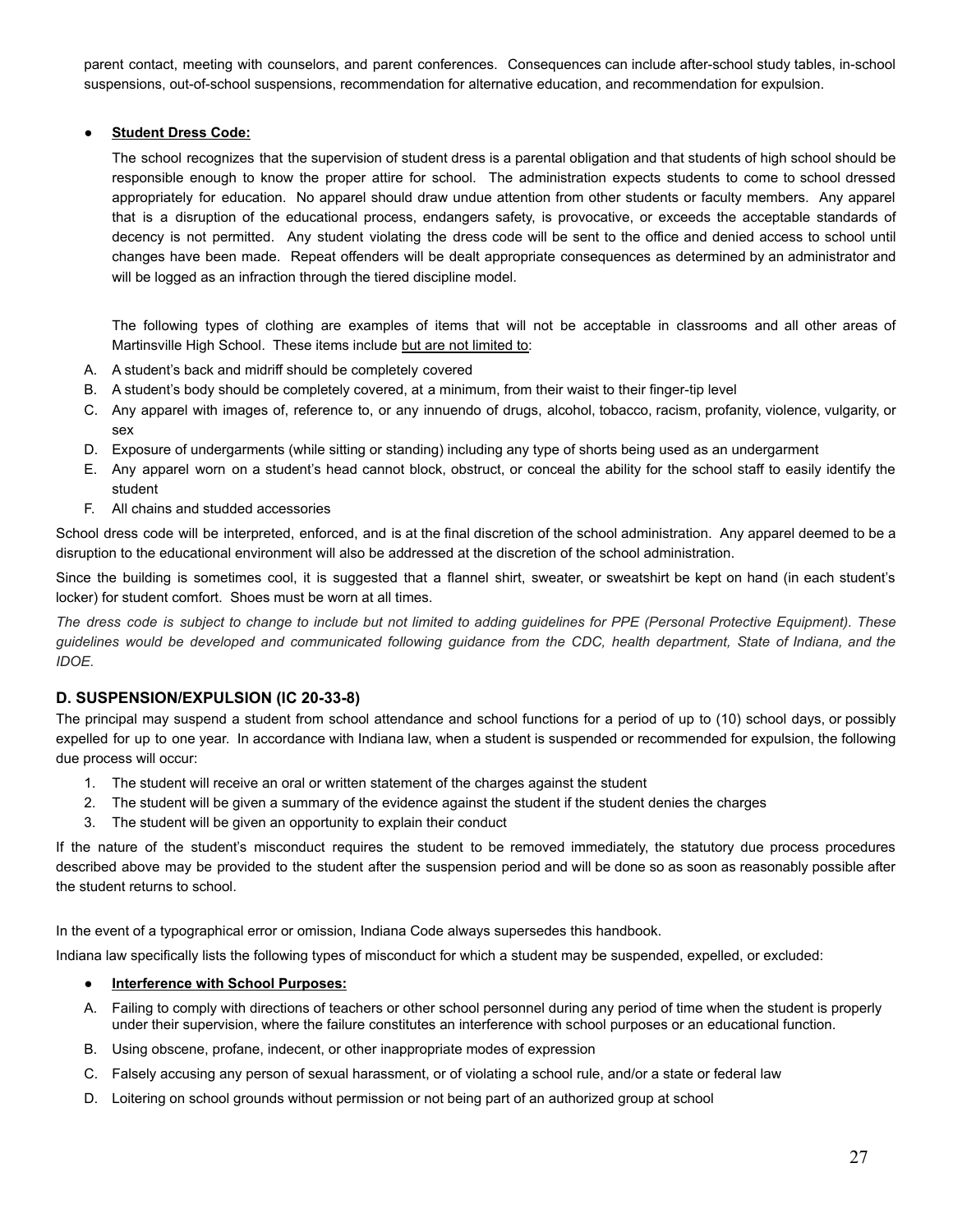- E. Causing trouble at any educational function or school sponsored event
- F. Violating any school rules while traveling to and from school
- G. Extortion
- H. Gambling or Illegally obtaining money or any item of value
- I. Stealing
- J. Bullying (hazing, harmful pranks, harassment, threats, or intimidation). Bullying at Martinsville High School is defined as overt, repeated acts or gestures, including verbal or written communications transmitted, physical act committed, or any other behaviors committed by student or group of students against another student with the intent to harass, ridicule, humiliate, intimidate, or harm the other student. Refer to Section XI of this handbook for further clarification on the legal parameters for bullying as set forth by state law.
- K. Indecent exposure, or possessing sexually-related materials which include images displaying uncovered breasts, genitals, or buttocks.
- L. "Sexting" or using a cell phone or other personal communication device to possess or send messages containing images reasonably interpreted as indecent or sexual in nature. In addition to taking any disciplinary action, phones will be confiscated and students should be aware that any images suspected to violate criminal laws will be referred to law enforcement authorities
- M. Leaving the school, class or class assignment without permission from authorized school authority
- N. Soliciting of funds for any purposes without approval from principal
- O. Mutilating, littering, defacing, or destruction of school property at any time
- P. Refusing to give identity, or giving false identification to any school employee
- Q. Lying to school personnel.
- R. Inappropriate use of/or forging of hall passes
- S. Distribution of literature or materials that could disrupt the educational process
- T. Cheating on any test, quiz, homework assignment, or plagiarism on any project or research paper; or any other instance of dishonesty, as the same would apply to the student's academic pursuits; or assisting another cheat or plagiarize
- U. Displaying affection for another person in an inappropriate manner including, but not limited to engaging in sexual behavior on school property
- V. Engaging in sexual harassment of a student or staff member (refer to Section XI in this handbook for further information on harassment)
- W. Repeated instances of failure to minimally take part in the education process.
- X. Possessing or using a laser pointer or similar device in a manner that is disruptive or harmful
- Y. Willful absence or tardiness
- Z. Taking, recording, displaying and/or distributing pictures (digital or otherwise), video or audio recordings without the consent of the student or staff member in a situation not related to a school purpose or educational function.
- AA. Using violence, force, noise coercion, threat, intimidation, fear, passive resistance, or other comparable conduct constituting an interference with school purposes, or urging other students to engage in such conduct. The following enumeration is illustrative, but not limited, of the type of conduct prohibited by this subdivision:
	- 1. Occupying any school building, school grounds or part thereof with intent to deprive others of its use.
	- 2. Blocking the entrance or exits of any school building or corridor or room therein with intent to deprive others of lawful access to or from, or use of the building, corridor or room,
	- 3. Setting fire to or substantially damaging any school building or property.
	- 4. Prevention of or attempting to prevent by physical act the convening or continued functioning of any school or educational function, or of any lawful meeting or assembly on school property.
	- 5. Intentionally making noise or acting in any manner so as to interfere seriously with the ability of any teacher or any of the other school personnel to conduct the educational function under his supervision.
- BB. Aiding, assisting, agreeing or conspiring with another person to violate these student conduct rules or state or federal law
- CC. Knowingly expressing via spoken or written communication to one or more individuals a message about another person that is deemed to be defamation of character knowing that the communication is false or making it with reckless disregard as to whether it is false or not. "Defamation" means a message that tends to injure the person's reputation or to diminish esteem,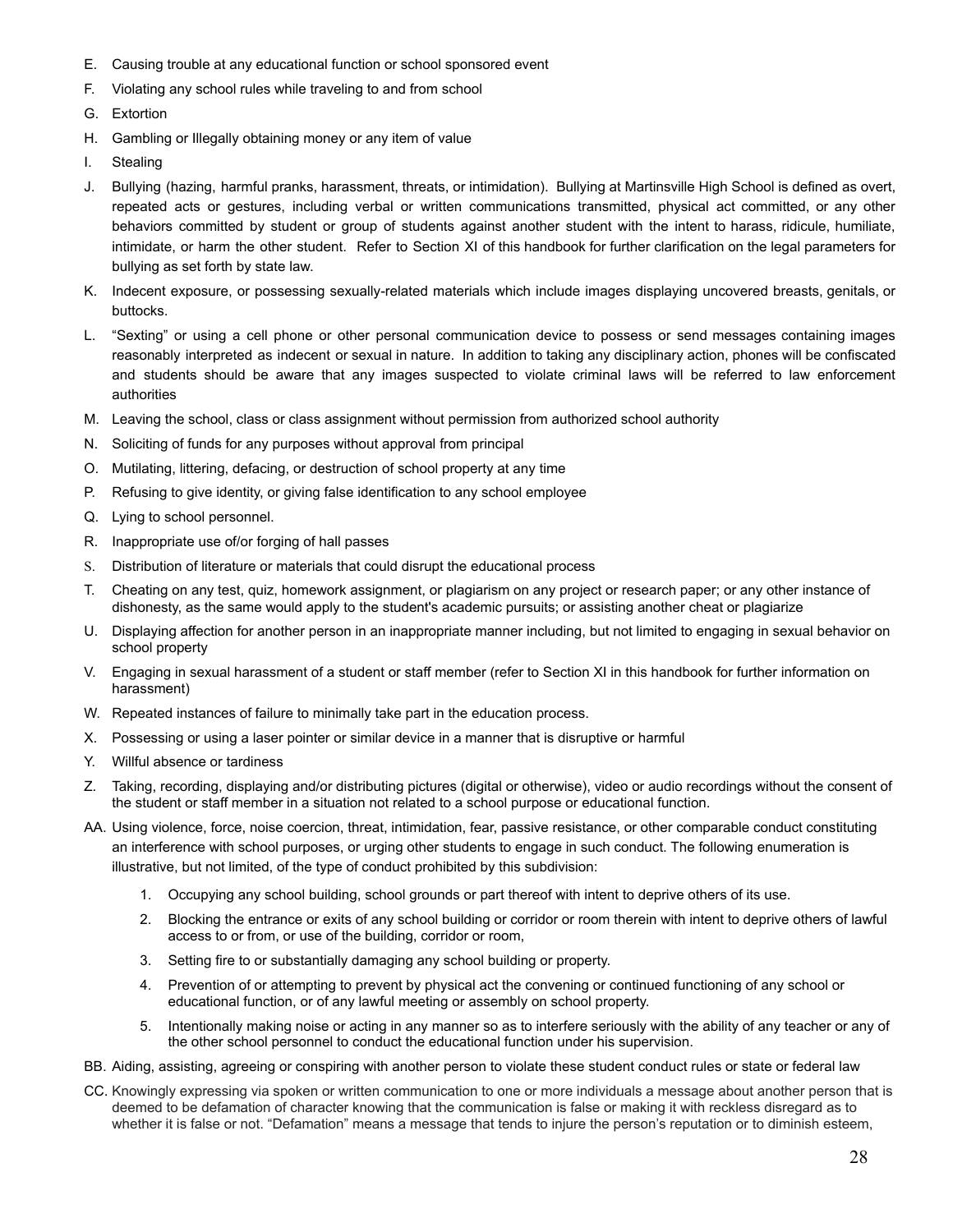respect, good will, or confidence in the person by others, or to excite derogatory feelings or opinions about the person

- DD. Chronic or habitual disruptions to the learning environment
- EE. In addition to the grounds for expulsion or suspension as set forth throughout Section IX Subsection D, a student may be expelled or suspended for engaging in unlawful activity on or off school grounds if the unlawful activity may reasonably be considered to be an interference with school purposes or an educational function. This includes any unlawful activity meeting the above criteria that takes place during weekends, holidays, other school breaks, and the summer period when a student may not be attending classes or other school functions

#### **● Improper Use of Technology:**

- A. Violation of the school corporation's acceptable use of technology policy or rules
- B. Using on school grounds during school hours an electronic device, a cell phone, or any other telecommunication device, including a look-a-like device, in a situation not in accordance with the guidelines stipulated in Section VIII of this handbook regarding the use of personal electronic devices. This rule is not violated when the student has been given clear permission from a school administrator or a designated staff member to possess or use one of the devices listed in this rule

#### **● Safety/Violence:**

- A. Violation of the school corporation's administration of medication policy or rules
- B. Causing or attempting to cause damage to school or private property, stealing or attempting to steal school property.
- C. Intentionally causing or attempting to cause physical injury or intentionally behaving in such a way as could reasonably cause physical injury to any person.
- D. Throwing or propelling any object which might harm another student or distract a class or school activity.
- E. Any act or communication which causes another person to engage in a fight, or which could reasonably cause another person to engage in a fight.
- F. Whether by alarm, telephone, written communication or any other form of communication, falsely reporting a fire, bomb threat or any other form of disaster.
- G. Failing to report the actions or plans of another person to a teacher or administrator where those actions or plans, if carried out, could result in harm to another person or persons or damage property when the student has information about such actions or plans.
- H. No student shall possess, handle, or transmit any deadly weapon or destructive device or any other object that can reasonably be considered a weapon, is represented to be a weapon, or looks like a weapon
	- a. For the purposes of this rule, a deadly weapon is defined to be an object that in the manner it is used, or could ordinarily be used, or is intended to be used, is readily capable of causing serious bodily injury
	- b. For the purposes of this rule, a destructive device is defined as:
		- i. an explosive, incendiary, or overpressure device that is configured as a bomb, grenade, a rocket with a propellant charge of more than 4 ounces, a missile having an explosive or incendiary charge of more than one-quarter ounce, a mine, a Molotov cocktail, or a device that is substantially similar to an item described above
		- ii. a type of weapon that may be readily converted to expel a projectile by the action of an explosive or other propellant through a barrel that has a bore diameter of a more than one-half inch, or
		- iii. a combination of parts designed or intended for use in the conversion of a device into a destructive device
	- c. The penalty for possession of a deadly weapon or a destructive device: suspension up to ten (10) days and expulsion from school for at least one (1) calendar year with the return of the student to be at the beginning of the first semester after the one (1) year period. The Superintendent may reduce the length of the expulsion if the circumstances warrant such reduction. The Superintendent shall immediately notify the appropriate law enforcement agency when a student is expelled under this rule (I.C. 35-41-1-8).
- I. Using or possessing gunpowder, ammunition, or an inflammable substance
- J. Threatening injury to persons or damage to property, engaging in intimidating behavior, or engaging in aggressive behavior that causes psychological harm to any student, staff member, or visitor for any reason, including but not limited to:
	- a. Coercion
	- b. Harassment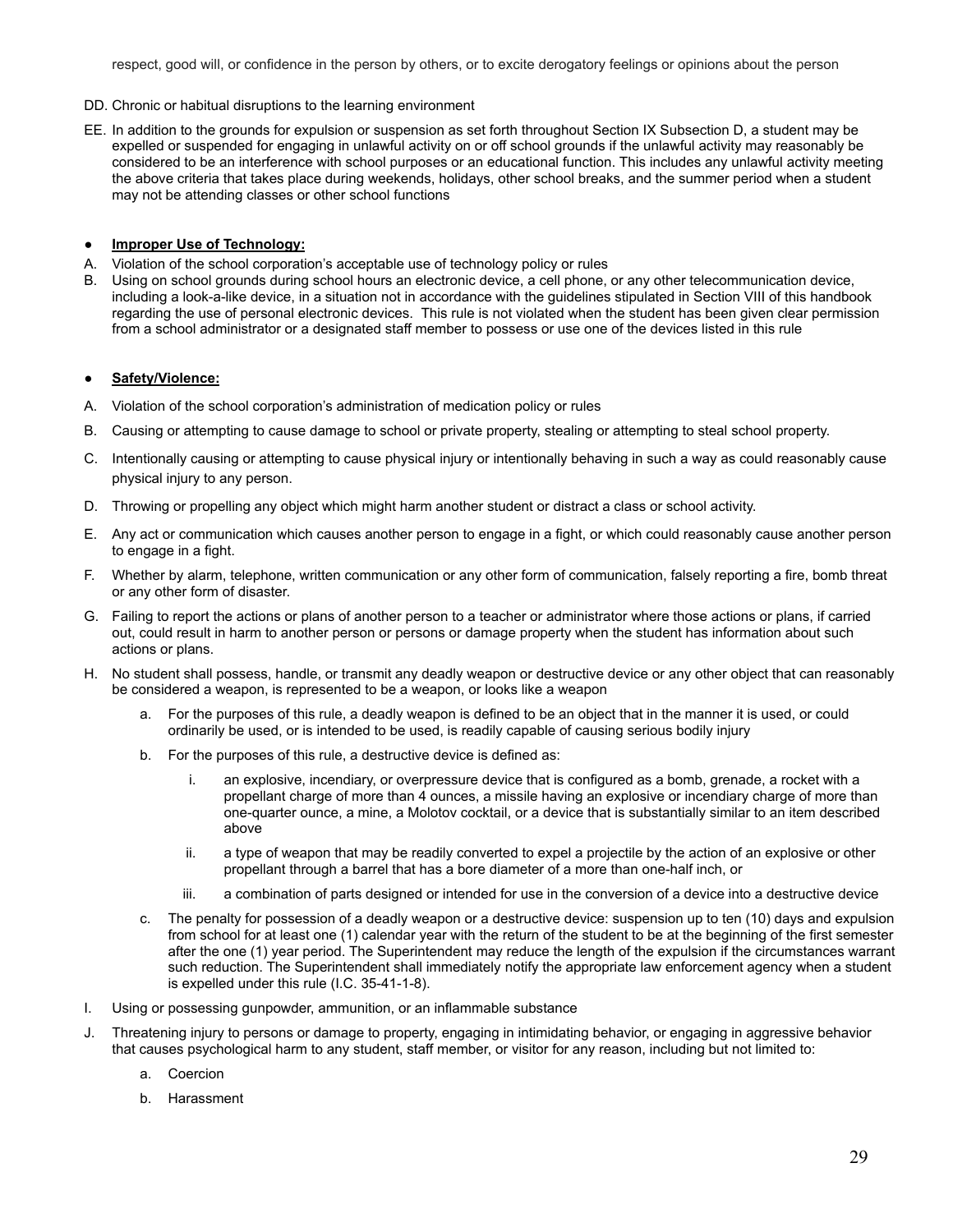- c. Hazing, or
- d. Other comparable conduct

#### **● Administrative Discretion**

A. Any student conduct rule the school building principal establishes and gives notice to students and parents

#### <span id="page-29-0"></span>**FIGHTING/PROVOKING A FIGHT**

The school administration will determine the severity of the consequences for students who engage in a fight or provoke a fight which could include multiple days of out-of-school suspension or expulsion.

*Consideration will be given to students who are involved in a fight when they are engaging in self-defense. The MSD of Martinsville considers self-defense as non-aggressive and unexcessive action taken in a physical altercation which is done in a manner that does not constitute unnecessary retaliation.*

#### <span id="page-29-1"></span>**Tobacco/Nicotine/E-Cigarette:**

Possessing, using, distributing, purchasing, or selling tobacco or nicotine-containing products of any kind or in any form is prohibited. These products include e-cigarettes, any type of look-alike products or other related products associated with tobacco or nicotine use.

1. First offense - May include: in-school suspension andor tobacco education lessons in addition to being ticketed by Martinsville Police Department

2. Second offense - 3 days in-school suspension, ticketed by Martinsville Police Department

3. All others - Consideration for additional days of ISS or out-of-school suspension, ticket, and possible recommendation for expulsion

The school will confiscate all tobacco or nicotine related materials found to be in the possession of a student. Should a parent

wish to retrieve the confiscated item(s), they will have 5 school days to do so or the item will be discarded as unclaimed property. It will be the responsibility of the student to notify the parents of the 5 day retrieval time window.

In the event that the administration determines to (1) notify law enforcement authorities of the possession of illegal possession of tobacco products or nicotine related electronic cigarettes, and/or (2) proceed with expulsion of the student for repeated violations, the administration may keep any relevant product(s) still in its possession as evidence and dispose of such when no longer deemed necessary, unless the parent files a written claim for the parent to retrieve the item

#### <span id="page-29-2"></span>**● Controlled Substance:**

#### **Non-tobacco drug related offenses indicated below could result in in-school suspensions, out-of-school suspensions, a recommendation for expulsion, and a referral to law enforcement taking into consideration the severity of the offense.**

A. Knowingly possessing, using, transmitting, or being under the influence of any controlled substance, prescription drug, narcotic drug, hallucinogenic drug, amphetamine, barbiturate, marijuana, alcoholic beverage, intoxicant or depressant of any kind, or any paraphernalia used in connection with the listed substances. Also prohibited is the consumption of any of the stated substances immediately before attending school or a school function or event. Furthermore, possessing, using, or transmitting any substance which is represented to be or looks like any of the prohibited substances listed above is also prohibited

-Exception: A student with a chronic disease or medical condition may possess and self-administer prescribed medication for the disease or condition if the student's parents have filed a written authorization with the high school administration. The written authorization must be filed annually. The written authorization must be done by a physician and must include the following information.

- 1. That the student has an acute or chronic disease or medical condition for which the physician had prescribed medication.
- 2. The nature of the disease or medical condition requires emergency administration of the prescribed medication.
- 3. The student has been instructed in how to self-administer the prescribed medication.
- 4. The student is authorized to possess and self-administer the prescribed medication.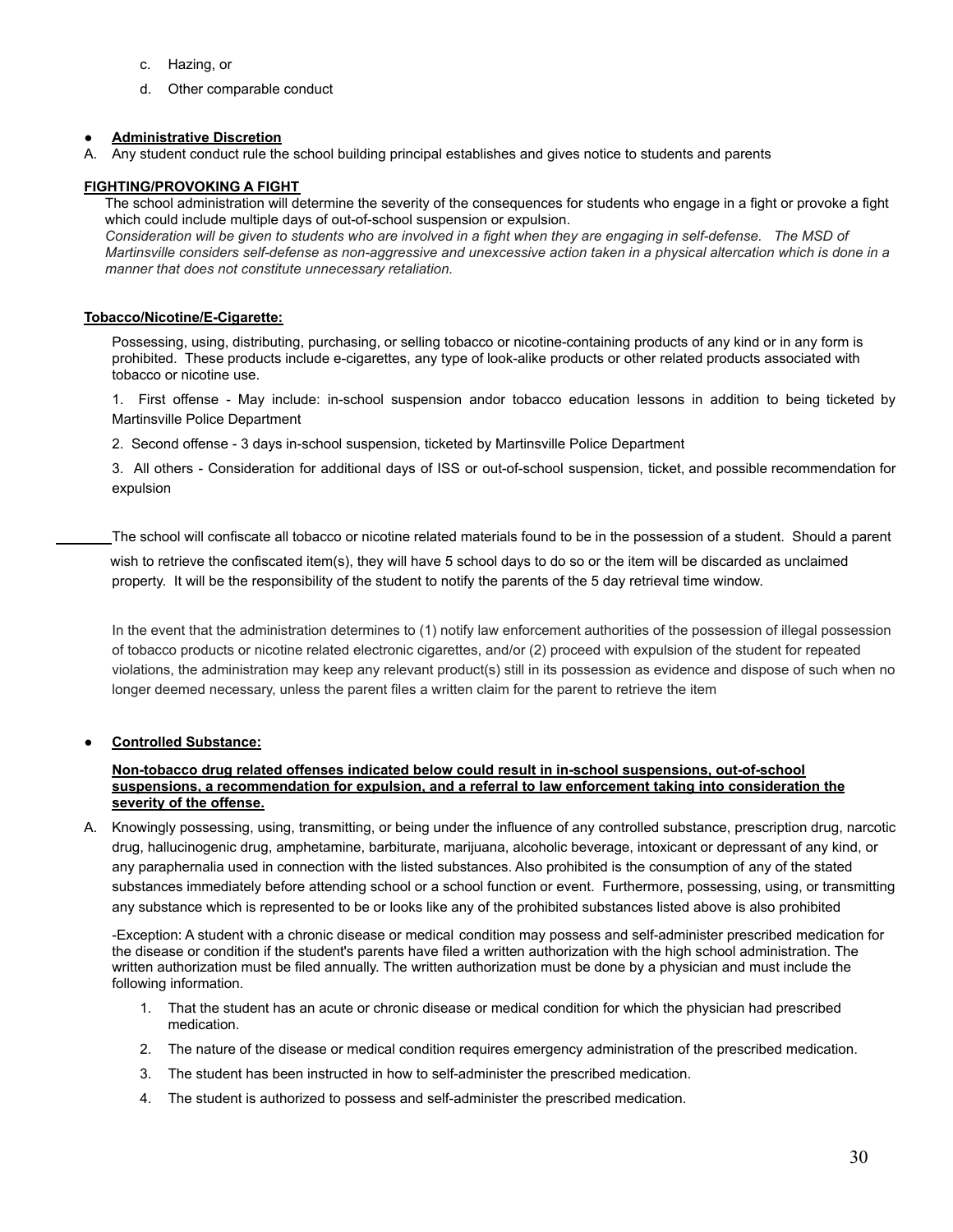- B. Possessing, using, transmitting, or being affected by caffeine-based substances, substances containing phenylpropanolamine (PPA), or stimulants of any kinds, be they available with or without a prescription.
- C. Engaging in the unlawful selling, attempt to sell, or offering of a controlled substance or alcoholic beverages

#### **Any violations of school rules may also result in extracurricular/co-curricular consequences per the guidelines detailed in the "Student Activities" section of this handbook, or per specific team/group rules.**

### <span id="page-30-0"></span>**E. COURSE REMOVAL**

Recognizing that student misconduct in certain types of courses or classroom environments can present a greater danger or disruption to the educational setting than other traditional courses/classroom environments, the school reserves the right to remove a student from a course to maintain safety and a proper learning environment for all students. Students who are removed from a course will receive no academic consequence and will be placed in a new course/location for the remainder of the trimester. The school may continue to prohibit a student from taking certain courses if they have demonstrated unsafe or highly disruptive behavior in these special settings.

The following is a list of the types of courses which this policy can apply to. This list is not exhaustive and final discretion for the use of this policy will reside with MHS administration:

- 1. Vocational courses
- 2. Courses that include co-curricular activities
- 3. Any courses that utilize equipment or activities which, conducted with student negligence or delinquent behavior, create unsafe or disruptive environments for students

The administration will make a reasonable effort to offer the student's parent or guardian a conference before making the final decision on such a removal, but if circumstances in the opinion of the administration do not permit it, the conference needs to be offered within a reasonable time after the decision is made.

#### <span id="page-30-1"></span>**F. EXCLUSION**

Grounds for exclusion of any student from school are:

- A. If they have a dangerous communicable disease that poses a substantial threat to the health and safety of the school.
- B. Where immediate removal is necessary to restore order or to protect personnel or school property. This includes conduct off school property at any school-sanctioned activity where on account of the student's presence in school would constitute an interference with school purposes.
- C. Where they are mentally or physically unfit for school purposes.

#### <span id="page-30-2"></span>**G. STUDY TABLES**

- 1. Study tables are served after school in 45 and 90 minute blocks
- 2. The location of each day's study tables will be shared with students in an email each morning if they have been assigned to serve one
- 3. Students assigned to a study table may not enter late or leave early without permission from a school official or may risk further consequences.
- 4. Students are expected to bring school work to complete for the duration of their detention/study table; failure to do so will result in disciplinary consequences.
- 5. Food, drinks, sleeping, or any other unacceptable behavior will NOT be allowed.
- 6. A job, school activity, or other non-emergency event is not an excuse to miss study tables. (work permits could be revoked)
- 7. MHS does not provide alternatives for after-school study tables before or during school hours

## <span id="page-30-3"></span>**H. IN-SCHOOL SUPERVISION**

This program is for those students who violate school policies and need to be removed from normal activities to an area within the school where constant supervision is available. Thus, the student is removed from the daily routine to an atmosphere that promotes an intensity of self-learning.

The IN-SCHOOL SUPERVISION program will:

- 1. Help remove the negative attitude towards suspension as a punishment.
- 2. Help the student understand reasonable school authority.
- 3. Reinforce positive study habits by supervision and instruction.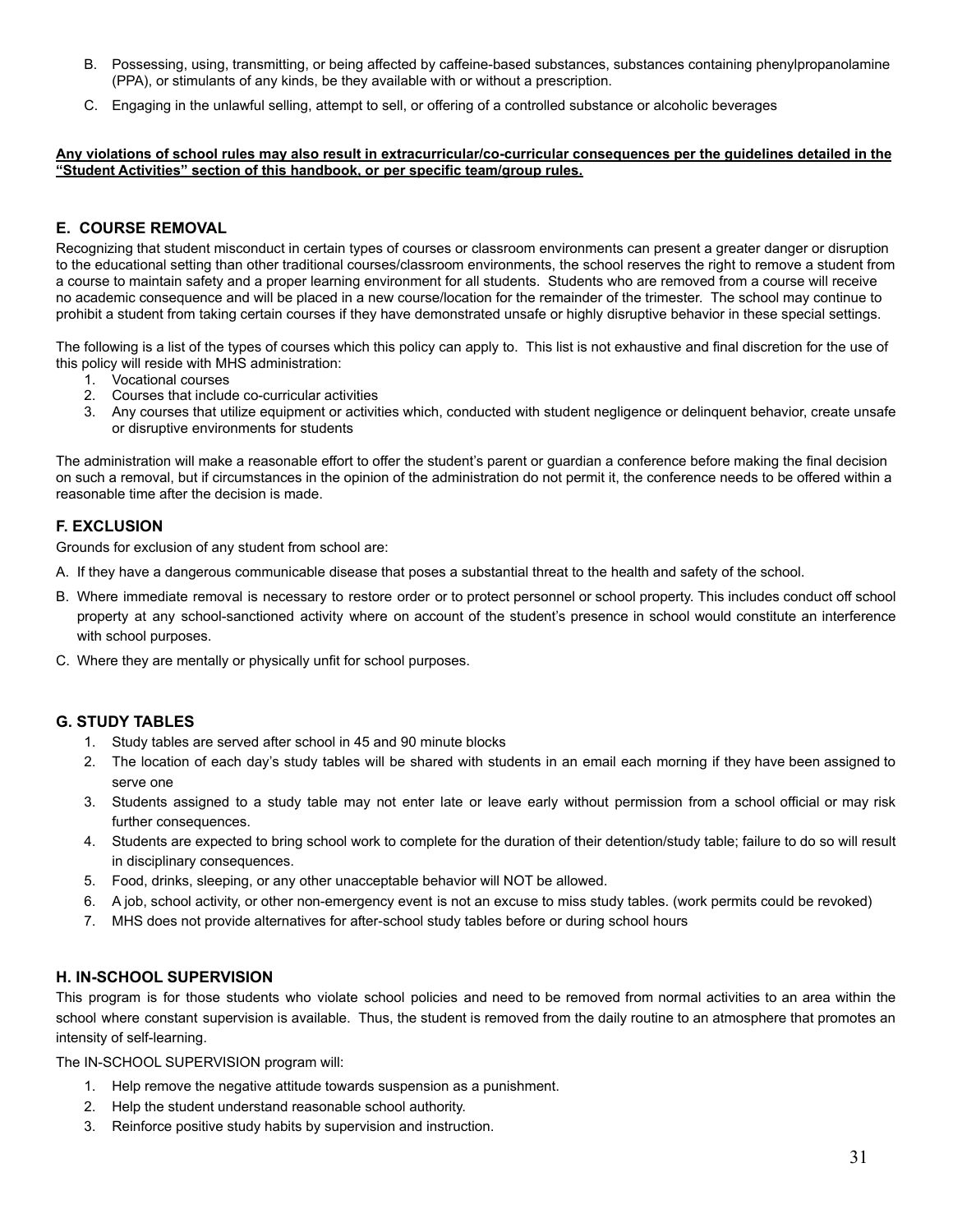- 4. Improve student achievement rather than hinder it.
- 5. Improve overall student attendance.
- 6. Keep the students in school and off the streets during school hours.

#### <span id="page-31-0"></span>**ISS POLICIES:**

- 1. Administrative decision as to who is suspended and for how long.
- 2. Credit is given for work completed provided it meets the teacher's standards.
- 3. If a student misses any part of the allotted suspension time, a special assignment (including an additional day's supervision) could be made.
- 4. After 7:40 a.m. there will be no association with students in regular classes.
- 5. There will be no talking unless a student raises his/her hand and is given permission to speak.
- 6. Restroom breaks are given periodically throughout the day to all ISS students. Reasonable discretion by the ISS teacher is allowed in the case of unique circumstances.
- 7. All textbooks and materials to complete work for every class must be brought to class every morning. This includes bringing paper, pen, and pencil. Class work that teachers assign the day of a student's ISS will be sent to the ISS room by the teacher or sent directly to the student electronically
- 8. Lack of cooperation or causing disruptions in ISS will result in referral to an administrator and possibly removal from school with an out-of-school suspension.
- 9. All assignments from classroom teachers must be completed and returned to the ISS teacher before the end of the school day.
- 10. Students missing a day of school while assigned ISS will make up the day upon returning to school. This rule also applies to any student who has been dismissed from school early. Snow days or emergency days do not count as a day's supervision.
- 11. ISS meets from 7:40 a.m. to 2:40 p.m. with a 30 minute lunch period.
- 12. There will be no eating or drinking except during the designated lunch period or at the teacher's discretion.
- 13. Students will not be allowed to go to their lockers at any time after ISS begins.
- 14. No sleeping allowed.
- 15. Cell phone use is not allowed at any time in ISS except at the direction of the ISS teacher. All cell phones must be surrendered to the ISS teacher at the beginning of the school day.

#### <span id="page-31-1"></span>**ARTICLE IV - Discipline Procedure for Students with Disabilities\***

Students with disabilities are subject to the discipline rules adopted by the Board of School Trustees and, therefore, may be suspended or expelled for any violation(s) of such rules. In accordance with I. C. 20-8.1-5.1 and 511 IAC 7-15, administrators may take the following discipline actions:

#### <span id="page-31-2"></span>**Suspension**

A suspension is defined as a unilateral, temporary cessation of educational or related services. A short-term removal of a student pursuant to the student's individualized education program is not a suspension. Students with disabilities may be suspended up to ten (10) consecutive or cumulative school days when the student breaks school rules as long as the same discipline would apply to a student without a disability who broke the same rule.

Before a student with disabilities can be suspended, the student must be afforded a meeting with the principal or principal's designee, wherein the student is entitled to: (1) a written or oral statement of the charges against the student; (2) if the student denies the charge, a summary of the evidence against the student; and (3) an opportunity to explain the student's conduct.

This meeting shall precede the suspension of the student unless the nature of the misconduct requires immediate removal of the student. Notice of the suspension shall be given to the parent on the same day the decision to suspend is made.

Once a student is suspended for ten (10) consecutive or cumulative school days a manifestation determination will be conducted to determine if the students behavior is a manifestation of the student's disability. A manifestation determination must be conducted prior to a change of placement conference or expulsion hearing is held.

#### **The school must provide special education services to the student during any removals beginning on the 11th day of the removal during the school year.**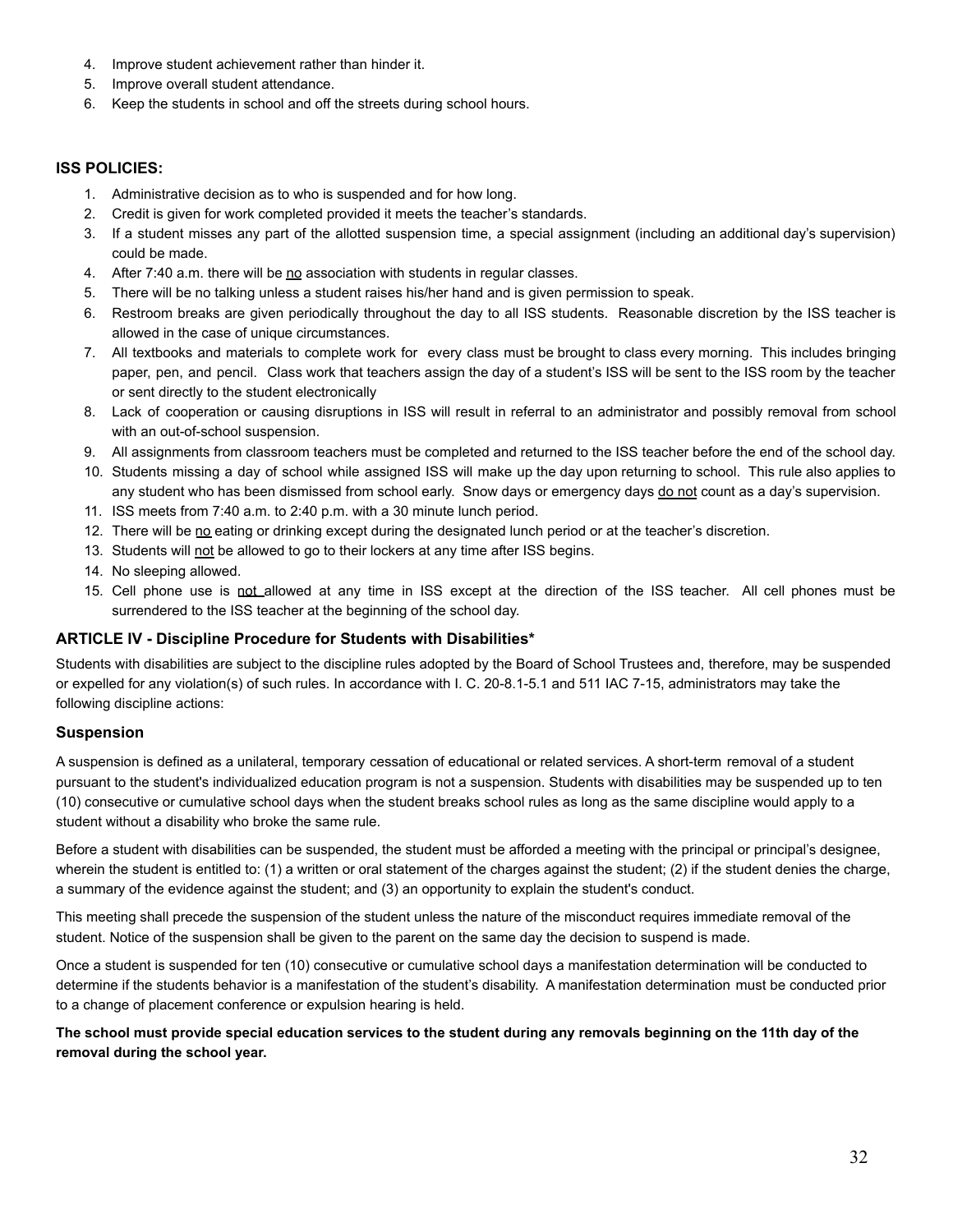## <span id="page-32-0"></span>**Expulsion/Change of Placement**

If the case conference committee decides that the behavior is not a manifestation of the student's disability, the student may be removed or otherwise disciplined in accordance with the school's disciplinary policies for nondisabled students including expulsion.

In the event of the expulsion of a student with disabilities, the student shall continue to receive a free appropriate public education. The case conference committee shall determine the educational services that will be provided during the expulsion period and where the services will be provided.

When a student has been removed for more than ten (10) cumulative school days in a school year, the school decides if the series of removals constitutes a disciplinary change of placement. A removal or series of removals from a student's current educational placement results in a change of placement in the following situations:

• The student's removal is for more than ten (10) consecutive school days.

• The student is subjected to a series of removals that constitute a pattern because: 1. The series of removals adds up to more than ten (10) school days in a school year; 2. The student's behavior is substantially similar to the student's behavior in previous incidents that resulted in the series of removals; and 3. Of such additional factors as length of each removal, the total time the student has been removed, and how close in time the removals are to one another.

These procedures are limited to students with disabilities as identified under 511 IAC 7-3.

Under Indiana law, a principal may require any student who is 16 years of age or older and seeks to enroll in school following an expulsion to enroll in an alternative school, an alternative educational program, or evening school.

## <span id="page-32-1"></span>**X. RANDOM TESTING & EDUCATION POLICY FOR ALCOHOL, TOBACCO, AND OTHER DRUGS**

\*Please note the new board approved random drug testing policy below and effective August 2015 and beyond: *STATEMENT OF NEED AND PURPOSE*

## <span id="page-32-2"></span>**A. INTRODUCTION**

The effective date of the random drug testing policy began with the 2015-16 school year. This program does not affect the current policies, practices, or rights of MSD of Martinsville with drug and/or alcohol possession or use, where reasonable suspicion is obtained by means other than drug testing through this policy. MSD of Martinsville reserves the right to test any student who at any time exhibits cause for reasonable suspicion of drug and/or alcohol usage.

## <span id="page-32-3"></span>**B. PURPOSES OF THE PROGRAM**

- 1. All MSD of Martinsville students in grades 9-12 may participate in the random drug, tobacco and alcohol testing program. Specifically, students who park vehicles at school or drive on school property, those who plan to be involved in any co-curricular activities, as defined in the student handbook, and those involved in clubs or other student groups recognized by the school administration are required to participate in the random drug testing program in order to be eligible to participate in these activities.
- 2. A student who drives to school or who is a member of a Martinsville co-curricular group, or extracurricular group/team, in any capacity, must be willing to assume the responsibilities that go along with these special privileges. Co-curricular and extracurricular students are highly visible to a large segment of the school and the community. Thus, to participate in co-curricular/extracurricular groups or teams as representatives of the school, students should be held to high standards of conduct. Co-curricular/extracurricular students are considered role models within the school population and therefore are expected to be positive examples in school citizenship, scholastic effort, leadership, and personal appearance. Likewise, students who drive to school should exhibit a commitment to refrain from using substances that may interfere with their ability to drive safely so as not to endanger the health and lives of others including their peers. It is with this reasoning in mind that Martinsville High School will adhere to the policies outlined below.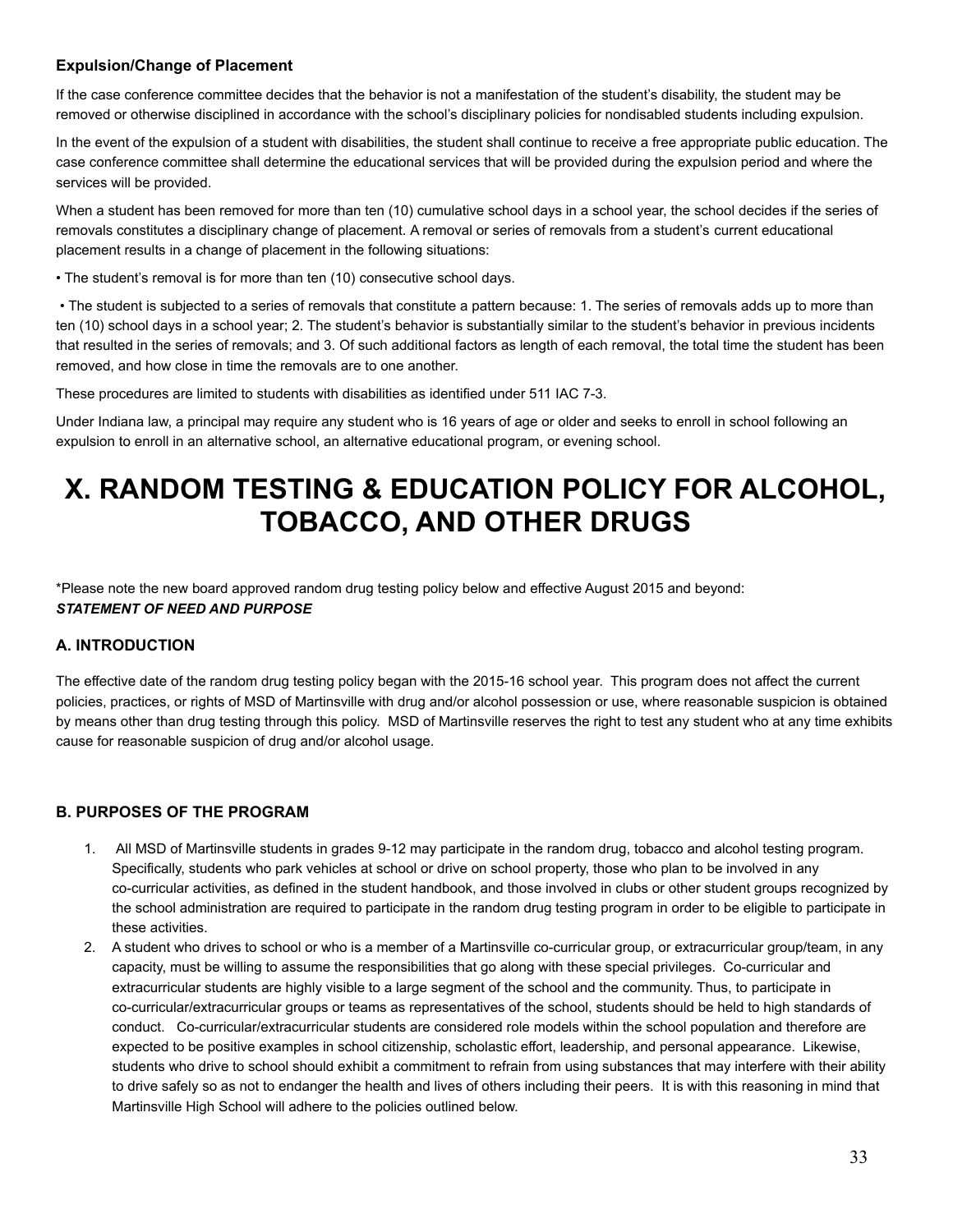- 3. Participation in co-curricular activities requires a student to commit time and effort to excel, to learn cooperation and team effort, and to exemplify good behavior both at school and away from school.
- 4. It is a privilege for students who meet both the scholastic and physical conditions of eligibility to participate in any of these activities. All of these activities require that students be at their best and chemical-free in order to provide a safe environment for themselves and other students who potentially could be affected.

MSD of Martinsville administrators have designed this program to promote education, safety, prevention, and also to:

- 1. Direct students away from substance abuse,
- 2. Protect students who park their vehicles at school or drive on school property, and those who participate in any co-curricular activities,
- 3. Educate participants and parents about the serious physical, mental, and emotional harm caused by substance abuse,
- 4. Assist participants, who might be tempted to use illegal substances,
- 5. Prevent injury, illness, and harm as a result of substance abuse,
- 6. Maintain co-curricular program environment free of drug, tobacco, alcohol, and intoxicants,
- 7. Expose and educate participants about a procedure frequently and increasingly used in society.

Serious attention is being given to substance-abuse problems in private business and industry, government, school, and colleges throughout the country. Results of studies throughout the United States reveal an increasing substance-abuse problem, and indicate that more than education alone is necessary to encourage students to choose a lifestyle free of substance abuse. This policy is consistent with MSD of Martinsville rules and regulations concerning the use and abuse of drugs, alcohol, and intoxicants. The MSD of Martinsville has a strong commitment to the health, safety, and welfare of its students.

## <span id="page-33-0"></span>**C. CONSENT**

Each student who participates in co-curricular activities, extracurricular activities, or drives to or from school are made aware at the beginning of the school year they are bound by this policy that is located in our student handbook. Failure to comply will result in non-participation from co-curricular activities and/or denial of a student driving permit to school and furthermore counts as an offense toward the co-curricular policy.

At the beginning of each selection date, school year, sport season, or when a student moves into the district and/or joins a co-curricular activity, all students wishing to participate in that school year's activities will be subject to random testing for illicit or banned substances. Any student who refuses to submit to random drug testing will not be allowed to practice or participate in designated MSD of Martinsville activities or have their parking pass revoked for 365 days from the date of the refusal.

Students who do not participate in co-curricular activities or drive to school can still be voluntarily enrolled in the random drug testing group by their legal guardian. These students and parents shall be provided with a consent form upon request which shall be dated and signed by the participant and by the parent/guardian. In doing so, the student is agreeing to participate in the random drug testing program at Martinsville High School.

Students who participate in this program voluntarily agree to be subject to its terms for their entire school career. Students who wish to be removed from the random drug testing pool can complete the appropriate form, also signed by the parent or legal guardian, to be removed. A student removed from the random drug testing pool will not be permitted to participate in any co-curricular activity, or drive on any school campus for 365 days from the date the removal form is submitted in its entirety. The form is to be submitted to the principal's office. A participant in the random drug testing pool can only be removed from the pool one (1) time during their high school career and will be automatically reinstated following their absence from the pool.

## <span id="page-33-1"></span>**D. NON-PUNITIVE NATURE OF POLICY**

No student, who is randomly drug tested, will be penalized academically for testing positive for illegal drugs or banned substances under this policy. The results of drug tests pursuant to this policy will not be placed in a student's permanent record. Information regarding the results of drug tests may be disclosed to legal authorities based upon their request.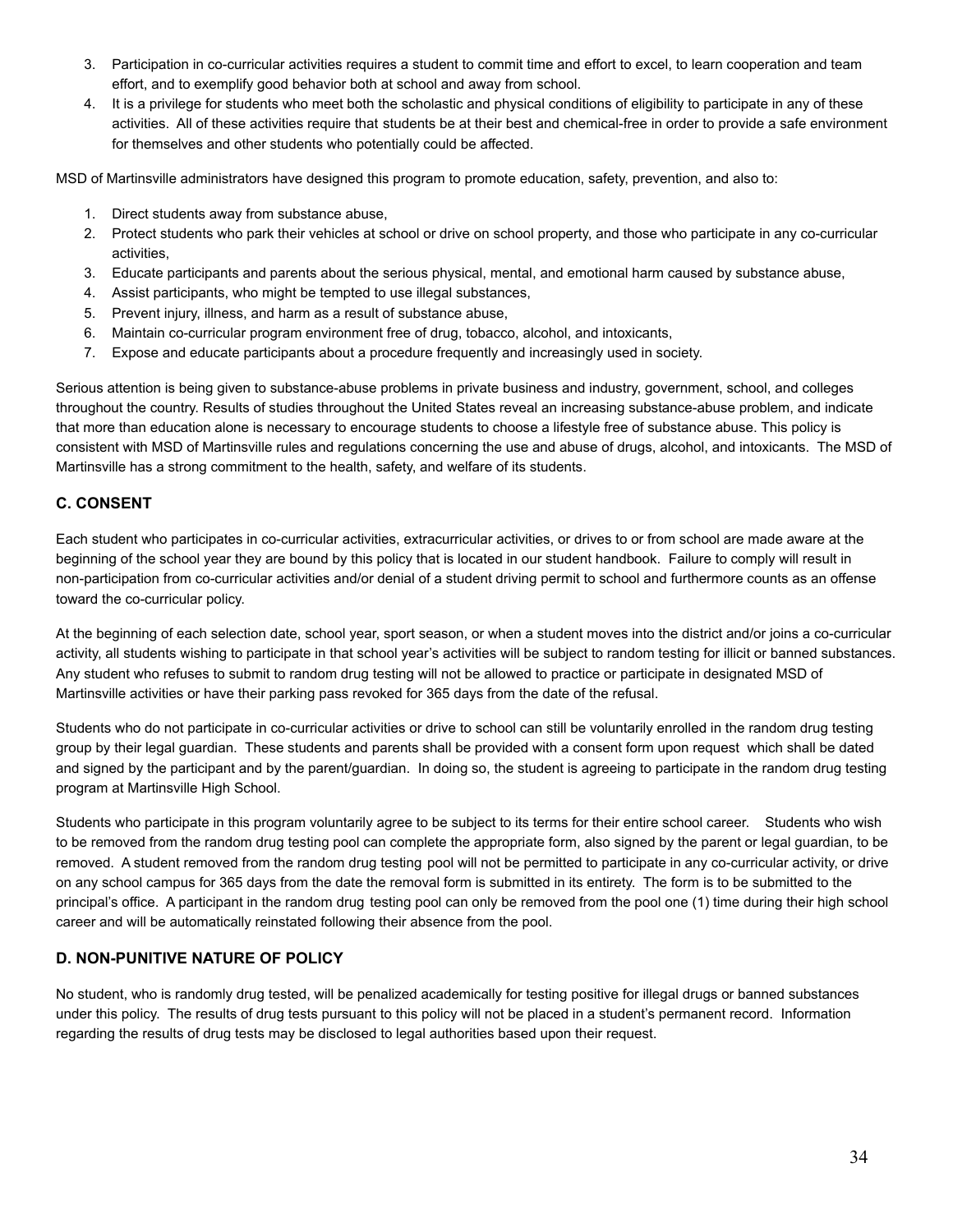## <span id="page-34-0"></span>**E. COLLECTION OF SPECIMEN, CHAIN OF CUSTODY**

The principal/designee will establish guidelines to set up the collection environment, guarantee the validity of samples, and supervise the chain of custody.

## <span id="page-34-1"></span>**F. TESTING PROCEDURES**

- 1. Names will be drawn from one large pool of those designated to be tested. Testing may occur on a different day, Monday through Friday. This variable schedule will keep students conscious of the possibility of being tested at any time during the year. The principal/designee will use an independent laboratory/agency to assure that students are selected in a random fashion. This system will utilize a computer-based system designed specifically for the purpose of randomly selecting individuals for drug testing.
- 2. No student will be given advance notice or early warning of the testing. In addition, a strict chain of custody will be enforced to eliminate invalid tests or outside influences. The collection of samples will be done in a non-offensive manner, which ensures the integrity of the sample.
- 3. Upon being selected for a drug screen under this policy, a student will be required to provide a fresh sample according to the quality control standards and policy of the laboratory conducting the analysis.
- 4. All students will remain under school supervision until they have produced an adequate sample. If the student is unable to produce a sample by the end of the school day, the student will be suspended from activities included in this policy.
- 5. All samples will meet the requirements set forth by the testing company. If the sample does not meet the required specifications the student will be required to produce another sample. If it is determined, by reasonable suspicion, that tampering or cheating has occurred during the collection, any students involved will become ineligible for all activities included in this policy for 365 days. This will be reported to the parent/guardian. Any attempt or effort by any student to alter a sample that has been submitted for drug testing, or that is being submitted for drug testing, will be considered a severe disruption. This includes possession of chemicals identified as agents known to invalidate such tests. The student who produces the sample and/or the person(s) who attempted to alter the sample will be subject to suspension and/or a recommendation for expulsion.
- 6. Immediately after the sample is taken, the student may return to class with an admittance slip or pass with the time he/she left the collection site. The principal/designee must time and sign the pass.
- 7. The specimens will then be turned over to the testing laboratory, and each specimen will be tested for alcohol, nicotine, and street drugs (which may include all drugs listed as controlled substances under the laws of the state of Indiana). Also, performance enhancing drugs such as steroids may be tested. If the test is determined invalid, after leaving the student's possession, the student will be tested again as soon as possible and will also remain eligible until further testing is completed.

## <span id="page-34-2"></span>**G. REFUSING TO TAKE A DRUG SCREEN**

If a student is randomly selected and refuses to take a drug screen, he/she will be ineligible to participate in all co-curricular activities, extracurricular activities, and/or possess a parking permit for 365 days. The refusal of a test also counts as an offense towards the co-curricular policy.

## <span id="page-34-3"></span>**H. TEST RESULTS**

- 1. This program seeks to provide needed help for students who have a verified positive test. The student's health, welfare, and safety will be the reason for preventing students from participation in extracurricular and co-curricular activities and/or restrict him/her from driving to or from school.
- 2. The principal/designee will be notified of a student testing positive (that is, if the test shows that drug residues are in the student's system a confirmation test will be utilized to verify a positive test)*.* The principal/designee will notify the student and his/her parent/guardian. The student or his/her parent/guardian may submit any documented prescription, explanation, or information which will be considered in determining whether a positive test has been satisfactorily explained.
- 3. Drug testing results sheets will be returned to the principal/designee. Result sheets will be secured in a location determined by the principal/designee.
- 4. Initial positive drug testing results will be sent to the testing lab for further verification of the initial instant test results.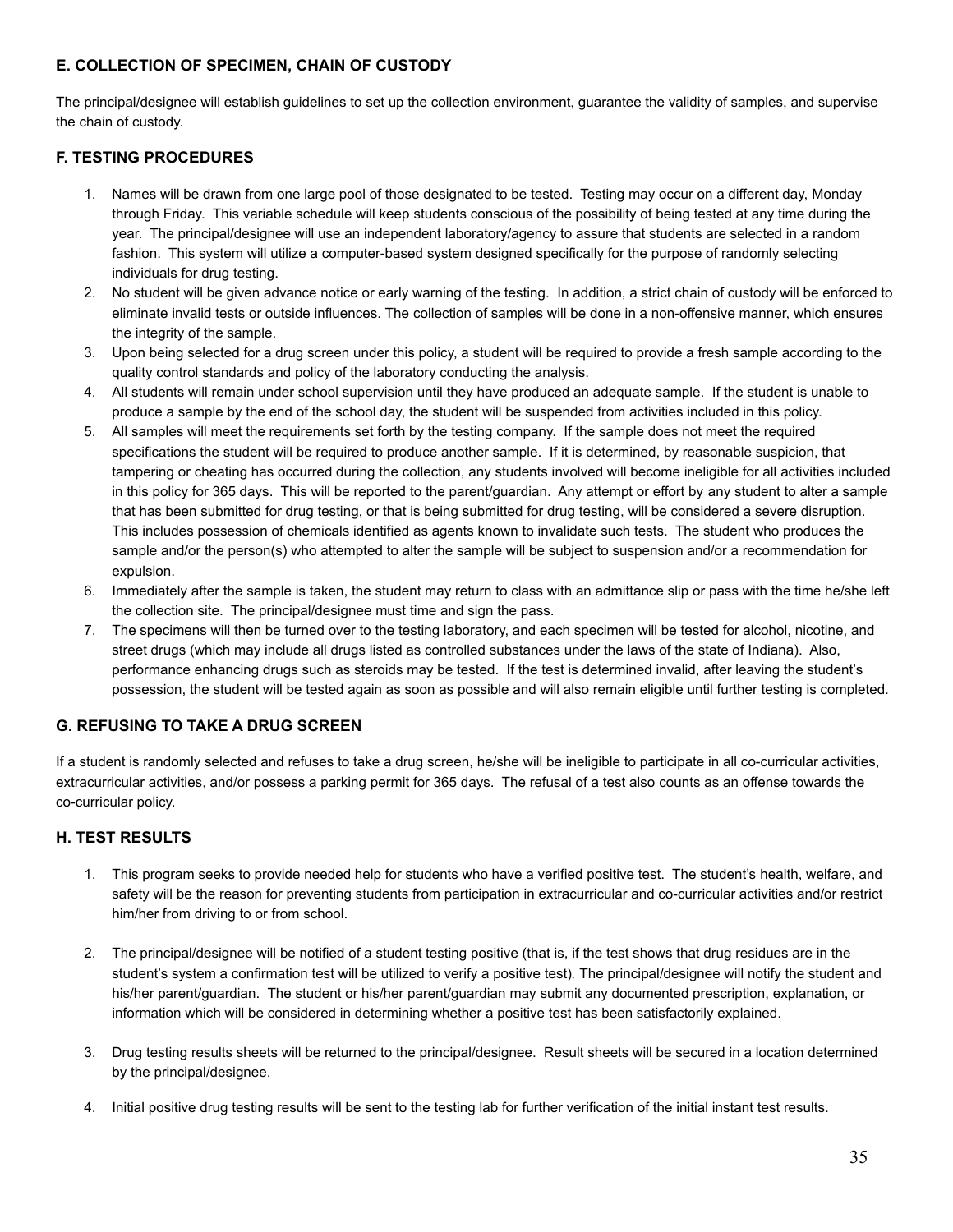5. If the test is verified positive, the principal/designee will contact the student and his/her parent/guardian. The student and parent/guardian will be given the names of counseling and assistance agencies that the family may want to contact for help.

A student involved in extra/co-curricular activities or who has a parking permit and tests positive will be subject to the disciplinary consequences outlined in the "Student Activities" section.

Students who are only drivers and do not participate in any extra- or co-curricular activities will not have their driving privileges suspended if testing positive for tobacco so long as they are of legal age to consume tobacco products. However the student will still be suspended from all other extra-curricular activities.

MSD of Martinsville reserves the right to continue testing at any time during the remaining school year any participating student who tested positive.

## <span id="page-35-0"></span>**I. STATISTICAL REPORTING AND CONFIDENTIALITY OF DRUG TEST RESULTS**

The testing laboratory may not release any statistics on the rate of positive drug tests to any person, organization, news publication or media without expressed written consent of MSD of Martinsville Board of School Trustees. However, the lab will provide the building principal with a report showing the number of tests performed, the rate of positive and negative tests, and what substances were found in the positive random specimens.

Under this drug testing program, any staff coach or sponsor of MSD of Martinsville who may have knowledge of the results of a drug test will not divulge to anyone the results of the test or the disposition of the student involved, other than in the case as required by legal authorities. Once again, this will underscore MSD of Martinsville commitment to confidentiality with regards to this program.

## <span id="page-35-1"></span>**J. FINANCIAL RESPONSIBILITY**

- 1. Under this policy, MSD of Martinsville will pay for all initial random drug tests and all initial reasonable suspicion drug tests.
- 2. A mandatory drug test for a student who initially indicated they would not participate in any co-curricular activity for the remainder of the school year is the financial responsibility of the student or his/her parent/guardian.
- 3. Counseling and subsequent treatment by non-school agencies is the financial responsibility of the student or his/her parent/guardian.
- 4. The parent/guardian will be responsible for the cost of any drug test given as the result of a parent/guardian request that a student be tested outside of the random testing pool.

## **XI. STUDENT ACTIVITIES AND ATHLETICS**

## <span id="page-35-2"></span>**A. Martinsville High School offers the following student activities:**

| Business Professionals of America (BPA) |  |
|-----------------------------------------|--|
| Drama Club                              |  |
| French Club                             |  |
| Future Farmers of America (FFA)         |  |
| Interact                                |  |
| Beyond the Book Club                    |  |
| <b>National Honor Society</b>           |  |
| Art/Photography Club                    |  |
| Science Club                            |  |
| Spanish Club                            |  |
| Gay Straight Alliance (GSA)             |  |
| <b>Red Blue Crew</b>                    |  |
| <b>MHS Dance Marathon</b>               |  |
|                                         |  |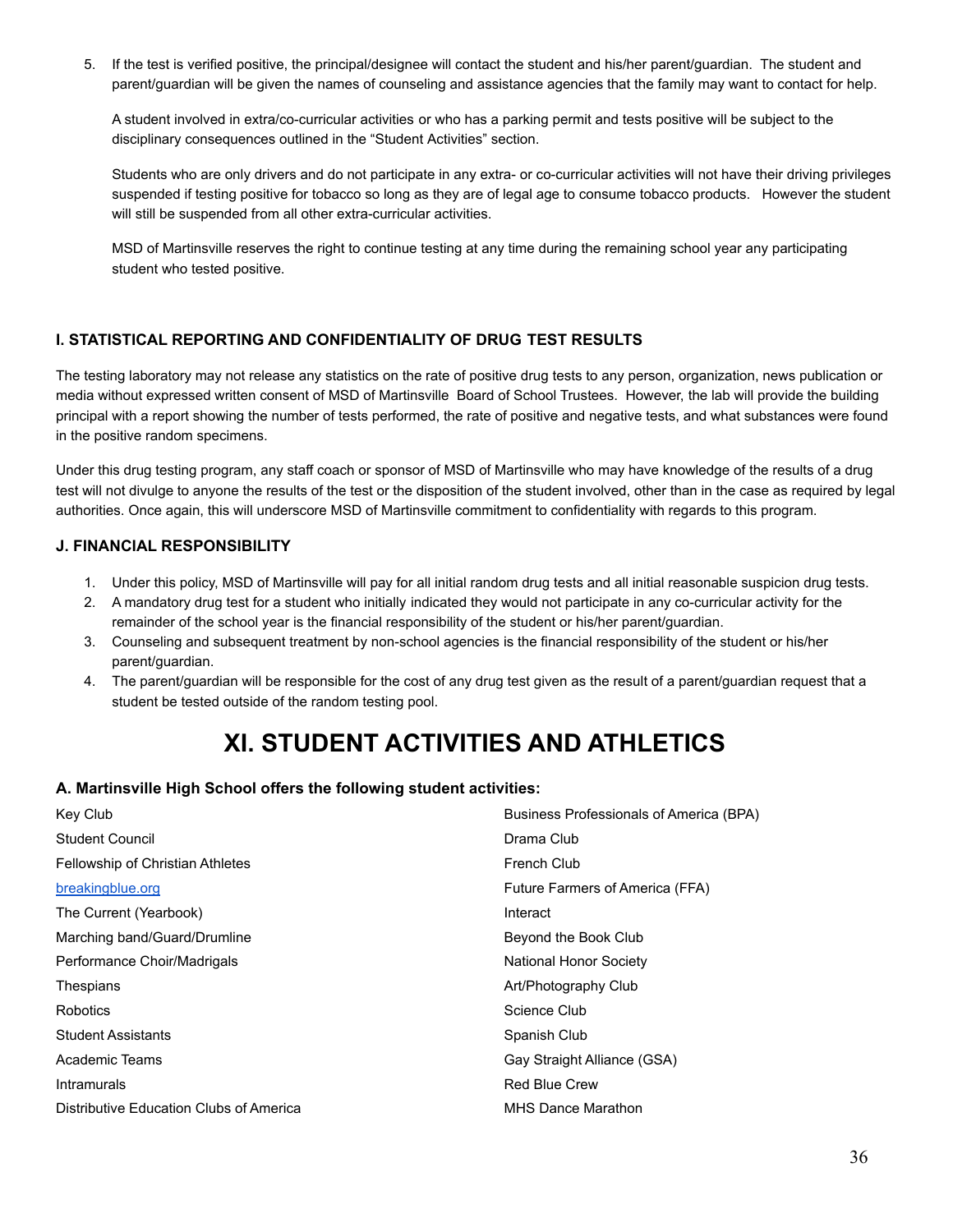JAG Career Association Anime Club Movie Club REWIND Video Productions Leo Club Artie Intel

Dance Team Creative Writing Club Future Educators of America (FEA) P7 (Bible study club) Chess Club

## **B. ATHLETICS**

Martinsville High School has a rich tradition in athletics. We have 20 varsity sports that are divided into three sports seasons; fall, winter, and spring. Student-athletes are considered part of a team and are therefore included in the previously mentioned random drug testing program. The following is a list of sports offered by season:

FALL WINTER SPRING Boys' Tennis **Baseball** Gymnastics **Baseball** Football Boys' Basketball Softball Girls' Golf **Girls' Basketball** Boys' Track Boys' Cross Country **Miss Wrestling Girls' Track** Girls' Cross Country **Boys' Swimming Cirls' Tennis** Volleyball **Girls' Swimming** Boys' Golf Boys' Soccer Cheerleading Girls' Soccer Cheerleading Unified Sports-Flag Football

#### **C. AGE**

A student whose 20th birthday occurs on or prior to the scheduled date of the IHSAA State Finals in a sport shall be **ineligible** for inter-school athletic competition in that sport.

#### **D. ALL SPORTS TICKETS**

A student may purchase an All-Sports Ticket. This is good for all regular season Martinsville High School athletic events during the school year. Family passes are also available which includes two adults and one or more school-age children (not good for IHSAA and tournament events).

#### **E. EXTRACURRICULAR/CO-CURRICULAR CONDUCT**

All students who are, or have been, involved in an extracurricular activity (athletics, clubs, fine arts, etc) are expected to conduct themselves at all times in a manner which positively reflects their character and representation of Martinsville High School. Participation in student activities is considered a **privilege** and, therefore, students involved are expected to maintain high standards of behavior in order to maintain the ability to be included in these activities. Misconduct will result in disciplinary action in accordance with the student conduct guidelines detailed below.

An extracurricular activity is any school-sponsored activity such as athletics, music performances, student council, clubs, student assistants, or any other activity that would involve student participation outside of the regular class time and is not required by the school for normal academic purposes. All students in student activities must:

- Participate in the random drug testing program through signed consent form or prior notice of inclusion in the random drug testing pool by way of the student handbook policy
- Be in good standing in regard to attendance

In addition to these requirements, the IHSAA sets the following additional requirements for students involved in athletic groups:

- Have passed four full credit classes or the equivalent during the past grading period with trimester grades taking precedence
- Be and remain enrolled in four full credit classes or the equivalent

Any conduct, behavior, or activity that is deemed by school administration to be detrimental, demeaning, or derogatory to the extracurricular activities which the student participates in will be subject to disciplinary action including suspension and/or removal from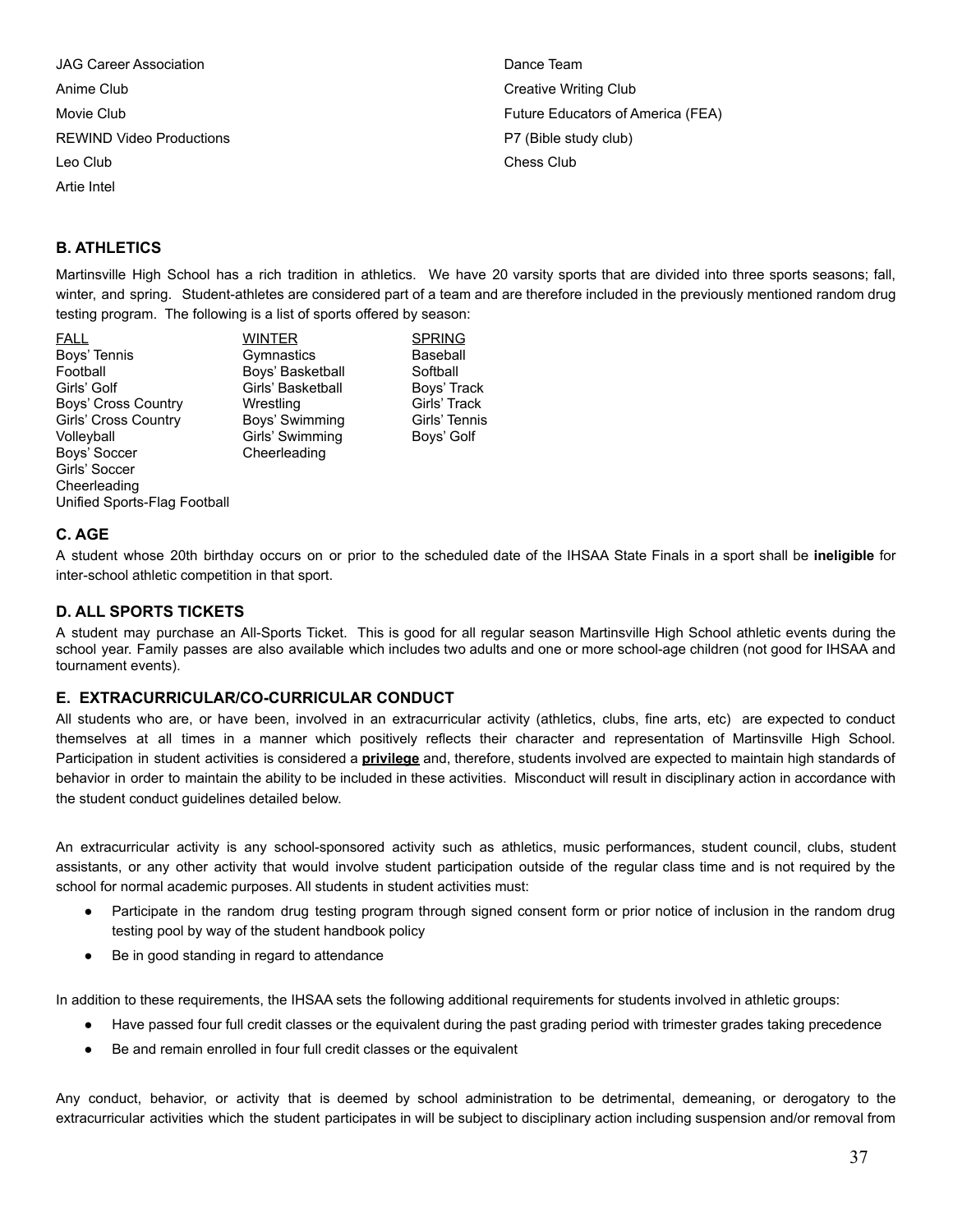the activities which the student is currently participating in or will be participating in (for students not currently participating in an extracurricular/co-curricular activity, the consequence will be applied to the next extracurricular/co-curricular activity they participate in which they have previously participated in). In the event a student fails to, or is unable to complete a penalty imposed under this policy they will remain ineligible until the full penalty has been served in the next season of the activity in which that student has a history of participation. Freshmen will serve the penalty in the season of the next chosen activity should the penalty extend beyond the current season.

Conduct for which a student may be found in violation of this policy includes, but is not limited to:

- Illegal activity including illicit drug use/possession
- Use or possession of nicotine/tobacco substances or products (cigarettes, chewing tobacco, vapes, etc) regardless of the student's age or legal right to use/possess these substances/products
- Inappropriate speech or expression

This student conduct policy is in effect 365 days per year, 24 hours per day, and applies to all forms of student conduct (verbal, physical, digital, etc). Furthermore, penalties shall be imposed without regard to whether the violation was related to a school event and regardless of the day of the week or the time in which violation occurred.

#### **F. PROCEDURES**

It shall be the primary responsibility of the school administration to implement and follow the provisions of this policy.

Upon receipt of credible information (primarily from police report, school employee, parent/student self-reporting, and/or scope of the investigation) which would lead one to believe that a violation had occurred, the following action shall take place:

- 1. Inform the student of the allegations constituting the grounds for invoking this policy.
- 2. Provide the student with an informal opportunity to explain his/her conduct.
- 3. Upon the school administrator determining that the evidence does confirm that a violation has occurred, inform the student of the facts relevant to such finding and further inform the student of the penalty.
- 4. Provide the student's parent(s)/guardian(s) a written statement setting forth the facts constituting a violation of this policy and informing them of the penalty imposed.

#### **G. PENALTIES**

#### **First Violation**

The student shall, after confirmation of the first violation, lose eligibility for one third (1/3) of the contest season and/or activity. Students participating in multiple activities are subject to loss of eligibility in all respective activities at the time of the offense. If a student is not involved in activities at the time of the offense, he/she would be penalized per the guidelines previously mentioned in Section E.

In the event that the violation is due to possession or use of a tobacco/nicotine based product or substance, the student will be given the option to attend and complete the Tobacco Education Class (TEC) offered at no cost by Martinsville High School after school, or an approved tobacco counseling program at the expense of the student. In the event that the student elects to complete the class, or provides proof of registration in an approved alternative outside school program, the student will not be required to serve a suspension for this particular violation so long as the chosen program is completed in full. Failure to complete the TEC, or to provide proof of enrollment and completion in the approved alternative counseling program within reasonable time set by the school will result in the original consequence being reinstated. This alternative program is only offered for first-time violators of the student athletic/activity conduct policy regarding tobacco/nicotine substances or products.

#### **Second Violation**

After confirmation of a second violation of the student athletic/activity conduct policy, the student will lose eligibility to participate in all student activities for one calendar year from the date of confirmation.

#### **Third Violation**

After confirmation of a third violation of the student athletic/activity conduct policy, the student will lose eligibility to participate in all student activities for the remainder of the student's high school career.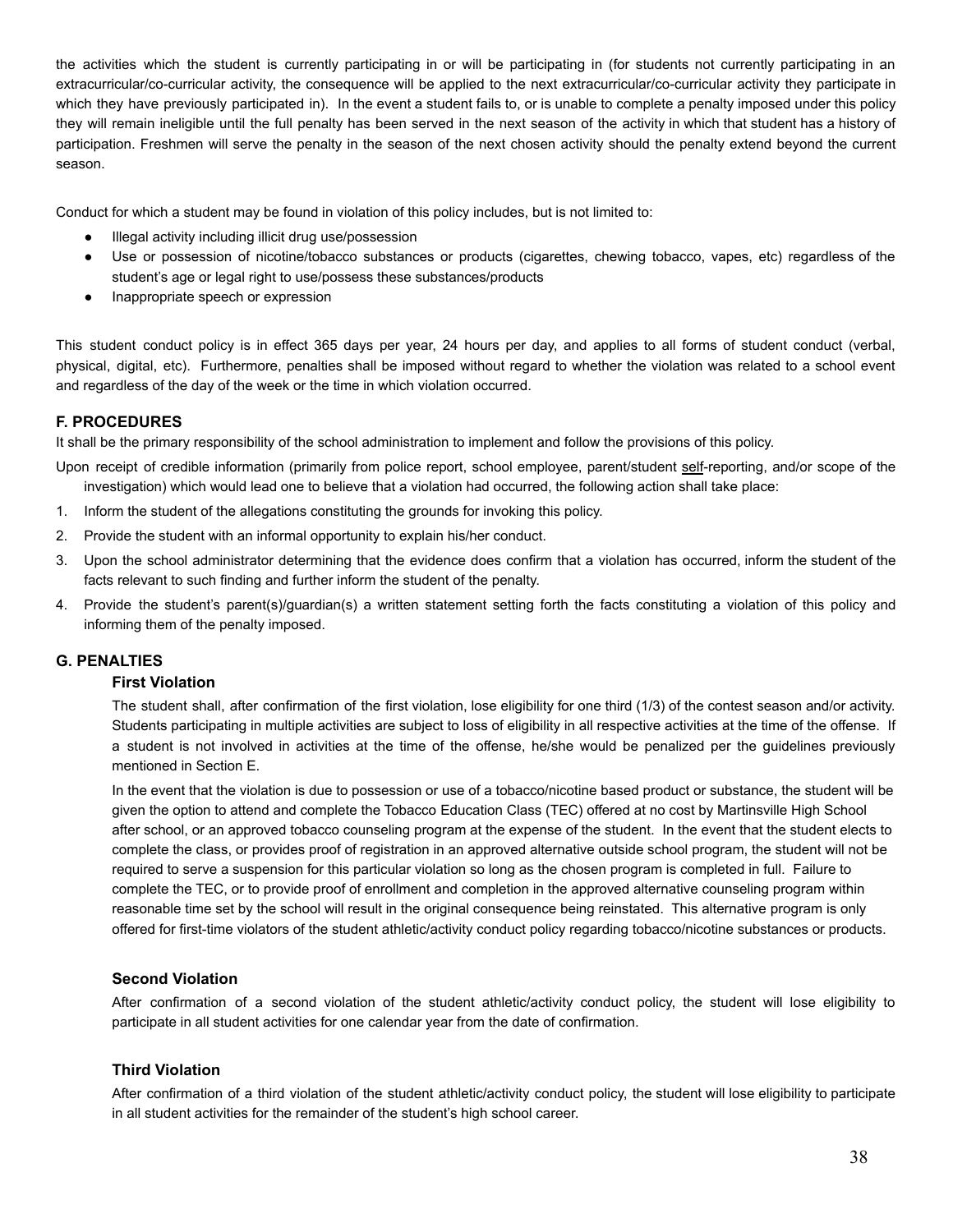#### **\*All violations will be accumulative for the entirety of the student's enrollment at Martinsville High School**

#### **H. SELF-REPORT CLAUSE**

It is the intent of Martinsville High School to assist students with developing responsibility for their actions and to encourage honesty. Therefore, any student who voluntarily reports his or her own violation before being reported by some other means or within 2 week days (Monday-Friday) will be permitted leniency. The student will serve a lesser penalty for the infraction than stated; he/she will not be permitted to participate in a number of contests equal to one-half of the previously stated penalties. This self-report clause can be used only on a first violation of any rule and can be used only once.

#### **I. NON-COOPERATION CLAUSE**

Any student failing to cooperate in a case against himself/herself by withholding information or by being dishonest in the investigation by school officials or police in a matter dealing with a violation of student conduct guidelines will be penalized on the first violation with an increased suspension from 33% of the season to 50%.

#### **J. OTHER RULES**

The MSD of Martinsville staff/sponsor of each sport/activity may have their own rules and requirements. Coaches/sponsors have the necessary authority to enforce those rules but it must be communicated near the beginning of the school year/season. Any student who violates a rule or requirement as a member of a team or activity will be subject to the consequences as defined in those rules and requirements.

## **K**. **BREATHALYZER TESTING AND WANDING**

All students participating in student activities or attending school events (such as prom) may be required to submit to a breathalyzer test or metal detector wanding per the MSD of Martinsville school board policy and state code. Students who are found to be in violation of a school rule during these searches may be removed from the activity/event and may face both school and criminal consequences.

#### **L. RESPONSIBILITY AT SOCIAL EVENTS**

Attendance at off campus social events (parties, dances, etc.) is up to the student and his/her parents. However, students are expected to leave social events immediately where there is illegal use of chemical substances, tobacco, alcohol, and/or other drugs. All students must understand that failure to leave such events could result in a suspension of 20% of the co/extracurricular activity's events or dismissal from a group or team as determined by the high school administration.

#### **M. CHANGING A SPORT**

If an athlete goes through tryouts and does not make the team, he/she may join another team during that sport season. However, if an athlete is dismissed from the team or quits the team after the first contest date, he/she is not eligible to transfer to another sport **OR** participate with another team until his/her original team is no longer competing. The student athlete may be granted permission to join another team early after quitting a sport if agreed upon by previous coach and/or athletic director. Team activities include but are not limited to conditioning, open gym, weight lifting, etc.

#### **N. ATHLETIC ELIGIBILITY**

According to IHSAA rules, to be eligible for athletics (including cheerleading) a student must:

- Have received four full credits or the equivalent during the past grading period with trimester grades taking precedence.
- All online classes must be completed prior to the completion of a trimester to be counted towards athletic/academic eligibility
- Be and remain enrolled in four full credit classes or the equivalent.
- All freshmen are eligible until the first trimester grading period is over. Their trimester grades will then determine eligibility.
- Must remain as amateur status according to IHSAA rules.
- Meet homeschool participation guidelines as set by the IHSAA and the MSD of Martinsville.
- Meet school transfer and foreign exchange transfer policies.
- All guidelines not explicitly listed herein.

#### **O. INSURANCE**

Neither Martinsville High School nor the IHSAA carries any kind of medical insurance for athletic injuries. Parents and/or guardian carry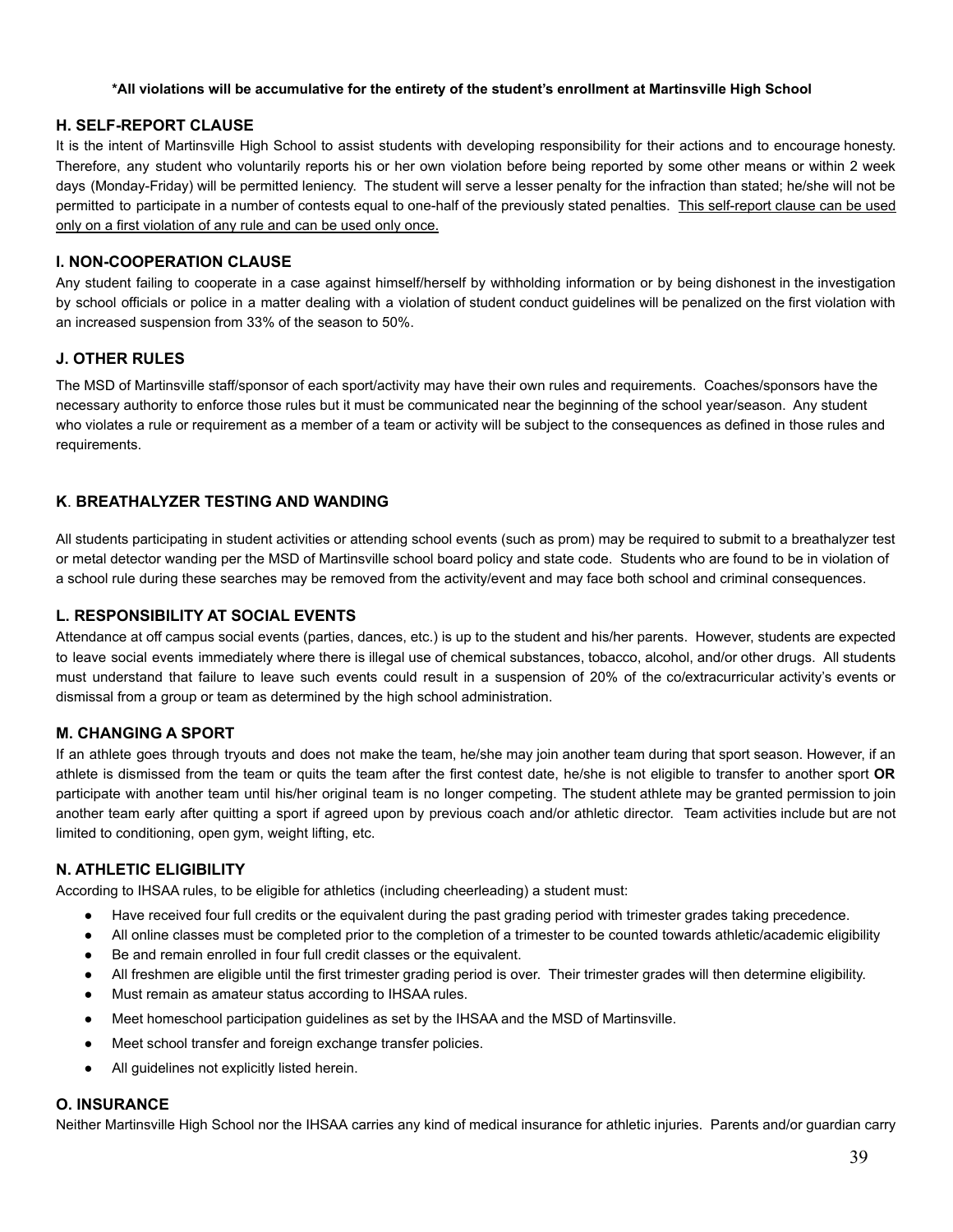the responsibility for providing medical care and/or insurance coverage for their son or daughter. Parents are encouraged to have an insurance policy to cover athletic injuries and the cost of treatment. Applications for the purchase of such insurance are given to all students at the beginning of the school year. If you have any questions concerning insurance, contact the Athletic Office.

## **P. LETTER JACKETS**

A student must have one varsity letter from Martinsville High School to qualify for a school letter jacket. He/She must pick up a verification form from the Athletic Office or their music director. The student is responsible for the purchase of the jacket.

## **Q. PHYSICAL EXAMS AND HEALTH DOCUMENTS**

Students desiring to participate in athletics must undergo a physical examination by a licensed medical provider prior to summer participation. All physicals dated April 1 or later are valid for summer workouts and the upcoming school year. Physical forms may be picked up in the Athletic Office. The forms must be signed by the medical provider, a parent or guardian, and the student. Additional medical/health documents that must be completed through Final Forms by a parent and the student athlete include, but are not limited to:

- Random drug testing
- Concussion
- Sudden cardiac arrest
- Cautionary statements

## **R. NCAA AND NAIA CLEARINGHOUSE**

Any student athlete planning on participating in college athletics should contact their counselor and head coach to meet necessary guidelines along with online application processes for the NCAA and NAIA Clearinghouse.

#### **S. SPORTSMANSHIP GUIDELINES**

- 1. All students are expected to conduct themselves properly during the playing of the National Anthem.
- 2. All students are expected to act courteously and respectfully toward schools engaged in athletic competition with Martinsville High School.
- 3. Taunting in any form by the student body or student athletes is strictly prohibited.
- 4. The decision of officials is considered final. Booing and loud criticism is not acceptable.
- 5. Throwing of any articles at any time is prohibited.
- 6. Students should remain in their designated section throughout the athletic contest. No student should enter the playing floor or field at any time.
- 7. Noisemakers must meet the standards set forth by the IHSAA and school administration.
- 8. Banners, signs, posters, balloons, confetti, etc. are not allowed unless pre-approved by the administration.
- 9. Students are reminded that all school rules apply at sporting events.
- 10. Student fans or student athletes that are removed and/or ejected from a contest are subject to the guidelines set forth by the IHSAA which includes but not limited to suspension from attending or participating in upcoming contests.

## **T. SPORTSMANSHIP STATEMENT**

Martinsville High School is committed to the practice of sportsmanship in all athletic competitions. Sportsmanship is positive behavior that stems from generosity and genuine respect for others. Sportsmanship is graciously accepting victory or defeat and also the calls of contest officials. For spectators, sportsmanship includes cheering **FOR** the athletes, **NOT** booing or saying or doing things to put down athletes, coaches, or officials. The cooperation of athletes, coaches, officials, students, parents and all other spectators is needed. Please support our student-athletes by **BEING A GOOD SPORT.**

<span id="page-39-0"></span>Sportsmanship is a **TEAM** effort.

## **XII. ANTI-HARASSMENT**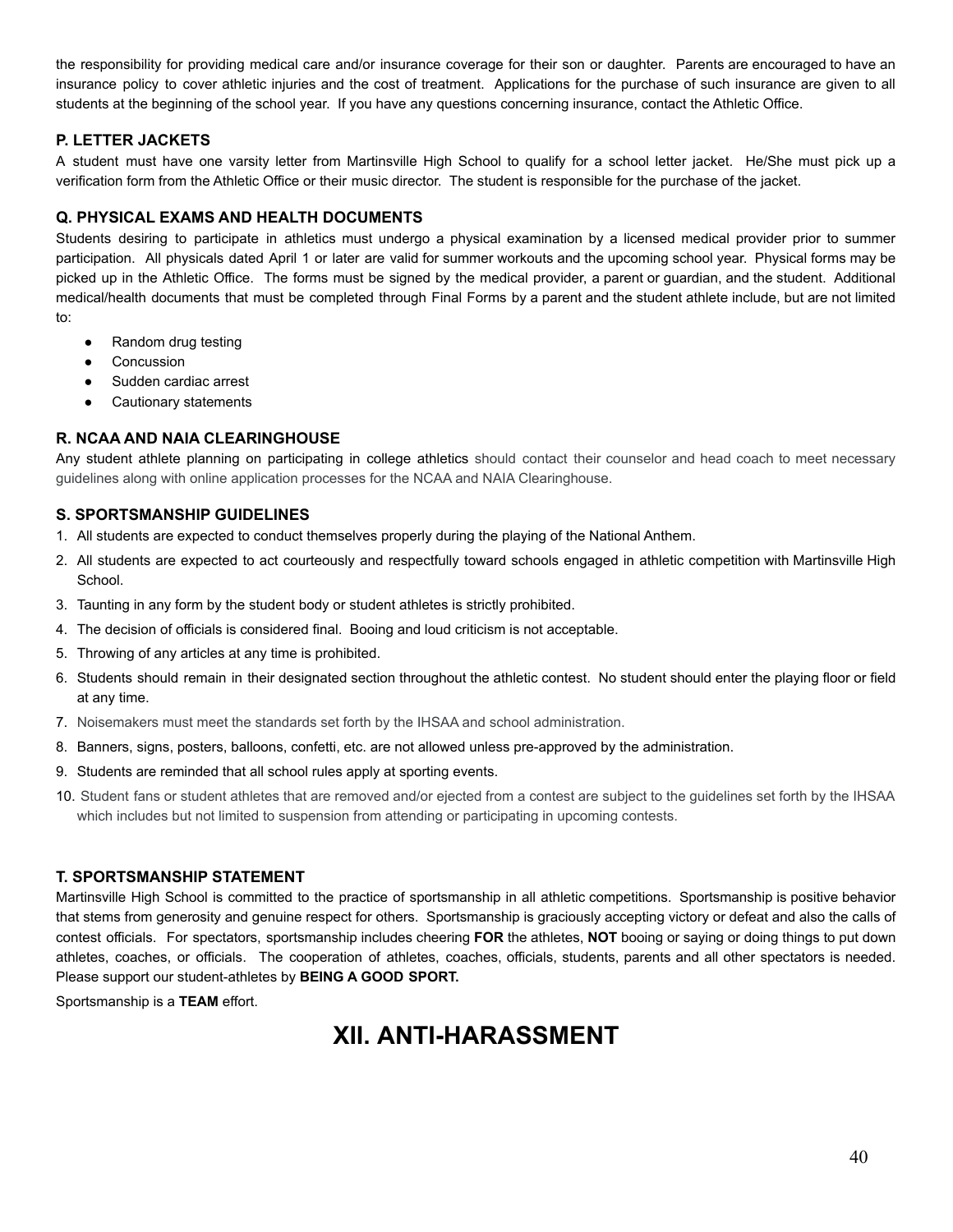## <span id="page-40-0"></span>**A. General Policy Statement**

It is the policy of the Board of School Trustees to maintain an education and work environment that is free from all forms of unlawful harassment, including sexual harassment. This commitment applies to all School Corporation operations, programs, and activities. All students, administrators, teachers, staff, and all other school personnel share responsibility for avoiding, discouraging, and reporting any form of unlawful harassment. This policy applies to unlawful conduct occurring on school property, or at another location if such conduct occurs during an activity sponsored by the Board.

The Board will vigorously enforce its prohibition against harassment based on sex (including sexual orientation and/or transgender identity), race, color, national origin, religion, disability, or genetic information that are protected by Federal civil rights laws (hereinafter referred to as unlawful harassment) and encourages those within the School Corporation community as well as third parties who feel aggrieved to seek assistance to rectify such problems. All Corporation employees, including administrators, professional staff and support staff, shall report any incident of alleged harassment that the employee observes or which is reported to the employee. The Board will investigate all allegations of harassment and in those cases where unlawful harassment is substantiated, the Board will take immediate steps to end the harassment, prevent its recurrence, and remedy its effects. Individuals who are found to have engaged in unlawful harassment will be subject to appropriate disciplinary action, up to and including termination of employment or expulsion from school. Corporation employees who fail to report any incident of alleged harassment that the employee observes or which is reported to the employee also are subject to appropriate disciplinary action, up to and including termination of employment.

For purposes of this policy, "School Corporation community" means students, administrators, teachers, and staff, as well as Board members, agents, volunteers, contractors, or other persons subject to the control and supervision of the Board.

For purposes of this policy, "third parties" include, but are not limited to, guests and/or visitors on School Corporation property (e.g., visiting speakers, participants on opposing athletic teams, parents), vendors doing business with, or seeking to do business with, the Board, and other individuals who come in contact with members of the School Corporation community at school-related events/activities (whether on or off School Corporation property).

## <span id="page-40-1"></span>**B. Other Violations of the Anti-Harassment Policy**

The Board will also take immediate steps to impose disciplinary action on individuals engaging in any of the following prohibited acts:

- A. Retaliating against a person who has made a report or filed a complaint alleging unlawful harassment, or who has participated as a witness in a harassment investigation.
- B. Filing a malicious or knowingly false report or complaint of unlawful harassment
- C. Disregarding, failing to investigate adequately, or delaying investigation of allegations of harassment, when responsibility for reporting and/or investigating unlawful harassment charges comprises part of one's supervisory duties

## <span id="page-40-3"></span><span id="page-40-2"></span>**C. Definitions**

## **Bullying - IC 20-33-8-0.2**

"Bullying" Sec. 0.2. (a) As used in this chapter, "bullying" means overt, unwanted, repeated acts or gestures, including verbal or written communications or images transmitted in any manner (including digitally or electronically), physical acts committed, aggression, or any other behaviors, that are committed by a student or group of students against another student with the intent to harass, ridicule, humiliate, intimidate, or harm the targeted student and create for the targeted student an objectively hostile school environment that:

- 1. places the targeted student in reasonable fear of harm to the targeted student's person or property;
- 2. has a substantially detrimental effect on the targeted student's physical or mental health;
- 3. has the effect of substantially interfering with the targeted student's academic performance; or
- 4. has the effect of substantially interfering with the targeted student's ability to participate in or benefit from the services, activities, and privileges provided by the school.

The term may not be interpreted to impose any burden or sanction on, or include in the definition of the term, the following:

1. Participating in a religious event.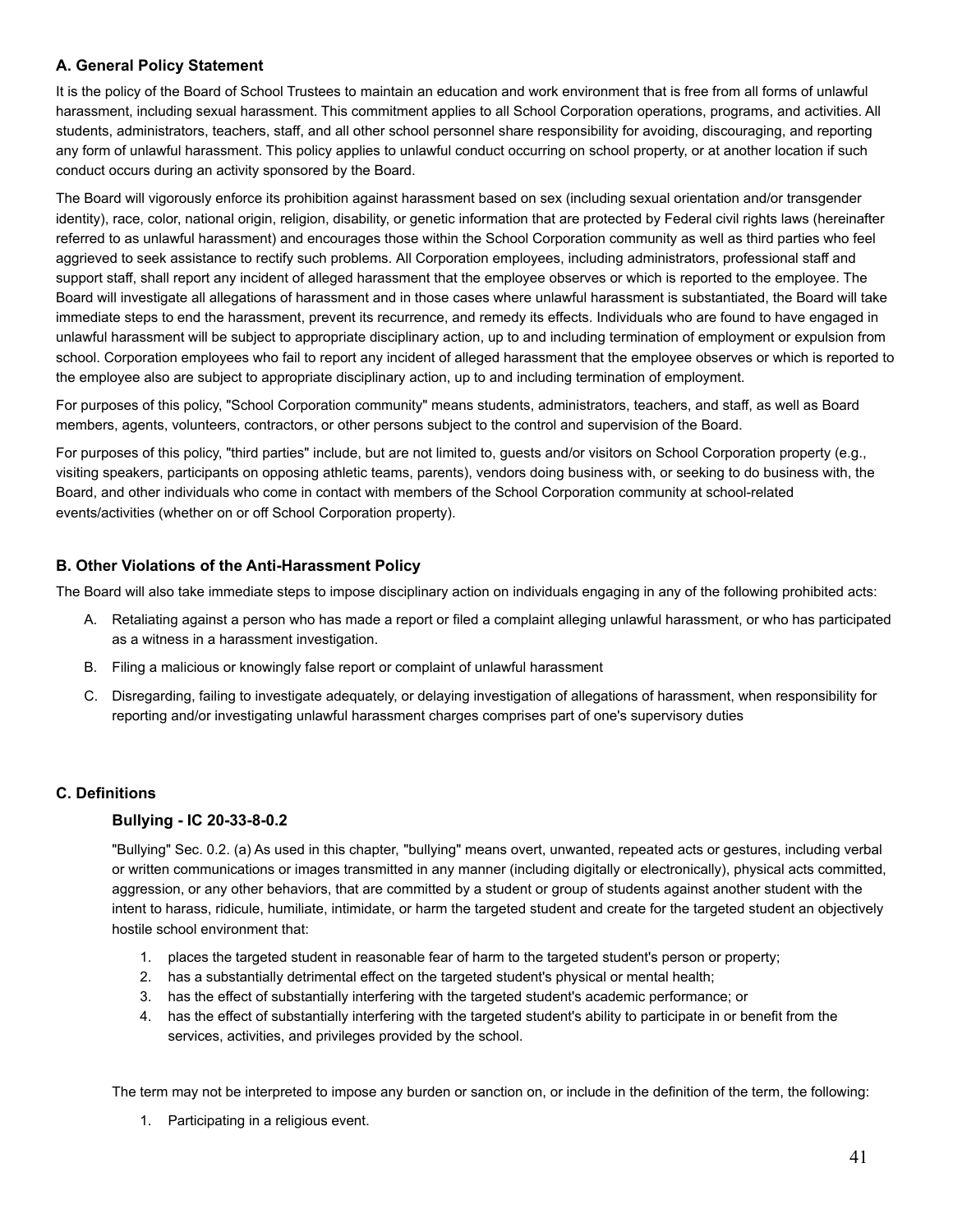- 2. Acting in an emergency involving the protection of a person or property from an imminent threat of serious bodily injury or substantial danger.
- 3. Participating in an activity consisting of the exercise of a student's rights protected under the First Amendment to the United States Constitution or Article I, Section 31 of the Constitution of the State of Indiana, or both.
- 4. Participating in an activity conducted by a nonprofit or governmental entity that provides recreation, education, training, or other care under the supervision of one (1) or more adults.
- 5. Participating in an activity undertaken at the prior written direction of the student's parent.
- 6. Engaging in interstate or international travel from a location outside Indiana to another location outside Indiana.

#### <span id="page-41-0"></span>**Sexual Harassment**

Pursuant to Title VII of the Civil Rights Act of 1964 and Title IX of the Education Amendments of 1972, "sexual harassment" is defined as:

Unwelcome sexual advances, requests for sexual favors, and other verbal or physical conduct of a sexual nature, when:

- A. Submission to such conduct is made either implicitly or explicitly a term or condition of an individual's status in a class, educational program, or activity.
- B. Submission or rejection of such conduct by an individual is used as the basis for educational decisions affecting such individual.
- C. Such conduct has the purpose or effect of interfering with the individual's educational performance; of creating an intimidating, hostile, or offensive learning environment; or of interfering with one's ability to participate in or benefit from a class or an educational program or activity.

Sexual harassment may involve the behavior of a person of either gender against a person of the same or opposite gender.

Prohibited acts that constitute sexual harassment may take a variety of forms. Examples of the kinds of conduct that may constitute sexual harassment include, but are not limited to:

- A. unwelcome sexual propositions, invitations, solicitations, and flirtations;
- B. physical and/or sexual assault;
- C. threats or insinuations that a person's academic grade, promotion, classroom work or assignments, academic status, participation in athletics or
- D. extra-curricular programs or events, or other conditions of education may be adversely affected by not submitting to sexual advances;
- E. unwelcome verbal expressions of a sexual nature, including graphic sexual commentaries about a person's body, dress, appearance, or sexual activities; the unwelcome use of sexually degrading language, jokes or innuendoes; unwelcome suggestive or insulting sounds or whistles; obscene telephone calls;
- F. sexually suggestive objects, pictures, videotapes, audio recordings or literature, placed in the educational environment, which may embarrass or offend individuals;
- G. unwelcome and inappropriate touching, patting, or pinching; obscene gestures;
- H. a pattern of conduct, which can be subtle in nature, that has sexual overtones and is intended to create or has the effect of creating discomfort and/or humiliation to another;
- I. remarks speculating about a person's sexual activities or sexual history, or remarks about one's own sexual activities or sexual history;
- J. inappropriate boundary invasions by a Corporation employee or other adult member of the School Corporation community into a student's personal space and personal life;
- K. verbal, nonverbal or physical aggression, intimidation, or hostility based on sex or sex-stereotyping that does not involve conduct of a sexual nature;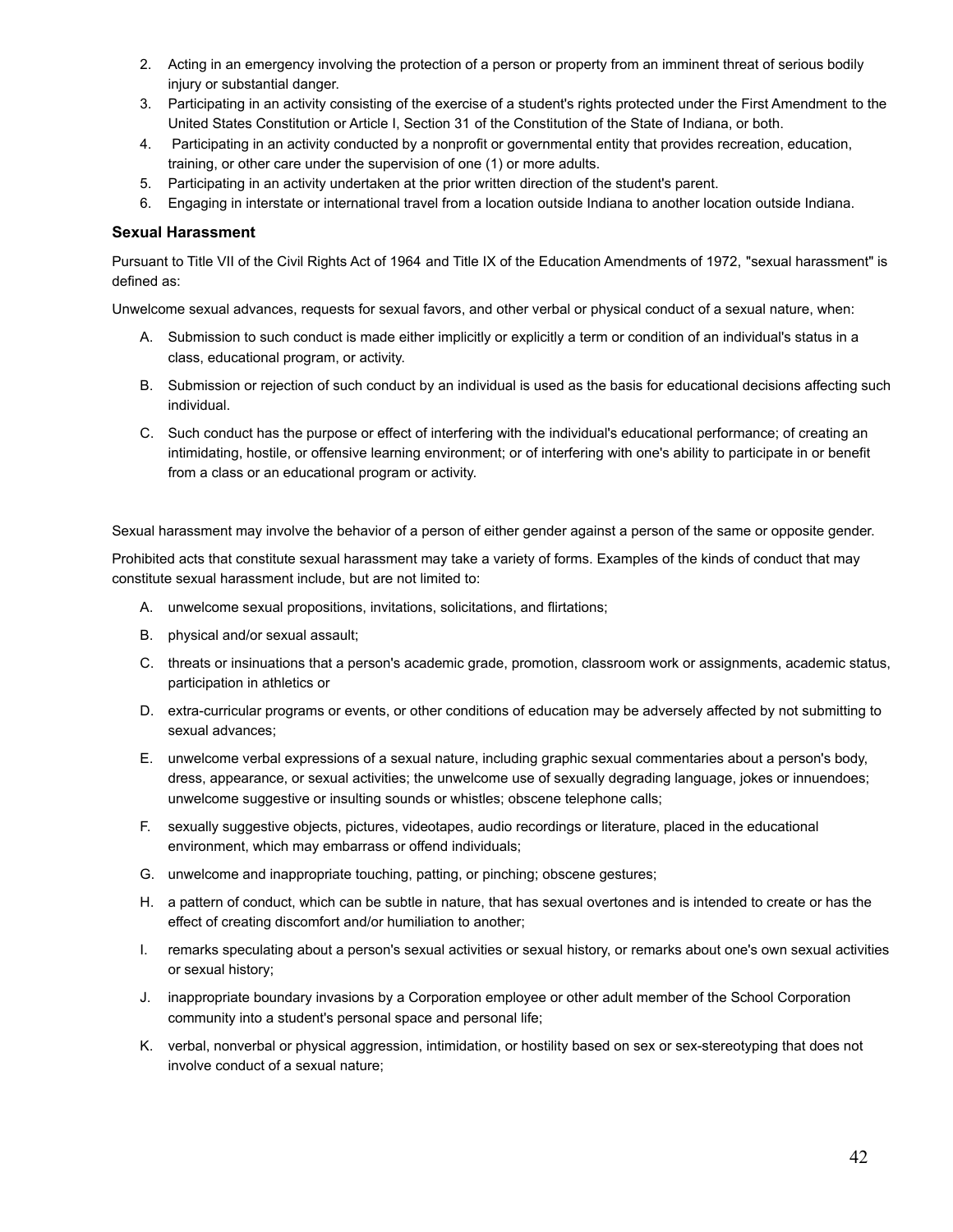L. in the context of employees, consensual sexual relationships where such relationship leads to favoritism of a subordinate employee with whom the superior is sexually involved and where such favoritism adversely affects other employees or otherwise creates a hostile work environment.

Not all behavior with sexual connotations constitutes unlawful sexual harassment. Sex-based or gender-based conduct must be sufficiently severe, pervasive, and persistent such that it adversely affects, limits, or denies an individual's employment or education, or such that it creates a hostile or abusive employment or educational environment.

**NOTE: Sexual conduct/relationships with students by a Corporation employee or any other adult member of the School Corporation community is prohibited, and any teacher, administrator, coach or other school authority, or staff member who engages in certain sexual conduct with a student may be disciplined up to and including termination and may also be guilty of the criminal charge of "sexual battery" as set forth in Indiana Code 35-42-4-8. In the case of a child under fourteen (14) years of age, the person may also be guilty of "child molesting" under Indiana Code 35-42-4-3. In the case of a child between the ages of fourteen (14) and sixteen (16), the person may also be guilty of "sexual misconduct with a minor" under Indiana Code 35-42-4-9. The issue of consent is irrelevant in regard to the latter two (2) criminal charges. Any employee accused of sexual relations with a student may be placed on leave until school administrative proceedings are completed. Proven sexual relationships with a student regardless of the age of the student will initiate the termination process for the employee.**

#### <span id="page-42-0"></span>**Race/Color Harassment**

Prohibited racial harassment occurs when unwelcome physical, verbal, or nonverbal conduct is based upon an individual's race or color and when the conduct has the purpose or effect of interfering with the individual's educational performance; of creating an intimidating, hostile, or offensive learning environment; or of interfering with one's ability to participate in or benefit from a class or an educational program or activity. Such harassment may occur where conduct is directed at the characteristics of a person's race or color, such as racial slurs, nicknames implying stereotypes, epithets, and/or negative references relative to racial customs.

## <span id="page-42-1"></span>**Religious (Creed) Harassment**

Prohibited religious harassment occurs when unwelcome physical, verbal, or nonverbal conduct is based upon an individual's religion or creed and when the conduct has the purpose or effect of interfering with the individual's educational performance; of creating an intimidating, hostile, or offensive learning environment; or of interfering with one's ability to participate in or benefit from a class or an educational program or activity. Such harassment may occur where conduct is directed at the characteristics of a person's religious tradition, clothing, or surnames, and/or involves religious slurs.

#### <span id="page-42-2"></span>**National Origin Harassment**

Prohibited national origin harassment occurs when unwelcome physical, verbal, or nonverbal conduct is based upon an individual's national origin and when the conduct has the purpose or effect of interfering with the individual's educational performance; of creating an intimidating, hostile, or offensive learning environment; or of interfering with one's ability to participate in or benefit from a class or an educational program or activity. Such harassment may occur where conduct is directed at the characteristics of a person's national origin, such as negative comments regarding customs, manner of speaking, language, surnames, or ethnic slurs.

#### <span id="page-42-3"></span>**Disability Harassment**

Prohibited disability harassment occurs when unwelcome physical, verbal, or nonverbal conduct is based upon an individual's disability and when the conduct has the purpose or effect of interfering with the individual's educational performance; of creating an intimidating, hostile, or offensive learning environment; or of interfering with one's ability to participate in or benefit from a class or an educational program or activity. Such harassment may occur where conduct is directed at the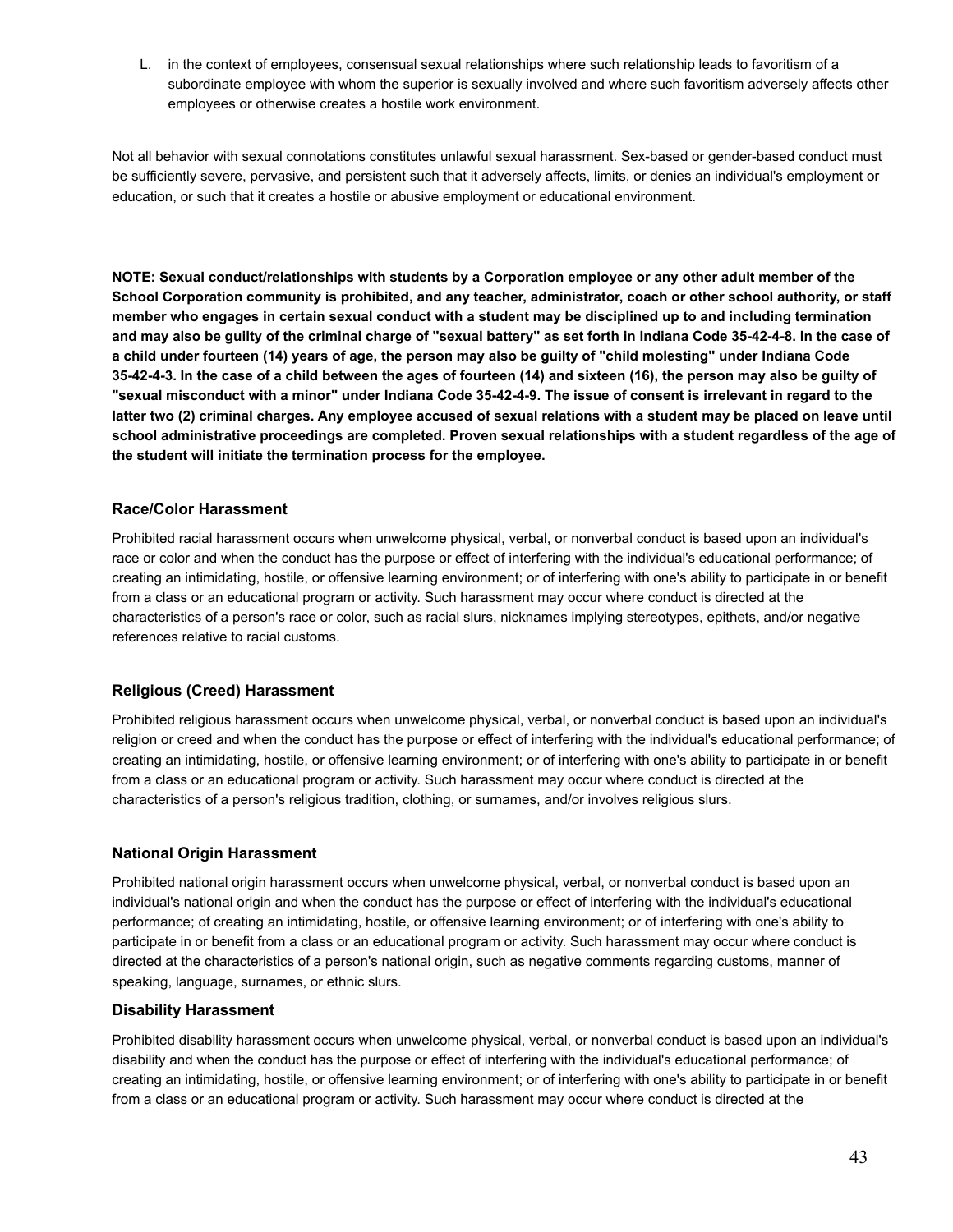characteristics of a person's disabling condition, such as negative comments about speech patterns, movement, physical impairments or defects/appearances, or the like.

### <span id="page-43-0"></span>**Reports and Complaints of Harassing Conduct**

Students, members of the School Corporation community and third parties are encouraged to promptly report incidents of harassing conduct to an administrator, supervisor or other School Corporation official so that the Board may address the conduct before it becomes severe, pervasive, or persistent. All Corporation employees, including administrators, professional staff and support staff, shall report any incident of alleged harassment that the employee observes or which is reported to the employee. Any administrator, supervisor, or other School Corporation official who receives such a complaint shall file it with the Corporation's Anti-Harassment Compliance Officer at his/her first convenience. Corporation employees who fail to comply with the reporting responsibility shall be subject to discipline, up to and including termination.

Members of the School Corporation community or third parties who believe they have been unlawfully harassed by another member of the School Corporation community or a third party are entitled to utilize the Board's complaint process set forth below. Initiating a complaint, whether formally or informally, will not adversely affect the complaining individual's participation in educational or extra-curricular programs unless the complaining individual makes the complaint maliciously or with knowledge that it is false. Individuals should make every effort to file a complaint as soon as possible after the conduct occurs while the facts are known and potential witnesses are available.

If, during an investigation of a reported act of bullying and/or harassment in accordance with Policy 5517.01 – Bullying, the principal or his/her designee believes that the reported misconduct may have created a hostile work environment and may have constituted unlawful discriminatory harassment based on sex, race, color, national origin, religion, or disability, the principal or his/her designee will report the act of bullying and/or harassment to one (1) of the Compliance Officers who shall investigate the allegation in accordance with this policy.

## <span id="page-43-1"></span>**D. Anti-Harassment Compliance Officers**

The following individuals serve as "Anti-Harassment Compliance Officers" for the Corporation. They are hereinafter referred to as the "Compliance Officers".

> Superintendent 389 East Jackson Street Martinsville, IN 46151 765-342-6641 Or Assistant Superintendent 389 East Jackson Street. Martinsville, IN 46151 765-342-6641

The names, titles, and contact information for the Compliance Officers will be published annually in the parent and staff handbooks and on the School Corporation's web site.

The Compliance Officers will be available during regular school/work hours to discuss concerns related to unlawful harassment, to assist students, other members of the Corporation community and third parties who seek support or advice when informing another individual about "unwelcome" conduct, or to intercede informally on behalf of the student.

Any Corporation employee who directly observes unlawful harassment of a student is obligated, in accordance with this policy, to report such observations to one (1) of the Compliance Officers within two (2) business days. Thereafter, the Compliance Officer or designee must contact the student if age eighteen (18) or older, or the student's parents if under the age of eighteen (18) within two (2) business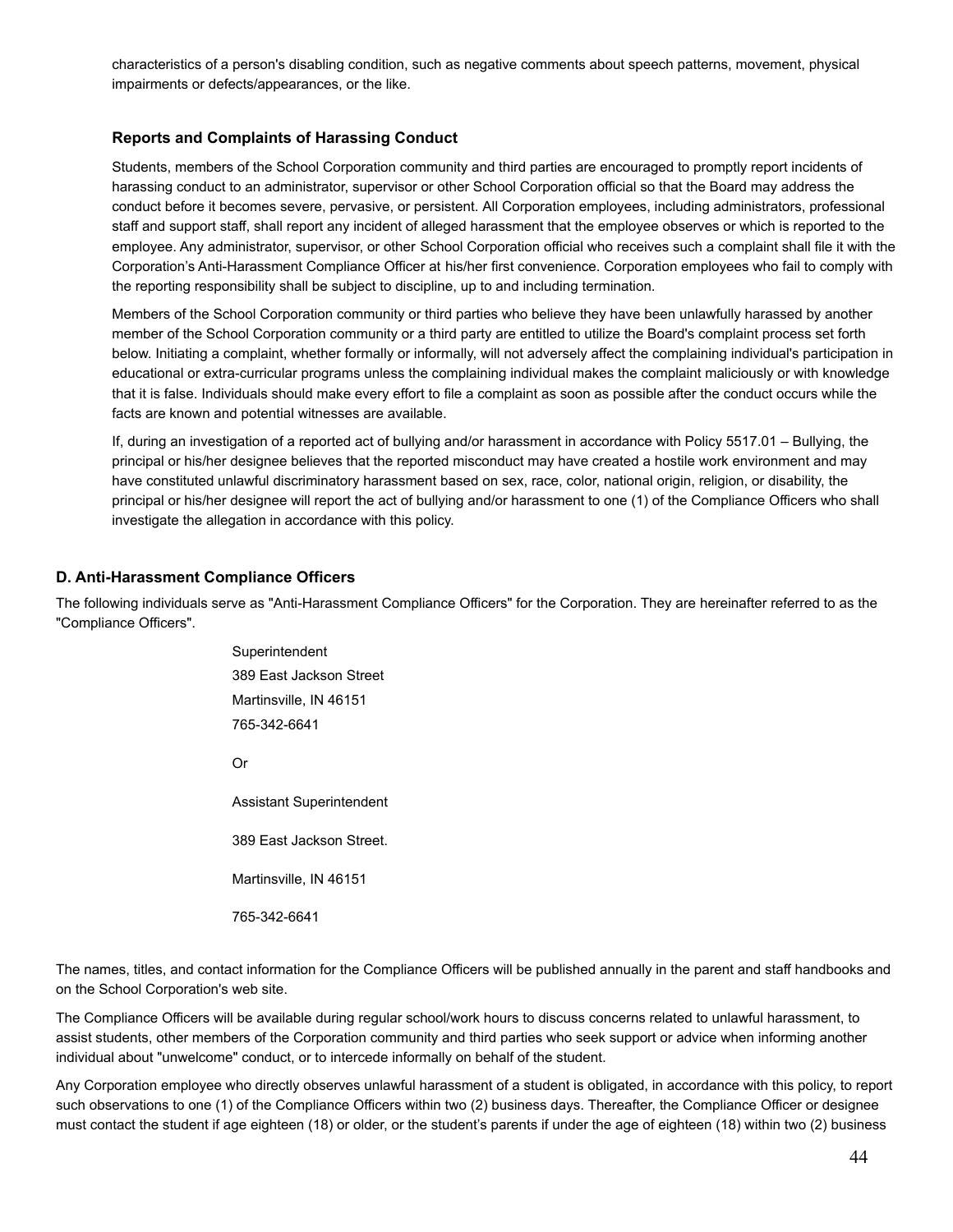days to advise him/her/them of the Board's intent to investigate the alleged misconduct, including the obligation of the Compliance Officer or designee to conduct an investigation following all the procedures outlined in this policy for a formal complaint. Additionally, if the alleged harasser is a student, the Compliance Officer or designee must contact the student, if age eighteen (18) or older, or the student's parents if under the age of eighteen (18), within two (2) business days to advise him/her/them of the Board's intent to investigate the alleged misconduct, including the obligation of the Compliance Officer or designee to conduct an investigation following all the procedures outlined for a formal complaint. However, all complaints of harassment involving a Corporation employee or any other adult member of the School Corporation community against a student will be formally investigated.

The Compliance Officers are assigned to accept complaints of unlawful harassment directly from any member of the School Corporation community or a visitor to the Corporation, or to receive complaints that are initially filed with a school building administrator. Upon receipt of a complaint either directly or through a school building administrator, a Compliance Officer will begin either an informal or formal process (depending on the request of the member of the School Corporation community alleging harassment or the nature of the alleged harassment), or the Compliance Officer will designate a specific individual to conduct such a process. In the case of a formal complaint, the Compliance Officer will prepare recommendations for the Superintendent or will oversee the preparation of such recommendations by a designee. All members of the School Corporation community must report incidents of harassment that are reported to them to the Compliance Officer within two (2) business days of learning of the incident.

## <span id="page-44-0"></span>**E. Investigation and Complaint Procedure (see [Form](http://www.neola.com/martinsville-in/search/forms/fm5517F1.pdf) 5517 F1)**

Any employee or other member of the School Corporation community or third party (e.g., visitor to the Corporation) who believes that s/he has been subjected to unlawful harassment may seek resolution of his/her complaint through either the informal or formal procedures as described below. Further, a process for investigating claims of harassment and a process for rendering a decision regarding whether the claim of legally prohibited harassment was substantiated are set forth below.

Due to the sensitivity surrounding complaints of unlawful harassment, time lines are flexible for initiating the complaint process; however, individuals should make every effort to file a complaint within thirty (30) calendar days after the conduct occurs while the facts are known and potential witnesses are available. Once the formal complaint process is begun, the investigation will be completed in a timely manner (ordinarily, within fifteen (15) business days of the complaint being received).

The informal and formal procedures set forth below are not intended to interfere with the rights of any individual to pursue a complaint of unlawful harassment with the United States Department of Education, Office for Civil Rights (OCR), the Indiana Civil Rights Commission (ICRC) or Equal Employment Opportunity Commission (EEOC).

## <span id="page-44-1"></span>**F. Informal Complaint Procedure**

The goal of the informal complaint procedure is to stop inappropriate behavior and to investigate and facilitate resolution through an informal means, if possible. The informal complaint procedure is provided as a less formal option for a student who believes s/he has been unlawfully harassed or retaliated against. This informal procedure is not required as a precursor to the filing of a formal complaint and will only be utilized where the parties (alleged target of harassment and alleged harasser(s)) agree to participate in such process.

Employees, other members of the Corporation community, or third parties who believe that they have been unlawfully harassed or retaliated against may proceed immediately to the formal complaint process and individuals who seek resolution through the information procedure may request that the informal process be terminated at any time to move to the formal complaint procedure.

However, all complaints of harassment involving a Corporation employee, any adult member of the School Corporation community, or a third party against a student will be formally investigated. Similarly, any allegations of sexual violence will be formally investigated.

As an initial course of action, if an individual feels that s/he is being unlawfully harassed and s/he is able and feels safe doing so, the individual should tell or otherwise inform the harasser that the conduct is unwelcome and must stop. Such direct communication should not be utilized in circumstances involving sexual violence. The complaining individual should address the allegedly harassing conduct as soon after it occurs as possible. The Compliance Officer(s) is/are available to support and counsel individuals when taking this initial step or to intervene on behalf of the individual if requested to do so. An individual who is uncomfortable or unwilling to inform the harasser of his/her complaint is not prohibited from otherwise filing an informal or a formal complaint. In addition, with regard to certain types of unlawful harassment, such as sexual harassment, the Compliance Officer may advise against the use of the informal complaint process.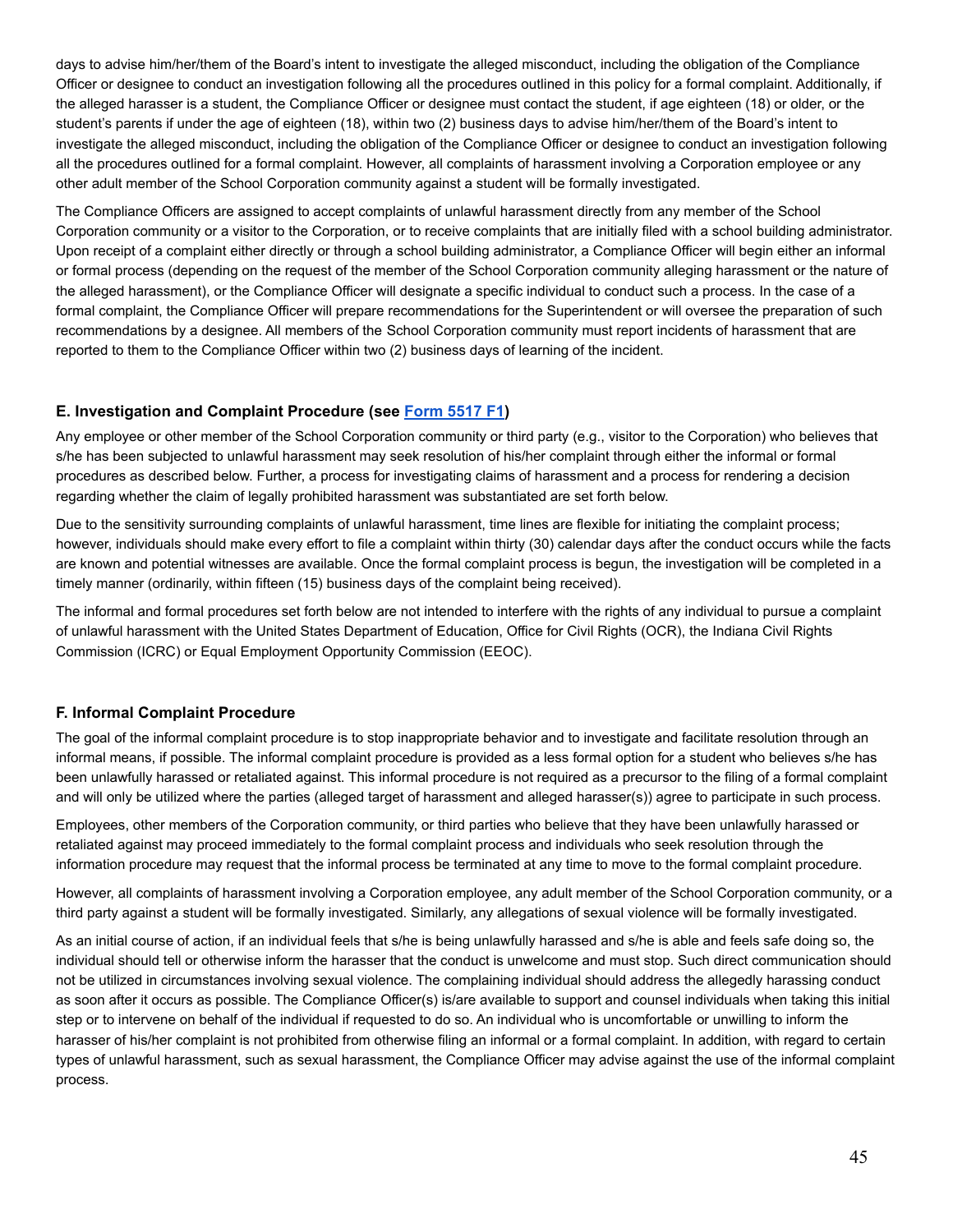An individual who believes s/he has been unlawfully harassed may make an informal complaint, either orally or in writing: 1) to a teacher, other employee, or building administrator; 2) directly to one (1) of the Compliance Officers; and/or 3) to the Superintendent or other Corporation-level employee.

All informal complaints must be reported to one (1) of the Compliance Officers who will either facilitate an information resolution as described below on his/her own, or appoint another individual to facilitate an informal resolution.

The Corporation's informal complaint procedure is designed to provide employees, other members of the School Corporation community or third parties who believe they are being unlawfully harassed with a range of options designed to bring about a resolution of their concerns. Depending upon the nature of the complaint and the wishes of the individual claiming unlawful harassment, informal resolution may involve, but not be limited to, one or more of the following:

- A. Advising the individual about how to communicate the unwelcome nature of the behavior to the alleged harasser.
- B. Distributing a copy of the anti-harassment policy as a reminder to the individuals in the school building or office where the individual whose behavior is being questioned works or attends.
- C. If both parties agree, the Compliance Officers may arrange and facilitate a meeting between the individual claiming harassment and the individual accused of harassment to work out a mutual resolution. Such a meeting is not appropriate in circumstances involving sexual violence

While there are no set time limits within which an informal complaint must be resolved, one (1) of the Compliance Officers or a designee will exercise his/her authority to attempt to resolve all informal complaints within fifteen (15) business days of receiving the informal complaint. Parties who are dissatisfied with the results of the informal complaint process may proceed to file a formal complaint. And, as stated above, parties may request that the informal process be terminated at any time to move to the formal complaint process.

One of the Compliance Officers or a designee will retain all materials generated as part of the informal complaint process in accordance with the Board's records retention policy (see Policy **[8310](http://www.neola.com/martinsville-in/search/policies/po8310.htm)**, Policy 8320 and Policy **[8330](http://www.neola.com/martinsville-in/search/policies/po8330.htm)**).

## <span id="page-45-0"></span>**G. Formal Complaint Procedure**

If a complaint is not resolved through the informal complaint process, if one (1) of the parties has requested that the informal complaint process be terminated to move to the formal complaint process, or if the individual elects to file a formal complaint initially, the formal complaint process as described below shall be implemented.

The formal complaint process is not intended to interfere with the rights of an employee, other member of the School Corporation community, or third party to pursue a complaint of unlawful harassment with the United States Department of Education, Office for Civil Rights (OCR).

An individual who believes s/he has been subjected to offensive conduct/harassment/retaliation hereinafter referred to as the "Complainant", may file a formal complaint, either orally or in writing with a teacher, principal, the Compliance Officer, Superintendent, or other Corporation employee. Due to the sensitivity surrounding complaints of unlawful harassment and retaliation, timelines are flexible for initiating the complaint process; however, individuals should make every effort to file a complaint within thirty (30) calendar days after the conduct occurs while the facts are known and potential witnesses are available. If a Complainant informs a teacher, principal, Superintendent, or other Corporation employee, either orally or in writing, about any complaint of harassment or retaliation, that employee must report such information to the Compliance Officer or designee within two (2) business days.

Throughout the course of the process as described herein, the Compliance Officer should keep the parties informed of the status of the investigation and the decision making process.

All formal complaints must include the following information to the extent it is available: the identity of the individual believed to have engaged in, or be engaging in, offensive conduct/harassment/retaliation; a detailed description of the facts upon which the complaint is based; a list of potential witnesses; and the resolution sought by the Complainant.

If the Complainant is unwilling or unable to provide a written statement including the information set forth above, the Compliance Officer shall ask for such details in an oral interview. Thereafter, the Compliance Officer will prepare a written summary of the oral interview and the Complainant will be asked to verify the accuracy of the reported charge by signing the document.

Upon receiving a formal complaint, the Compliance Officer will consider whether any action should be taken in the investigatory phase to protect the Complainant from further harassment or retaliation, including, but not limited to, a change of work assignment or schedule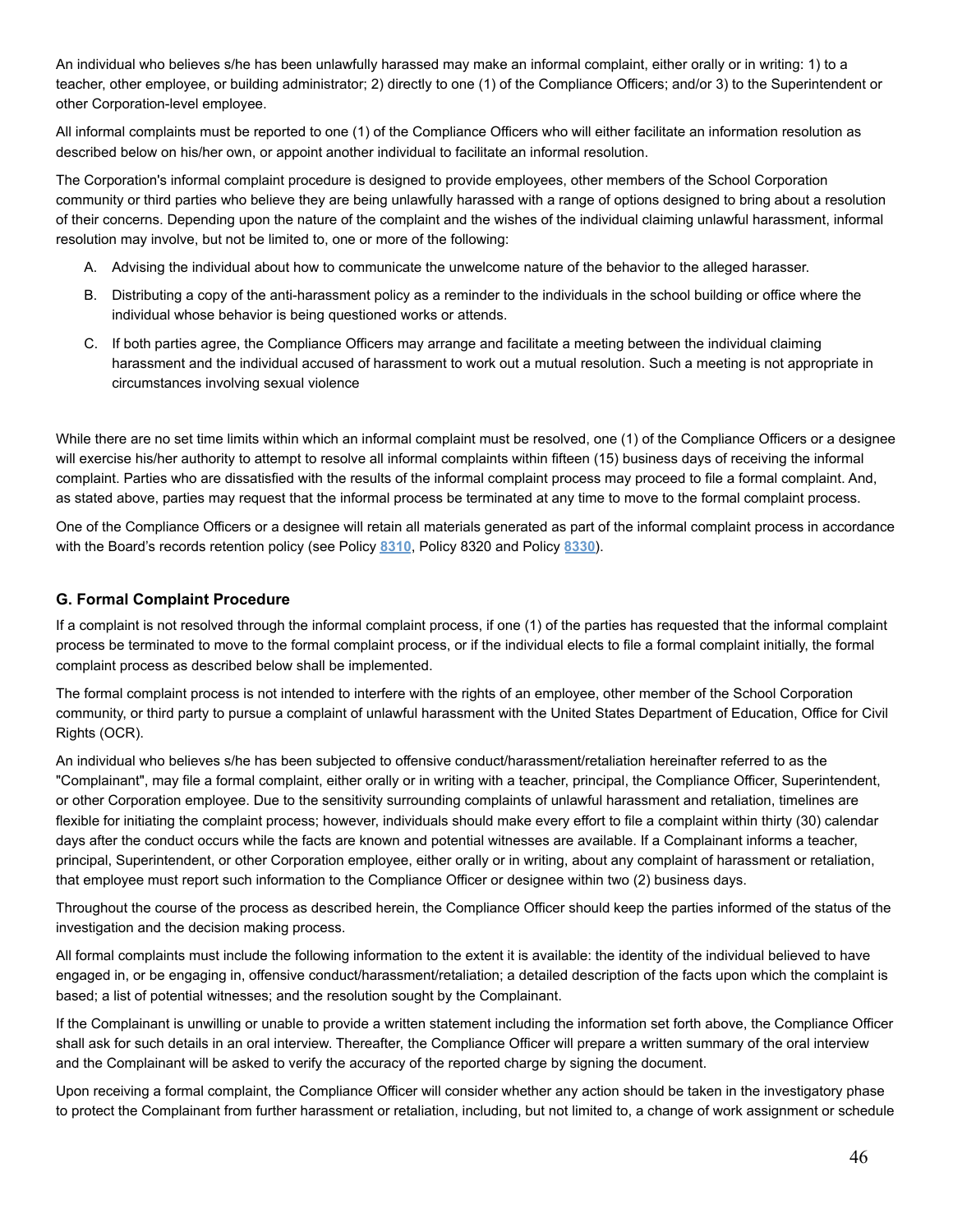for the Complainant and/or the alleged harasser. In making such a determination, the Compliance Officer should consult the Complainant to assess his/her agreement to any action deemed appropriate. If the Complainant is unwilling to consent any change that is deemed appropriate by the Compliance Officer, the Compliance Officer may still take whatever actions s/he deems appropriate in consultation with the Superintendent and/or Board Attorney.

Within two (2) business days of receiving the complaint, the Compliance Officer or a designee will initiate a formal investigation to determine whether the Complainant has been subjected to offensive conduct/harassment/retaliation.

Contemporaneously, one of the Compliance Officers or a designee will inform the individual alleged to have engaged in the harassing or retaliatory conduct, hereinafter referred to as the "Respondent", that a complaint has been received. The Respondent will be informed about the nature of the allegations and a copy of the Board's anti-harassment policy shall be provided to the Respondent. The Respondent must also be informed of the opportunity to submit a written response to the complaint within five (5) business days.

Although certain cases may require additional time, one (1) of the Compliance Officers or a designee will attempt to complete an investigation into the allegations of harassment or retaliation within fifteen (15) business days of receiving the formal complaint. The investigation will include:

- A. interviews with the Complainant;
- B. interviews with the Respondent;
- C. interviews with any other witnesses who may reasonably be expected to have any information relevant to the allegations; and
- D. consideration of any documentation or other information, presented by the Complainant, Respondent, or any other witnesses that is reasonably believed to be relevant to the allegations.

At the conclusion of the investigation, the Compliance Officer or the designee shall prepare and deliver a written report to the Superintendent that summarizes the evidence gathered during the investigation and provides recommendations based on the evidence and the definition of unlawful harassment as provided in Board policy and State and Federal law as to whether the Complainant has been subject to unlawful harassment or retaliation. The Compliance Officer's recommendations must be based upon the totality of the circumstances, including the ages and maturity levels of those involved. In determining if discriminatory harassment or retaliation occurred, a preponderance of evidence standard will be used. The Compliance Officer may consult with the Board's legal counsel.

Absent extenuating circumstances, within five (5) business days of receiving the report of the Compliance Officer or the designee, the Superintendent must either issue a final decision regarding whether the complaint of harassment has been substantiated or request further investigation. A copy of the Superintendent's final decision will be delivered to both the Complainant and the Respondent.

If the Superintendent requests additional investigation, the Superintendent must specify the additional information that is to be gathered, and such additional investigation must be completed within five (5) business days. At the conclusion of the additional investigation, the Superintendent must issue a final written decision as described above.

A Complainant or respondent who is dissatisfied with the final decision of the Superintendent may appeal through a signed written statement to the Board of School Trustees within five (5) business days of his/her receipt of the Superintendent's final decision.

In an attempt to resolve the complaint, the Board shall meet with the concerned parties and their representatives within twenty (20) business days of the receipt of such an appeal. A copy of the Board's disposition of the appeal shall be sent to each concerned party within ten (10) business days of this meeting. The decision of the Board will be final.

If either the Complainant or the Respondent is not satisfied with the Board's decision, either party will have an additional sixty (60) days to appeal the decision to the United States Department of Education Office of Civil Rights (OCR) or the Indiana Civil Rights Commission (ICRC).

The Board reserves the right to investigate and resolve a complaint or report of unlawful harassment/retaliation regardless of whether the member of the School Corporation community or third party alleging the unlawful harassment/retaliation pursues the complaint. The Board also reserves the right to have the formal complaint investigation conducted by an external person in accordance with this policy or in such other manner as deemed appropriate by the Board or its designee.

## <span id="page-46-0"></span>**H. Privacy/Confidentiality**

The School Corporation will respect the privacy of the Complainant, the Respondent (that is the individual(s) against whom the complaint is filed), and the witnesses as much as possible, consistent with the Board's legal obligations to investigate, to take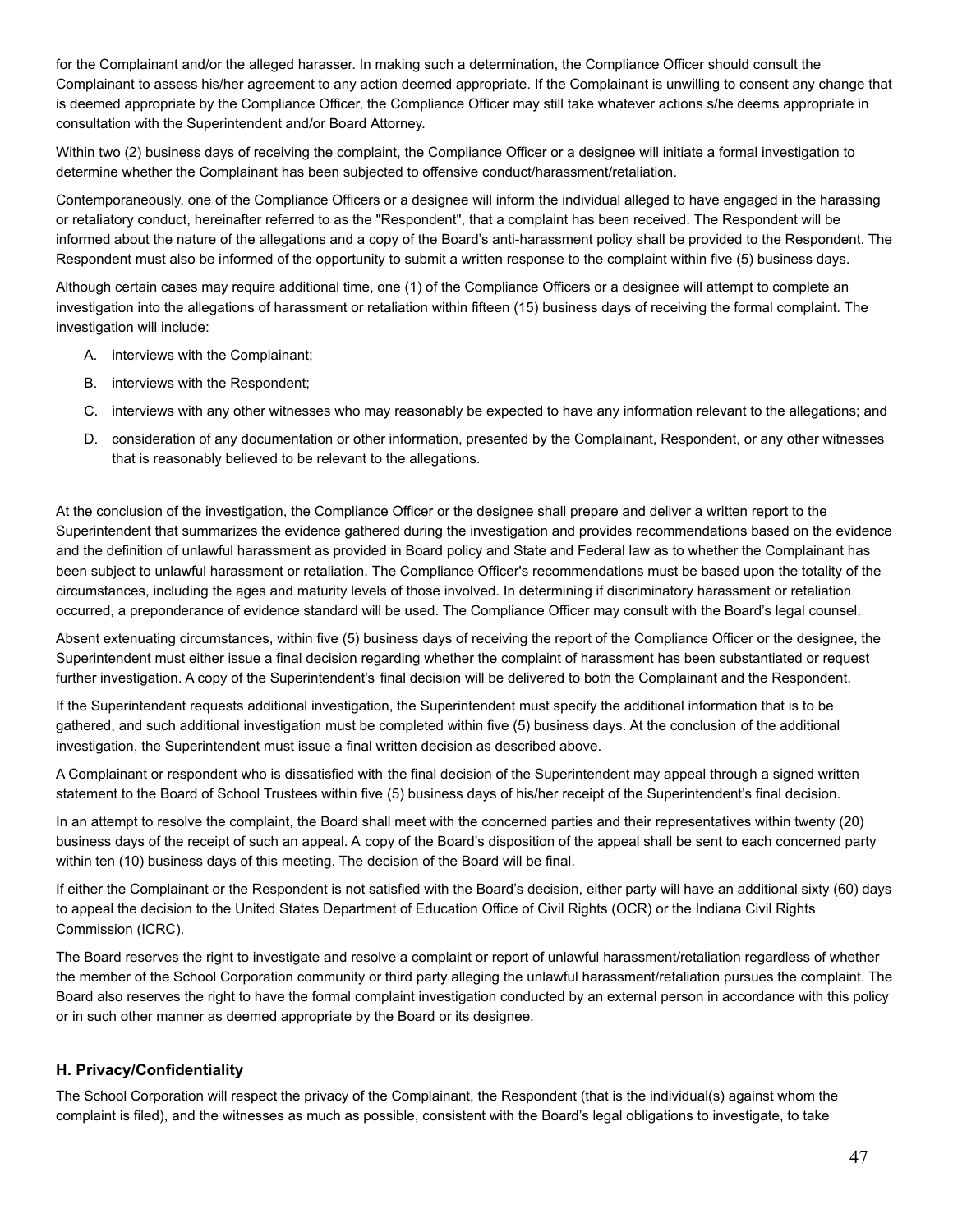appropriate action, and to conform with any discovery or disclosure obligations. Confidentiality, however, cannot be guaranteed. All Complainants proceeding through the formal investigation process should be advised that their identities may be disclosed to the Respondent.

During the course of a formal investigation, the Compliance Officer or his/her designee will instruct all members of the School Corporation community and third parties who are interviewed about the importance of maintaining confidentiality. Any individual who is interviewed as part of a harassment investigation is expected not to disclose any information that s/he learns or that s/he provides during the course of the investigation.

The Compliance Officer shall maintain all public records created as a part of an investigation of a complaint of harassment in accordance with the Board's records retention policy. Any records that are considered student records in accordance with the *Family Educational Rights and Privacy Act* will be maintained in a manner consistent with the provisions of Federal law.

## <span id="page-47-0"></span>**I. Sanctions and Monitoring**

The Board shall vigorously enforce its prohibitions against unlawful harassment by taking appropriate action reasonably calculated to stop the harassment and prevent further such harassment. While observing the principles of due process, a violation of this policy may result in disciplinary action up to and including the discharge of an employee or the suspension/expulsion of a student. All disciplinary action will be taken in accordance with applicable State law and the terms of the relevant collective bargaining agreement(s). When imposing discipline, the Superintendent shall consider the totality of the circumstances involved in the matter, including the ages and maturity levels of those involved. In those cases where unlawful harassment is not substantiated, the Board may consider whether the alleged conduct nevertheless warrants discipline in accordance with other Board policies, consistent with the terms of the relevant collective bargaining agreement(s).

Where the Board becomes aware that a prior sanction has been imposed against a member of the Corporation community, all subsequent sanctions imposed by the Board and/or Superintendent shall be reasonably calculated to end such conduct, prevents it recurrence, and remedy its effects.

#### <span id="page-47-1"></span>**J. Remediation**

In cases where the complaint investigation results in a finding that the allegation of harassment is substantiated, action must be taken by the Compliance Officer to remedy the past effects of such harassment. This may include but is not limited to providing a contact person to monitor the harassed student, providing tutoring to the student, allowing the student to retake tests or assignments, and counseling. Counseling shall be offered to all students who have been subjected to harassment.

## <span id="page-47-2"></span>**K. Retaliation**

Any act of retaliation against a person who has made a report, filed a complaint alleging unlawful harassment, or participated as a witness in a harassment investigation is prohibited. Individuals found to have engaged in retaliation shall be subject to disciplinary action, up to and including termination of employment or expulsion from school.

## <span id="page-47-3"></span>**L. Allegations Constituting Criminal Conduct: Child Abuse/Sexual Misconduct**

State law requires any teacher or school employee who knows or suspects that a child under the age of eighteen (18) is a victim of child abuse or neglect to immediately report that knowledge or suspicion to the Department of Children and Family services. If, during the course of a harassment investigation, the Compliance Officer or a designee has reason to believe or suspect that the alleged conduct reasonably indicates abuse or neglect of the Complainant or the alleged victim, a report of such knowledge must be made in accordance with State law and Board Policy.

If the Compliance Officer or a designee has reason to believe that the Complainant has been the victim of criminal conduct as defined under State law, such knowledge should be reported to local law enforcement.

Any reports made to the local child protection service or to local law enforcement shall not terminate the Compliance Officer's or a designee's obligation and responsibility to continue to investigate a complaint of harassment. While the Compliance Officer or a designee may work cooperatively with outside agencies to conduct concurrent investigations, in no event shall the harassment investigation by inhibited by the involvement of outside agencies without good cause after consultation with the Superintendent.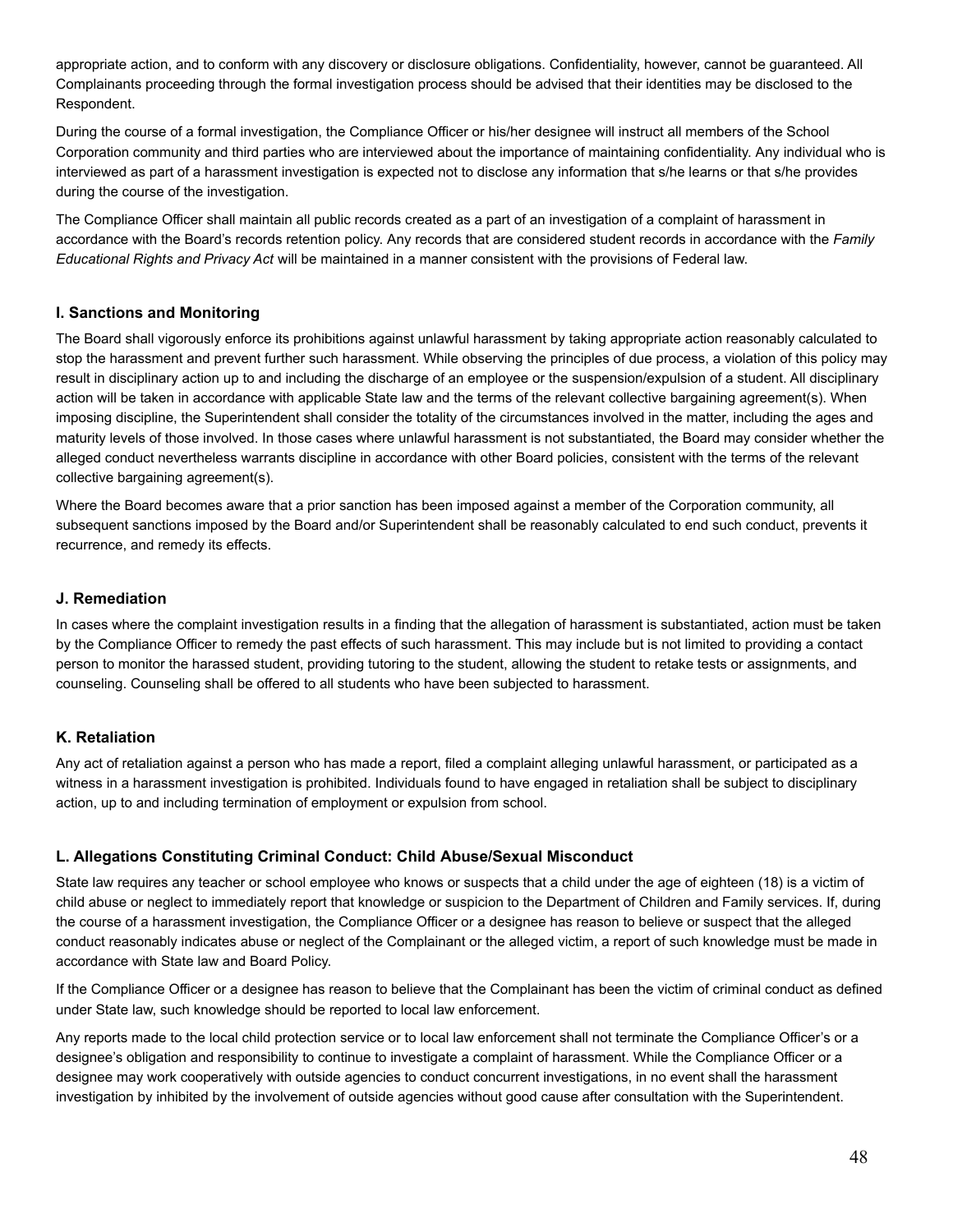### <span id="page-48-0"></span>**M. Education and Training**

In support of this Anti-Harassment Policy, the Board promotes preventative educational measures to create greater awareness of unlawful discriminatory practices. The Superintendent or designee shall provide appropriate training to all members of the School Corporation community related to the implementation of this policy and its accompanying administrative guidelines. All training regarding the Board's policy and administrative guidelines and harassment in general will be age and content appropriate.

## **XIII. Notification of Rights under FERPA**

<span id="page-48-1"></span>The Family Educational Rights and Privacy Act (FERPA) affords parents and students who are 18 years of age or older ("eligible students") certain rights with respect to the student's education records. These rights are:

1. The right to inspect and review the student's education records within 45 days after the day Martinsville High School receives a request for access.

Parents or eligible students should submit to the school principal a written request that identifies the records they wish to inspect. The school official will make arrangements for access and notify the parent or eligible student of the time and place where the records may be inspected.

2. The right to request the amendment of the student's education records that the parent or eligible student believes are inaccurate, misleading, or otherwise in violation of the student's privacy rights under FERPA.

Parents or eligible students who wish to ask the school to amend a record should write the school principal [or appropriate school official], clearly identify the part of the record they want changed, and specify why it should be changed. If the school decides not to amend the record as requested by the parent or eligible student, the school will notify the parent or eligible student of the decision and of their right to a hearing regarding the request for amendment. Additional information regarding the hearing procedures will be provided to the parent or eligible student when notified of the right to a hearing.

3. The right to provide written consent before the school discloses personally identifiable information (PII) from the student's education records, except to the extent that FERPA authorizes disclosure without consent.

One exception, which permits disclosure without consent, is disclosure to school officials with legitimate educational interests. A school official is a person employed by the school as an administrator, supervisor, instructor, or support staff member (including health or medical staff and law enforcement unit personnel) or a person serving on the school board. A school official also may include a volunteer or contractor outside of the school who performs an institutional service of function for which the school would otherwise use its own employees and who is under the direct control of the school with respect to the use and maintenance of PII from education records, such as an attorney, auditor, medical consultant, or therapist; a parent or student volunteering to serve on an official committee, such as a disciplinary or grievance committee; or a parent, student, or other volunteer assisting another school official in performing his or her tasks. A school official has a legitimate educational interest if the official needs to review an education record in order to fulfill his or her professional responsibility.

Upon request, the school discloses education records without consent to officials of another school district in which a student seeks or intends to enroll, or is already enrolled if the disclosure is for purposes of the student's enrollment or transfer.

The right to file a complaint with the U.S. Department of Education concerning alleged failures by the school to comply with the requirements of FERPA. The name and address of the Office that administers FERPA are:

> Family Policy Compliance Office U.S. Department of Education 400 Maryland Avenue, SW Washington, DC 20202

See the list below of the disclosures that elementary and secondary schools may make without consent.

FERPA permits the disclosure of PII from students' education records, without consent of the parent or eligible student, if the disclosure meets certain conditions found in §99.31 of the FERPA regulations. Except for disclosures to school officials, disclosures related to some judicial orders or lawfully issued subpoenas, disclosures of directory information, and disclosures to the parent or eligible student, §99.32 of the FERPA regulations requires the school to record the disclosure. Parents and eligible students have a right to inspect and review the record of disclosures. A school may disclose PII from the education records of a student without obtaining prior written consent of the parents or the eligible student –